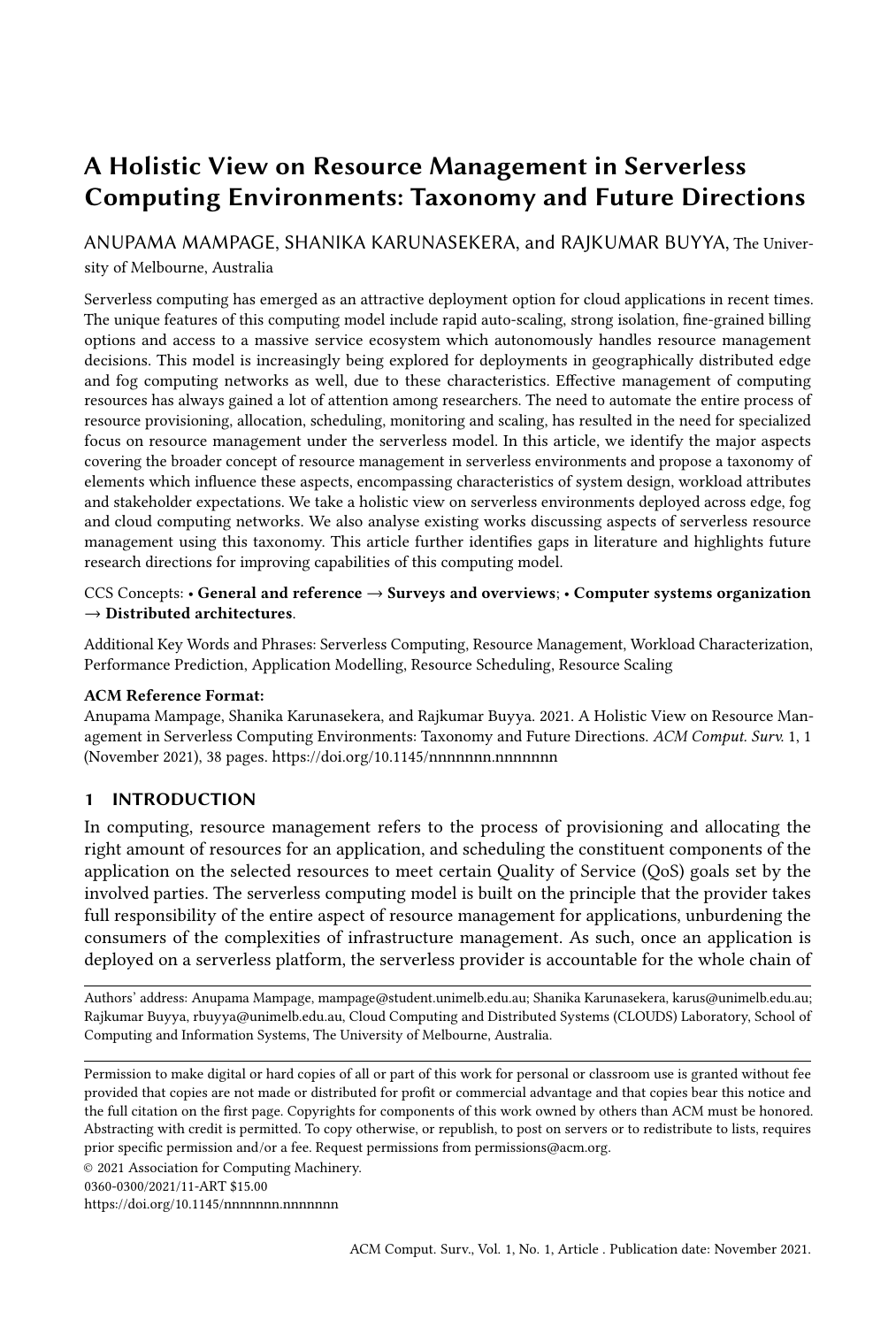activities starting with the initial resource allocation and scheduling responsibilities as well as any subsequent monitoring and resource scaling requirements of the application.

An application deployed on a serverless platform is formed of granular code segments containing the application logic, called "functions", which are generally stateless. A single application may be composed of a single function or multiple functions with dependencies on each other. The user specifies the workflow dependency graph and the abstract resource requirements [\[68\]](#page-34-0) and the provider handles the runtime orchestration decisions for the application. A serverless platform could be deployed on distributed computing resources available on multiple infrastructure domains. This could be the public cloud, on-premise private cloud resources or the emerging edge and fog computing architectures. At the edge computing networks, the compute resources will include sensors, smart phones and smart appliances with spare compute and storage capabilities. Fog resources, which form the network between the edge and the cloud, would have compute, storage and memory capabilities at a level in between the edge and cloud layers. The resource management decisions in a serverless platform deployed commercially, need to be directed towards satisfying both the consumer and the provider. QoS goals for the consumer is associated with application performance, the incurred cost for application execution and concerns of application security. The provider aims to use the underlying resources efficiently, targeting a high throughput system. Increased resource utilization at one point sacrifices the QoS guarantees to the user and thus these are identified as conflicting objectives.

Management of resources in serverless computing environments deployed in cloud, fog and edge resources have been studied by many. The basic scheduling challenge of mapping function execution requests to available compute resources, is influenced by various other challenges that are identified within the broader concept of resource management. These include application workload modelling techniques, mechanisms for application isolation and resource scaling strategies.

A literature survey can provide a foundation to examine and understand an evolving research area, in the context of existing work. Preliminary surveys on serverless computing identify opportunities of this new computing model, inherent challenges with the serverless concept and ideas for overcoming the said drawbacks [\[115\]](#page-36-0), [\[68\]](#page-34-0) [\[48\]](#page-33-0), [\[107\]](#page-35-0), [\[101\]](#page-35-1), [\[27\]](#page-32-0). Hellerstein et al. pinpoint specific challenges of the serverless model with regard to applicability for data-driven distributed computing [\[62\]](#page-34-1). Garcia et al. analyse and discuss trade-offs of today's serverless platforms required for effective processing of big data analytics applications [\[52\]](#page-33-1). Many studies focus on exploring performance of existing commercial and open-source serverless platforms [\[131\]](#page-36-1), [\[78\]](#page-34-2), [\[75\]](#page-34-3), [\[106\]](#page-35-2), [\[136\]](#page-37-1). Eismann et al. present a characterization of serverless use cases [\[45\]](#page-33-2). A comprehensive study on the characterization of applications which have successfully adapted to the serverless domain is done in [\[44\]](#page-33-3). None of these works are focused specifically on the overall aspect of resource management under the serverless computing model and the emerging body of related literature.

In this article, we propose a broad survey on the aspects of resource management in serverless computing environments covering the cloud, fog and edge computing environments. We first identify three major elements of resource management under this computing model, namely workload characterization and performance prediction (workload modelling), resource scheduling and scaling. We then propose a taxonomy of factors which affect these three aspects, considering the unique characteristics of this novel computing model. This classification covers effects of serverless system designs, application characteristics, and QoS goals, on the application workload modelling, scheduling and scaling decisions. In conducting this study, we refer to existing serverless platforms as well as research literature over the past few years. Specifically, we do a thorough analysis on the existing research works and incorporate those presenting sound techniques, with a high potential to drive innovation in this field of study. It is to be noted that our focus is primarily on studies referring to aspects of resource management in serverless environments. Next, we analyse key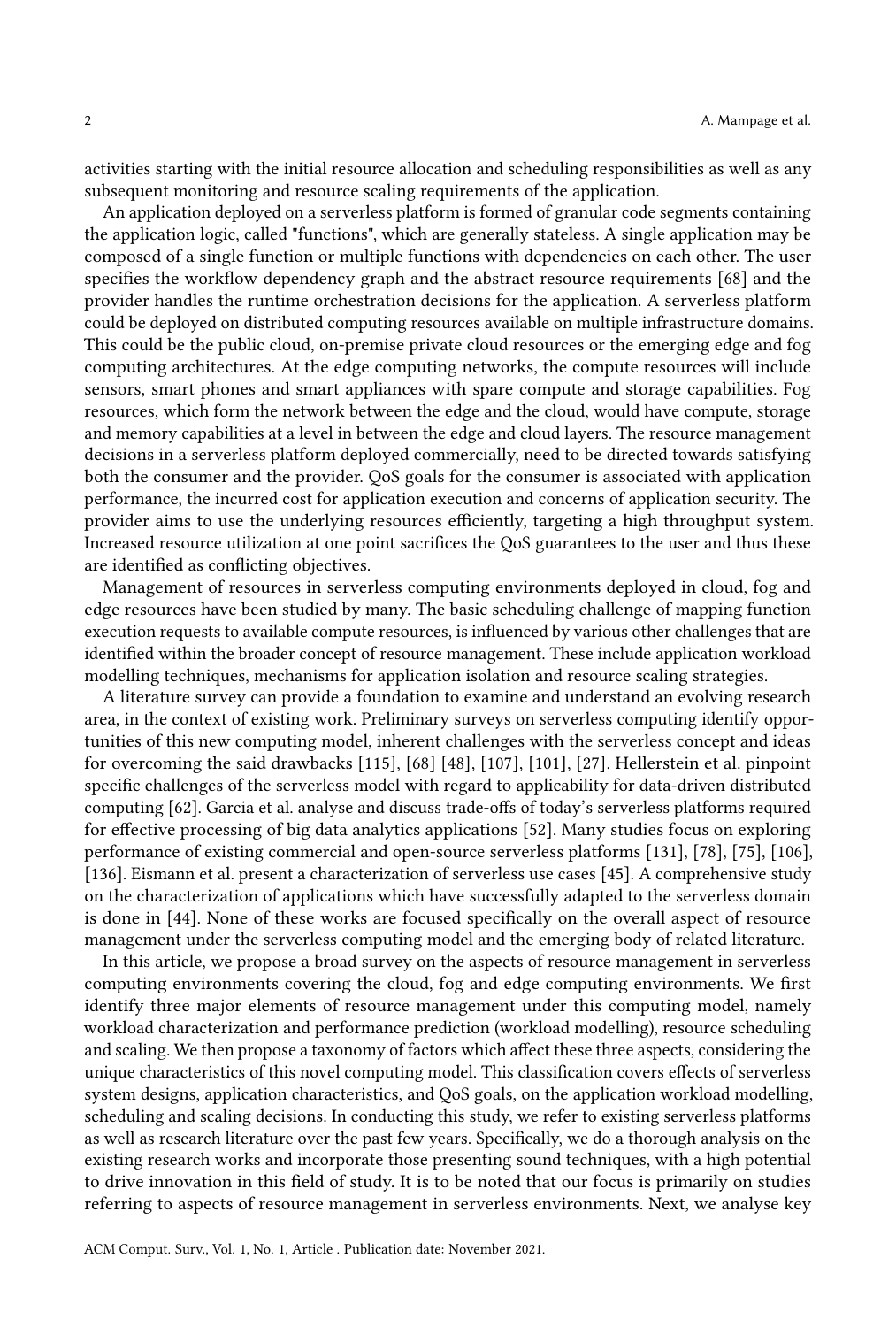techniques for resource management in existing literature by applying this taxonomy. This survey presents serverless system designers with a broader overview of the primary characteristics to be considered for their target infrastructures and a clear idea of the influencing factors. A summary of existing approaches is provided for researchers studying resource management techniques for serverless environments. This study also assists serverless application developers to determine ways to maximize benefit from their deployments.

The rest of the paper is organized as follows: Section 2 provides a brief background on the serverless model, its unique features, an overview on the existing serverless platforms and frameworks, a highlight on the primary use cases for this computing model and a discussion on the concept of serverless resource management which leads to the motivation for this work. Section 3 presents the proposed taxonomy of resource management. Section 4 summarizes existing works on serverless resource management based on the taxonomy. Section 5 concludes the paper by summarizing our detailed review and highlighting ideas for future directions in this area, stemming from the gaps identified in existing approaches.

### 2 BACKGROUND

The scope of resource management in any computing environment needs to be aligned with the specific challenges unique to that particular ecosystem. In this survey we take a holistic view on the different aspects of the serverless computing model, that influence designing resource management techniques that enable stakeholders to meet their respective goals and objectives.

In order to better understand the scope and breadth of the resource management problem, in this section, we present a brief background on the concept of serverless computing, the basic execution flow, and the key characteristics of a serverless environment. Further, we provide a summary on the features of existing key commercial and open-source serverless platforms, along with a short introduction to the main application domains for serverless use cases. Then we introduce the scope of resource management under this computing model, its challenges and the motivation for our work.

#### 2.1 Serverless Computing

Serverless computing is an application service model in which, the provider manages the server, and handles all the responsibilities related to the execution of the application during its lifetime, with minimum involvement of the user.

Starting with bare-metal servers maintained on-premise at redundancy, in order to enable high availability, the way server infrastructure is managed for use by consumers has evolved largely over the years. The biggest transformation in this regard was with the advent of the concept of cloud computing around early 2000. Along with it came the three cloud service models, Infrastructure as a Service (IaaS), Platform as a Service (PaaS) and Software as a Service (SaaS) (Figure [1\)](#page-3-0). Under the IaaS model (e.g., AWS EC2, Azure Virtual Machines (VMs), Google Cloud Platform), the provider manages hardware resources at their data centers. The developer rents out required virtualized cloud resources from a vendor and thus possesses the responsibilities of resource provisioning, runtime configurations and the management of application code and data. While this pay-as-you-go model in acquiring cloud computing resources allows customers to pay for only the resources leased from the cloud providers, studies show a significant gap between the resources acquired and paid for by cloud users and the actual resource utilization (CPU, memory etc.) [\[28\]](#page-32-1). Thus an inherent challenge with the IaaS model is the resultant under utilization of resources in general, when resources are acquired to match peak demand of a system, and the resultant over utilization and performance degradation when resources are acquired to cater to average demand levels. The PaaS model (e.g., AWS Elastic Beanstalk, Azure app services, Google app engine) provides a platform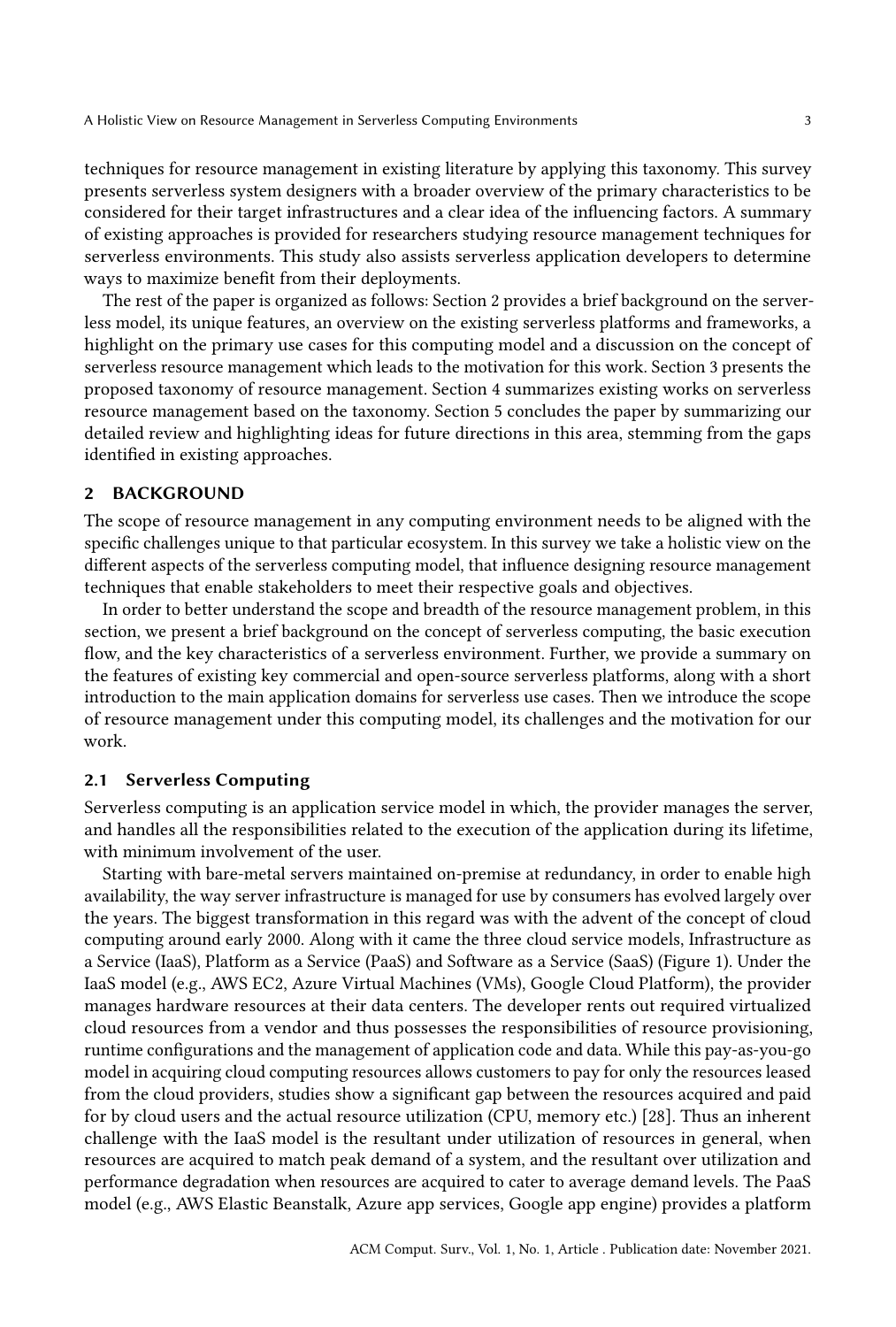#### 4 A. Mampage et al.

<span id="page-3-0"></span>

Fig. 1. Evolution of Cloud Service Models

for users to develop, run and manage customized applications while the execution environment is managed by the cloud provider. The serverless computing model is a similar paradigm where, while the developers have control over the code they deploy, they need to follow certain standards to suit the provider platforms. In addition, this model offers far more granularity with regard to application scaling and billing schemes which differentiate it from other execution models and create new opportunities. For example, under the serverless model, an application has the option to scale to zero, with no instance of the application consuming any resources when there is no traffic. This is in contrast to a PaaS model, where at least one instance of the application will always be up and running, consuming some amount of resources, irrespective of the traffic levels.

2.1.1 Serverless Computing Architecture. Serverless architecture is an event-driven architecture where users would initially deploy code with the application logic, in the form of stateless functions. A serverless platform defines a set of event sources which could trigger the invocation of these predeployed functions as per the user requirement. A user defines rules, binding deployed functions with corresponding event sources. The supported event sources depend on the platform and these could be HTTP requests from a user interface, a change to a database or an object storage, a notification from an Internet of Things (IoT) device etc. Figure [2](#page-4-0) illustrates the basic execution flow of the serverless architecture.

Upon the occurrence of an event, a request(s) is sent to the API gateway in order to invoke the relevant function(s) as per the defined set of rules. The scheduler then determines which worker node is best suited to accommodate the function execution and dispatches the execution request to the relevant worker. A suitable isolated environment with the required resource configurations (e.g., a container) is created on the worker to accommodate the request. Function execution commences once the required runtime and the associated application code from the application repository, are loaded on to the created environment. Upon completion of execution, the response is sent to the user and the environment created is usually destroyed, releasing the allocated resources. Intermediary data and state management is done via external storage services. The function scaling decisions to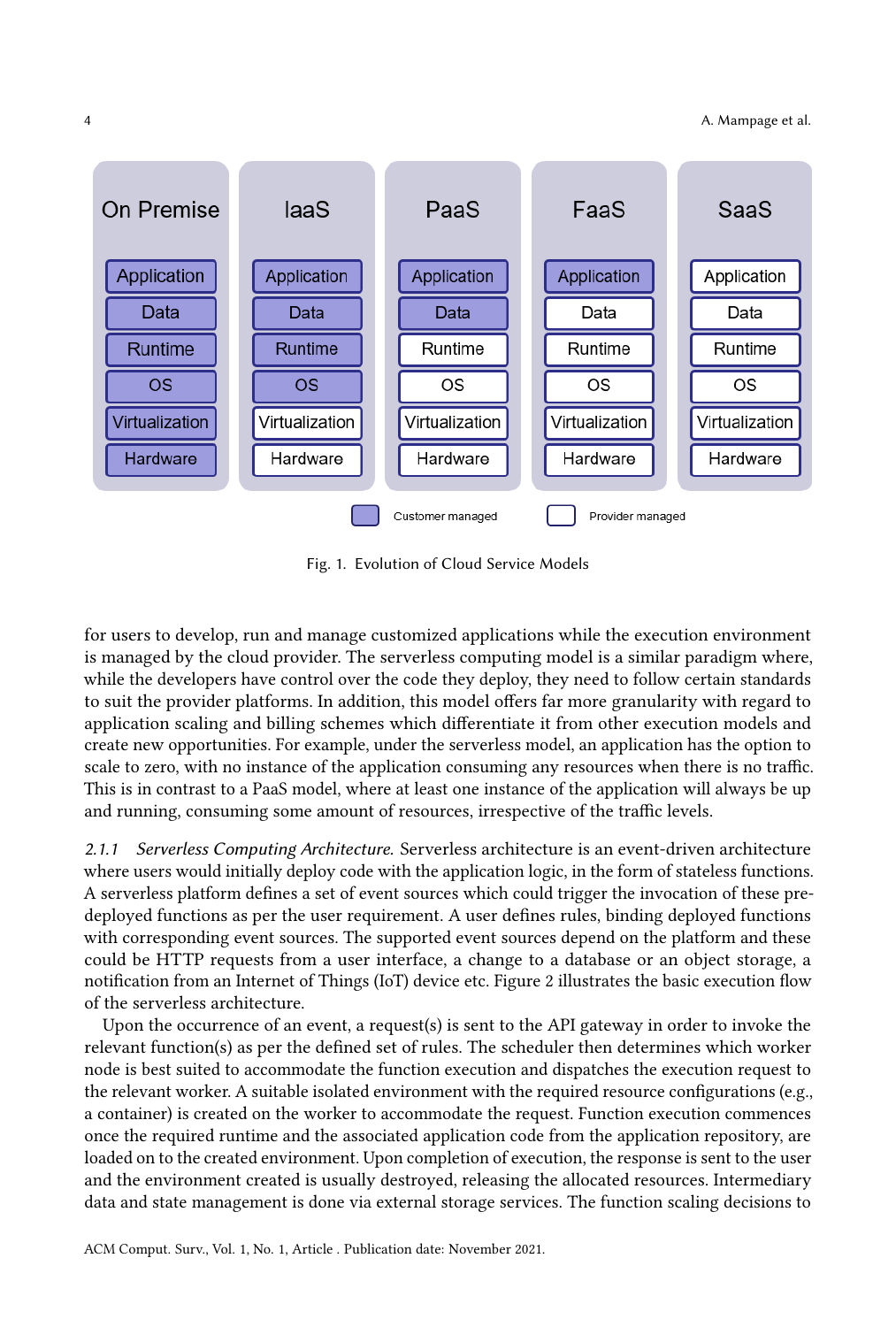meet the requirements of subsequent function execution requests, are taken considering the data from monitoring metrics and the implemented function scaling logic.

<span id="page-4-0"></span>

Fig. 2. Serverless Architecture

## 2.2 Key Characteristics of Serverless Platforms

As per [\[15\]](#page-31-0), below are some unique key features of existing serverless platforms.

- Auto-scaling The platform is expected to be able to scale resources automatically and instantly as per the demand. Serverless platforms are equipped with container technologies which have minimal start-up delays, thus enabling the provision of thousands of instances within a few seconds. Similarly, when there is no traffic to an application, the function instances scale to zero maintaining minimum idle resources.
- Billing The usage is metered and users are only charged for the resources used when serverless functions are in execution. This means that when a function scales to zero and no node is running the user's code, there is no cost to the user.
- Performance and limits A variety of limits are set on the run time resource requirements of a serverless code, including the number of concurrent requests, maximum memory and CPU resources available to a function invocation and an upper bound in execution time before a function instance times out.
- Programming languages Most platforms support function code written in multiple programming languages which include Javascript, Java, Python, Go and Swift.
- Security and accounting Serverless platforms are multi-tenant and thus providers need to be considerate of isolating the execution of functions of different users. Linux kernel features like namespaces and cgroups offered by container technologies provide some level of resource isolation for individual function executions.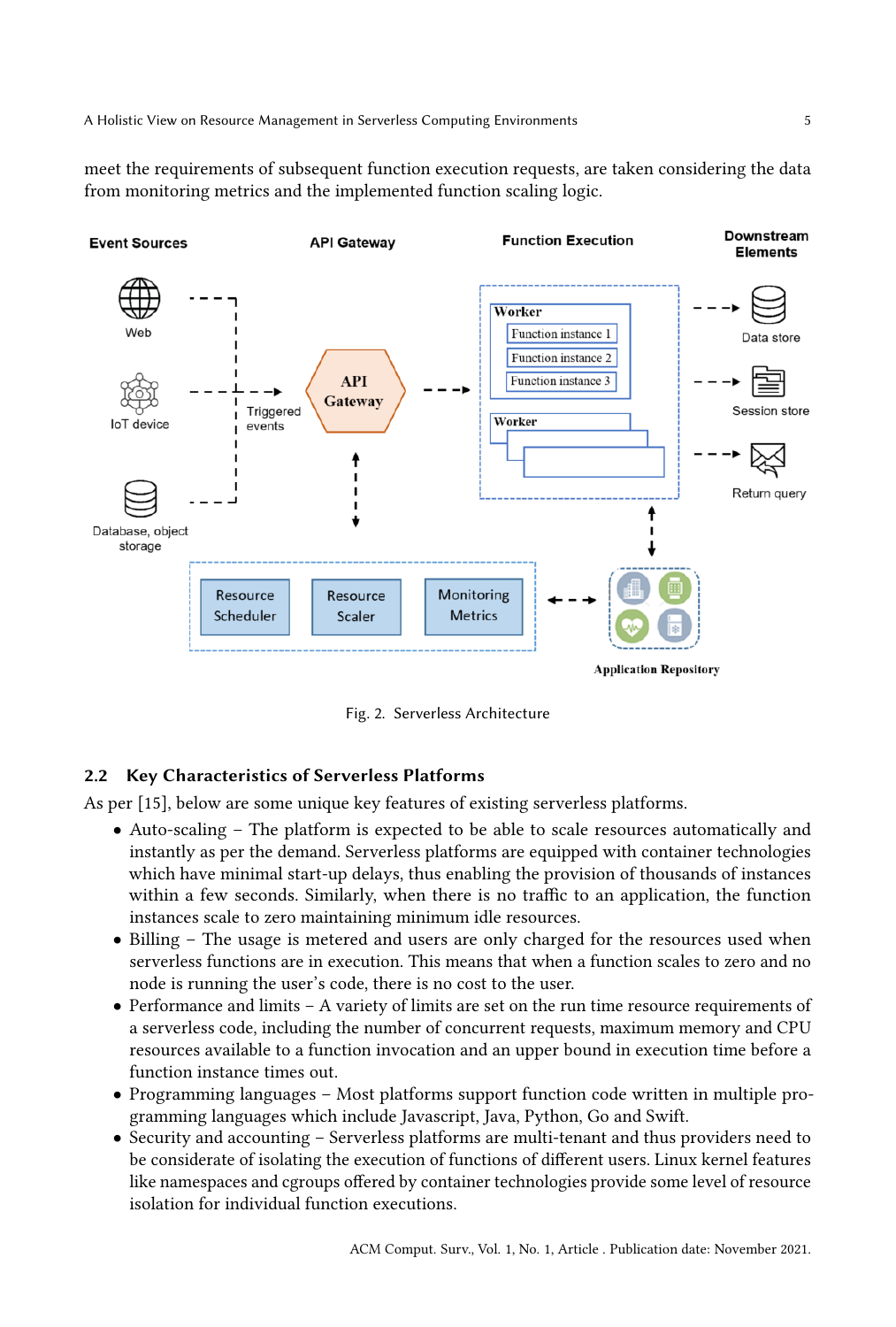## 2.3 Serverless Computing Platforms and Frameworks

Currently, all the major cloud service providers have launched commercial serverless platforms, namely Amazon Web Services (AWS) Lambda, Google Cloud Functions, Azure Functions and IBM Cloud Functions. While they provide additional complementary services as well for serverless application executions, they require the function code to be composed in certain ways resulting in vendor lock-in in the long term. To overcome these limitations, open source serverless frameworks have emerged over the years. These frameworks could be deployed on private cloud resources as well as on devices at the edge/fog, thus bringing the serverless computing capabilities on-premise with better flexibility. Figure [3](#page-5-0) presents the existing commercial serverless platforms and some of the open source frameworks.

<span id="page-5-0"></span>

Fig. 3. Existing Serverless Platforms and Frameworks

2.3.1 AWS Lambda. Function as a service (FaaS) offering from AWS is done via the AWS Lambda serverless platform launched in 2014. AWS Lambda currently holds the leading position in the market for serverless computing with a wide range of services available. Lambda supports code written in Node.js, Python, Java, C# and Golang languages [\[78\]](#page-34-2). The platform identifies changes to data in an Amazon Simple Storage Service (Amazon S3) bucket or an Amazon DynamoDB table, HTTP requests using Amazon API Gateway and API calls made using AWS SDKs as event triggers. At the time of writing this article, AWS offers a free-tier of 1 million requests and 400,000 GB-Seconds (GB-s) of computing time per month. Beyond this limit, function executions are charged per GB-s of memory allocated and the number of execution requests. Lambda allows the developer to specify a maximum memory limit that the function will have access to, at the deployment stage, and allocates CPU power proportionate to the allowed memory limit [\[109\]](#page-36-2). AWS enables applications to be executed as composed of a single function or multiple functions. AWS Step Functions [\[109\]](#page-36-2)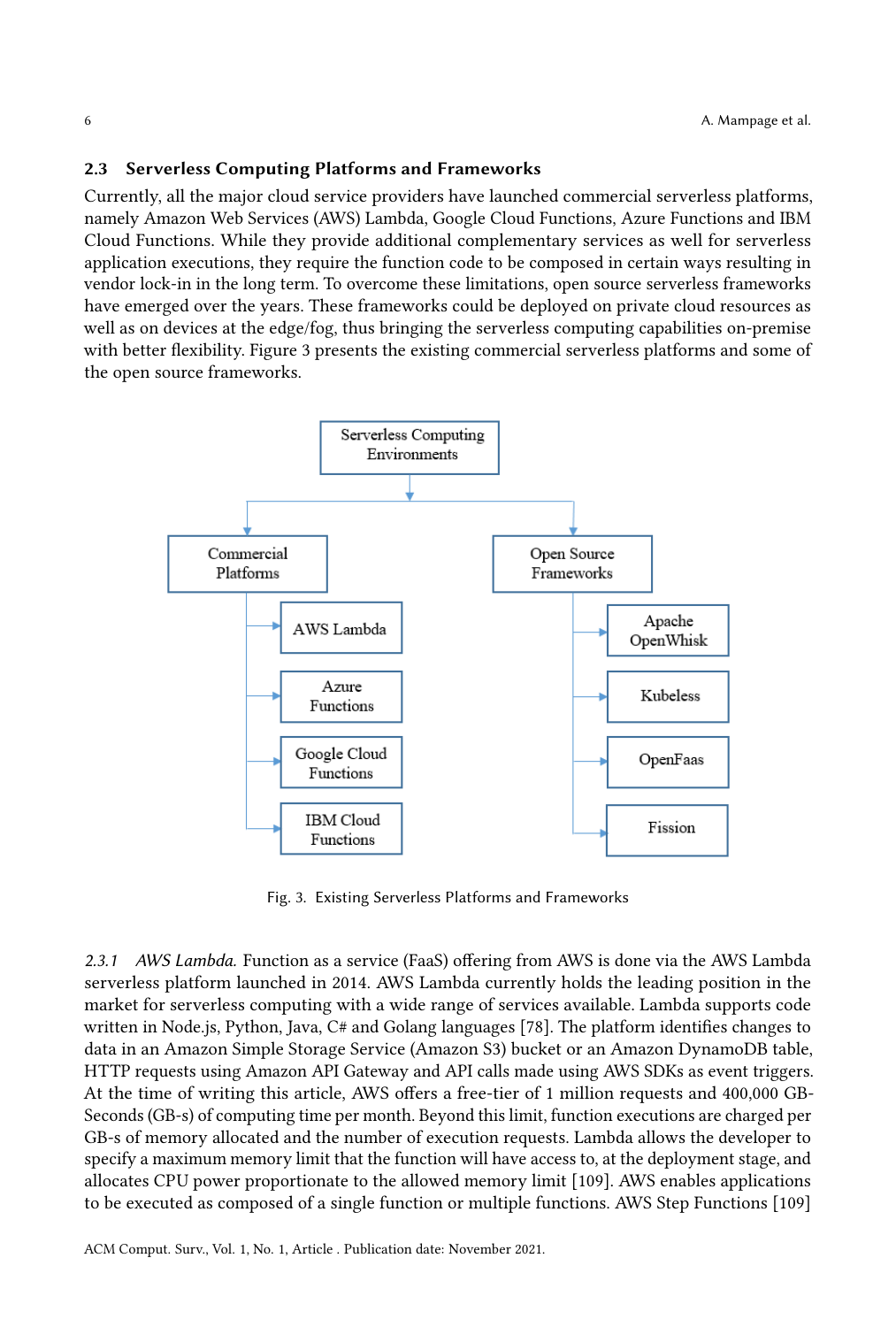facilitates developers to define workflows with a sequence of Lambda functions and create a state machine that orchestrates the set of functions in the application. AWS uses a new virtualization technology called Firecracker, to execute function requests [\[1\]](#page-31-1). These are lightweight micro-virtual machines (microVMs). AWS Lambda treats instance placmeent in VMs as a bin packing problem to maximize VM memory utilization. AWS has set a concurrency limit for scaling a single function and experiments show that idle instance recycling is done based on a pre-defined inactive period [\[131\]](#page-36-1).

2.3.2 Azure Functions. Microsoft launched its serverless services in 2016 as Azure functions. Azure supports a number of runtime languages such as C#, Node.js, PHP, Bash, Power Shell. The billing scheme is similar to that of AWS except that billing is done per GB-s of average memory consumed during an execution instead of the memory allocated. Azure uses the concept of function app as the unit of deployment and management of a serverless application. A function app is comprised of one or more functions which are deployed, managed and scaled together. All the functions in a function app share the same pricing plan and runtime configurations [\[9\]](#page-31-2). Azure Functions seems to try not to co-locate concurrent instances of the same function on the same VM, which indicates a spread placement approach [\[131\]](#page-36-1). Azure currently supports the execution of stateful functions as well in a serverless computing environment with Azure Durable Functions, which is an extension of Azure Functions [\[22\]](#page-32-2).

2.3.3 Google Cloud Functions (GCF). Google released its serverless solution in 2017. GCF supports code written in Node.js, Python, Go, Java, .NET, Ruby and PHP. Google has a free tier of 2 million requests with 400,000 GB-s of computing time per month, as of now. Their pricing scheme is different to AWS Lambda and Azure Functions pricing mechanism since the user is charged for both GB-s of memory provisioned and GHz-s of CPU provisioned [\[49\]](#page-33-4). GCF supports a set of primary triggers and additional triggers and the user application is allowed to be integrated with any Google service, supporting cloud Pub/Sub or HTTP callbacks.

2.3.4 Apache OpenWhisk. OpenWhisk is an open source serverless platform developed by IBM and later incorporated as an Apache incubator project. It represents the underlying technology used in IBM Cloud Functions. OpenWhisk combines technologies such as Nginx, Kafka, Docker and CouchDB in forming its serverless platform. OpenWhisk supports many deployment options and could be deployed both locally and within a cloud environment. The OpenWhisk programming model is based on the three primary concepts, actions, triggers and rules. Actions are functions that execute deployed code. Triggers are a set of events created from different sources. Rules bind actions with triggers. OpenWhisk supports a number of runtimes including, .Net, Go, Java, JavaScript, PHP and Python [\[95\]](#page-35-3). In selecting a VM instance for a function execution, OpenWhisk follows a hash-based first-fit heuristic where the function name's hash value is used to identify a preferred host in order to improve reusing warm containers [\[125\]](#page-36-3). Multiple functions, which may even be implemented in different languages, could be composed together to create a function pipeline called a sequence. A sequence could be considered a single action in terms of its creation and invocation. In executing a function sequence, the output from one action becomes the input to the next action in the sequence [\[95\]](#page-35-3). In addition, function sequences could be extended to create custom workflows with conditional branching, with support for error handling, retries and loops by means of the OpenWhisk Composer [\[34\]](#page-32-3). OpenWhisk makes use of pre-warmed containers and warm containers (container re-use) to manage unwanted container startup delays.

2.3.5 Kubeless. Kubeless is a Kubernetes-native open-source serverless framework developed by Bitnami [\[76\]](#page-34-4). Kubeless creates functions as a custom Kubernetes resource using a Custom Resource Definition (CRD). An in-cluster controller is used to watch these custom resources and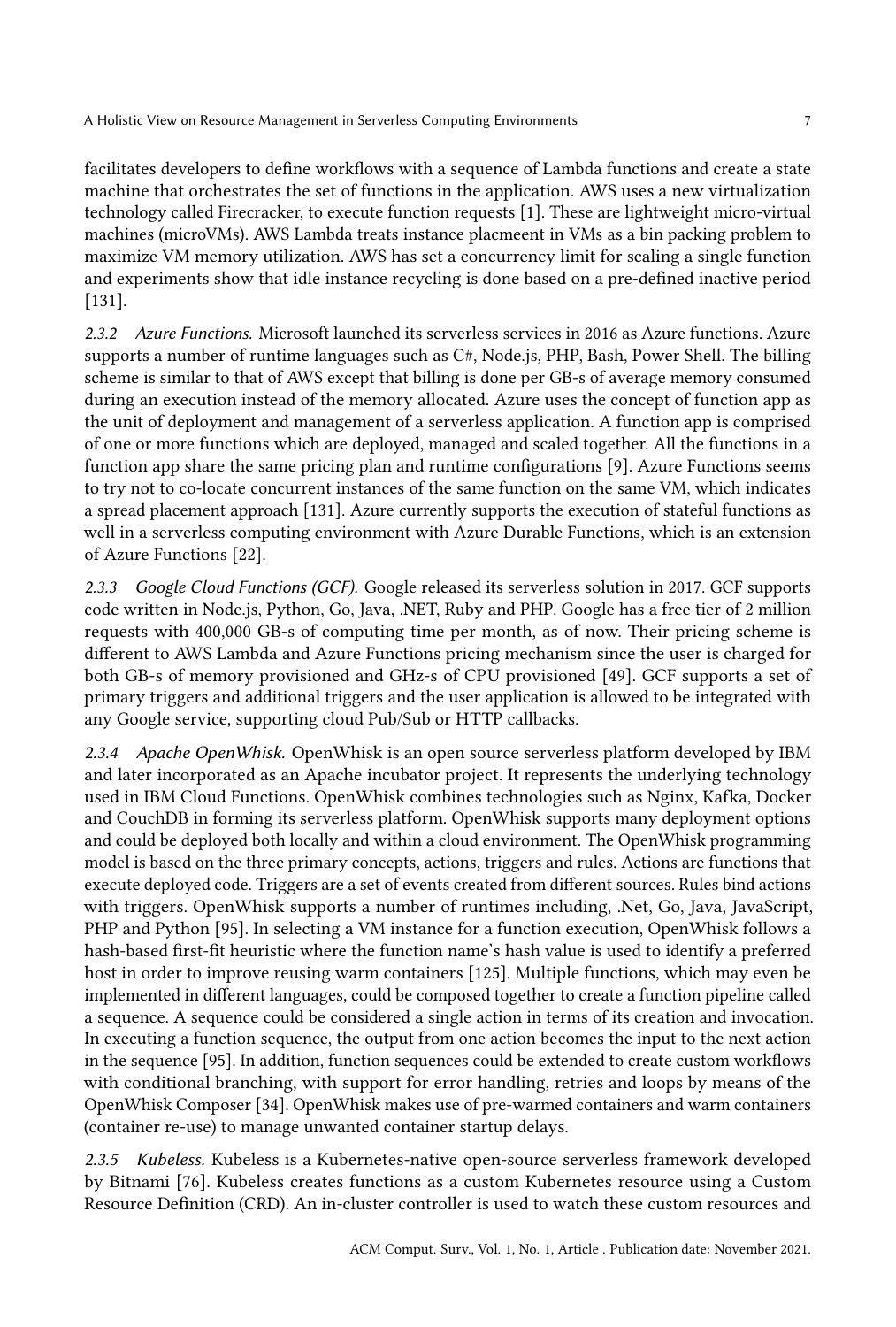execute functions on-demand by dynamically launching runtimes as required. Kubeless supports runtimes of Golang, Python, NodeJS, Ruby, PHP, .NET and Ballerina and allows to use HTTP or event triggers to invoke functions. The Kubeless framework uses core Kubernetes functionalities such as Deployments, ConfigMaps and Services as it is. It also leverages the native Kubernetes components for function scheduling, auto-scaling and monitoring as well.

2.3.6 OpenFaas. OpenFaas started as an independent project by Alex Ellis in 2016 [\[94\]](#page-35-4). Initially, it was developed in collaboration with VMWare and now it involves a large community of users and developers. OpenFaas framework is built on Docker and Kubernetes, and could be deployed on a private or public cloud environment, and even on a resource constrained edge device such as a Raspberry Pi, due its lightweight nature. OpenFaas provides an API gateway for invoking functions, which can be accessed via its REST API, Command Line Interface (CLI) or the User Interface (UI). The gateway acts as an external route to the functions, collects cloud native metrics through Prometheus [\[99\]](#page-35-5), and also takes function scaling decisions with the help of Prometheus and an AlertManager component. AlertManager works by reading the requests per second metric from Prometheus and alerting the gateway to scale functions based on the min/max replica count set at function deployment. Alternatively users could use the built-in Horizontal Pod Autoscaler (HPA) of Kubernetes. OpenFaas offers runtimes of Node.js, Python, and Go for function deployment. OpenFaas also supports the orchestration of multi-function workflow applications with synchronous and asynchronous function chains and parallel branching.

## 2.4 Application Domains

In general, bursty and compute-intensive workloads which are stateless and ephemeral could benefit more from a serverless architecture. From a cost perspective, the auto-scaling feature of the platforms proves useful, when traffic arrives in bursts (inconsistent traffic levels), since the system can also scale to zero when there is no traffic [\[15\]](#page-31-0). During recent times, serverless computing has increasingly being explored for use in many applications domains such as web and mobile, big data, internet of things, machine learning model training and large scale mathematical computations. The nature of the serverless workload will vary depending on the different requirements of these domains and their inherent characteristics. The focus of the resource management techniques needs to be adapted accordingly. As discussed in the following sections, the core design features of the existing platforms make the serverless model easily adaptable for some domains while in others, an extra effort is needed to reap the full benefits of this novel model.

2.4.1 Web Services. Serverless model is said to have been initially developed for lightweight use cases like serving APIs or small backend services [\[77\]](#page-34-5). Even today, studies on serverless use cases reveal that web services is the most common application domain utilizing this new computing paradigm due to ease of adoption [\[45\]](#page-33-2).

2.4.2 Big Data Analytics. Due to high data volumes and computational requirements, big data processing is traditionally undertaken using clusters of machines with jobs consisting of multiple tasks being executed across a set of machines. Advancement of technology in the field has addressed these performance and scalability needs through distributed computing frameworks specialized for big data analytics [\[137\]](#page-37-2), [\[23\]](#page-32-4). The costs and the knowledge required for configuring, deploying and maintaining these systems is still a challenge. The lower startup times, automated resource management, function level auto-scaling and granular billing features present an interesting opportunity in the serverless model for big data processing [\[77\]](#page-34-5). The potential of serverless for big data analytics is being recognized by the major cloud providers as well. AWS provides guidance on reaping benefits of Lambda for streaming data analytics [\[109\]](#page-36-2). IBM introduces IBM-PyWren, a data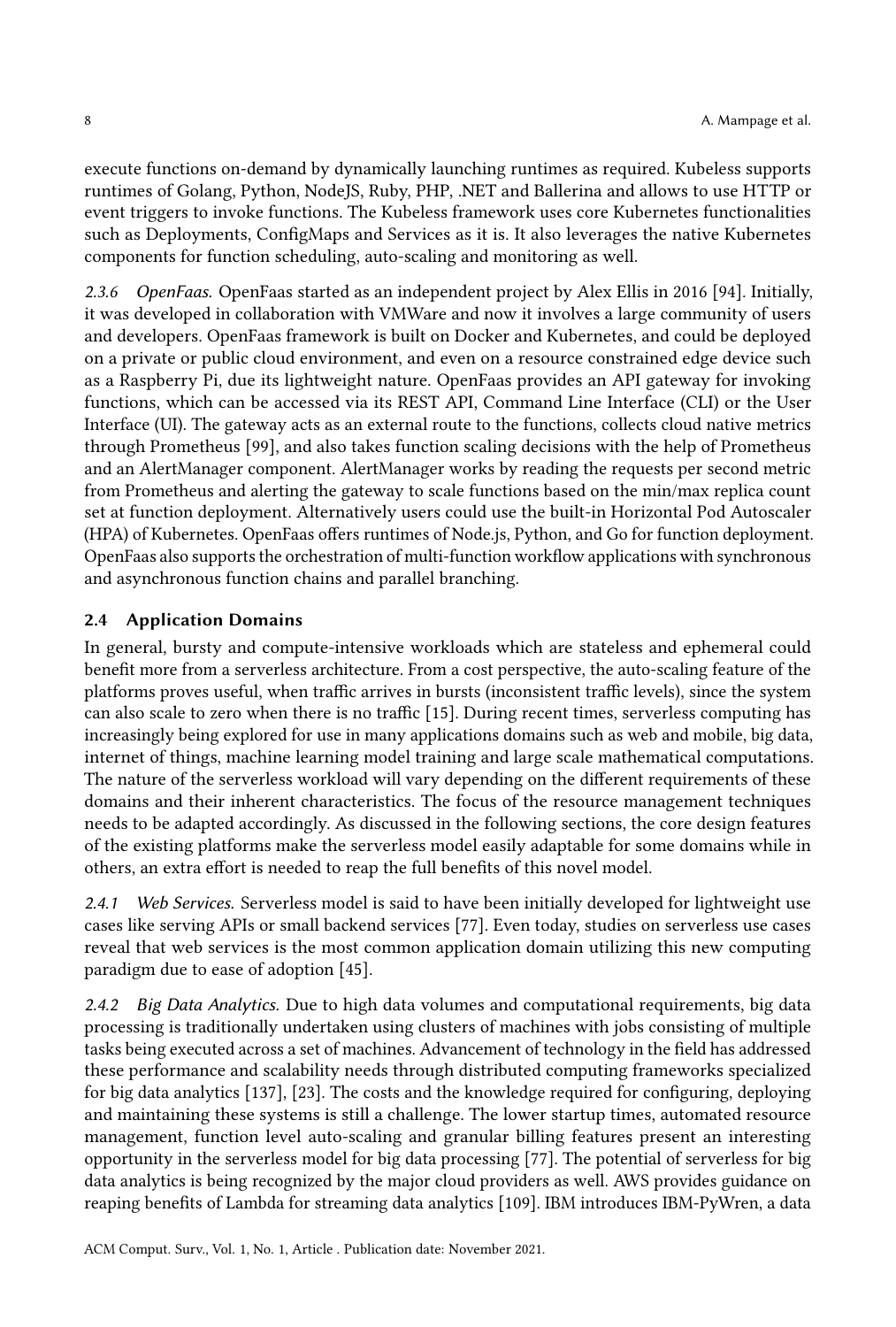analytics platform using IBM Cloud Functions [\[105\]](#page-35-6). A number of research efforts are seen trying to adopt the serverless model for obtaining favorable results for big data applications. A prototype serverless Spark execution engine using AWS Lambda as the Spark cluster is presented [\[73\]](#page-34-6). FaaS model is explored for various MapReduce jobs [\[56\]](#page-33-5), [\[47\]](#page-33-6). However, many fundamental challenges still exist that impede the performance of distributed data-driven applications on current serverless platforms. The data-shipping architecture where function execution is completely isolated from data, and the short-lived, stateless nature of functions makes it a requirement to routinely ship data to code, for each function invocation. Functions are also usually not network-addressable and thus two functions could only communicate through slow and expensive storage. Current FaaS platforms lack access to any specialized hardware and functions are only provisioned with the processing power of a timeslice of a CPU hyperthread [\[62\]](#page-34-1). A serverless framework for data processing is introduced in [\[90\]](#page-35-7) focusing on a few of these challenges. The authors propose an exchange operator to support inter-function communication, a batch-start approach to reduce start up time of a large number of parallel workers and a low cost scan operator for reading query input efficiently. A task scheduler for serverless data analytics applications, to minimize job completion time and cost, is proposed in [\[140\]](#page-37-3).

2.4.3 Internet of Things. FaaS model could be beneficial for adoption in IoT applications in edge/fog computing networks owing to a number of factors. Deploying applications as a number of lightweight functions go in line with resource limitations at the edge devices. Statelessness of serverless functions add portability for parts of applications to be moved across the edge/cloud computing network with lesser complications. As a result, today, serverless computing has been exploited in many IoT domains including home automation and other custom-built IoT solutions. AWS offers AWS IoT Greengrass [\[113\]](#page-36-4) which is included as a service in the serverless ecosystem as well and this allows processing data at the edge. Azure IoT edge [\[10\]](#page-31-3), which could be used in conjunction with their FaaS service Azure Functions, moves cloud analytics to the edge devices. A number of researches focus on introducing frameworks and scheduling techniques for serverless applications deployed in edge-cloud computing networks [\[46\]](#page-33-7), [\[19\]](#page-32-5), [\[97\]](#page-35-8), [\[37\]](#page-32-6), [\[16\]](#page-31-4), [\[29\]](#page-32-7). To date, challenges do exist in adopting the serverless model in IoT scenarios. Retrieval of large data sets to the edge dynamically, each time a function is called is not practical specially with latency sensitive applications. Thus arises the need for a caching service at the edge. Geographic dispersion, heterogeneity and affinity of data sources at the edge suggest the need for more decentralized resource pooling and scheduling techniques devised specially for IoT application scenarios.

2.4.4 Machine Learning. Machine learning (ML) applications typically consist of three phases: model design, model training and model inference (model serving). VM clusters were traditionally used for the diverse tasks in ML model training. The distinct stages of a ML workflow pipeline consist of varying computational requirements. As such the traditional approaches face several challenges such as the need for developers to provision, configure and manage these resources and the over and under provisioning of VM resources during different stages of the execution of a training workflow [\[68\]](#page-34-0). On the face, serverless computing seems to be a promising approach for resource provisioning challenges for ML users, in terms of its simplified deployment opportunities, fine-grained resource provisioning and billing models and the ability to auto-scale both computation and storage resources. However, the small local memory and storage footprints of serverless functions, lack of function to function communication or fast shared storage, the short-lived function runtimes and unpredictable launch times make serverless platforms less conducive for ML processing as it is [\[24\]](#page-32-8). Research is being undertaken in this area to propose serverless frameworks with potential developments that could overcome these specific limitations. Carreira et al. [\[25\]](#page-32-9) introduce a framework for ML training pipelines on serverless computing. Results outperform a VM-based execution in terms of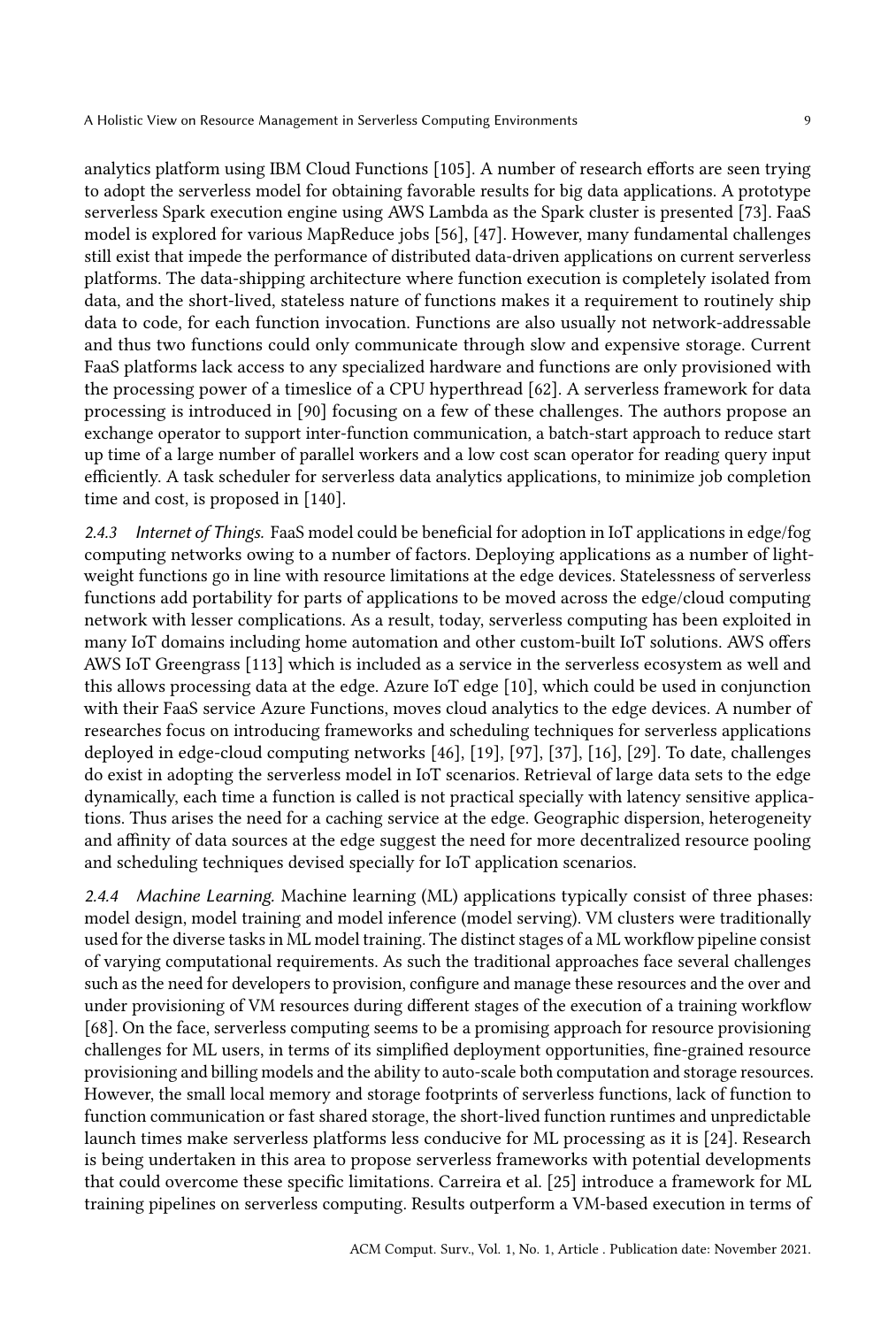training completion time, but at a relatively higher cost. Out of the three phases of ML applications, Ali et al. [\[5\]](#page-31-5) identify model serving as having the greatest potential to benefit from serverless, since prediction request arrival is usually dynamic and the requests have strict latency requirements. They show that by devising a strategy to enable batching (i.e., bundling of several ML inference requests and serving them together), ML serving inference process could benefit significantly from serverless.

2.4.5 Mathematical Computation. Large scale mathematical computations are traditionally deployed on supercomputers or high-performance computing clusters connected by high-speed, low-latency networks [\[68\]](#page-34-0). Considering this, serverless seems a poor fit for such applications. However, the ability to unburden non-computer scientists of having to manage infrastructure and scalability to support varying needs of resource parallelism during a computation, highlights benefits of a FaaS model over managing a cluster with a fixed size. Shankar et al. [\[117\]](#page-36-5) present Numpywren, a serverless system for linear algebra computations. Werner et al. [\[132\]](#page-36-6) present a prototype for matrix multiplication using FaaS. These experiments show that serverless computing could be a good fit for large scale linear algebra (e.g., matrix multiplication, singular value decomposition) when computation time dominates communication delays. But the high latency of external storage causes limitations for smaller problem sizes.

## 2.5 Resource Management in Serverless Computing Environments

The core differentiator of the serverless model from other computing models is the complete shift of server management responsibilities to the vendor, thus rendering the model 'serverless', from the perspective of the developer. A major, if not the primary aspect of server management, lies in the process of proper management of server resources for the execution of applications. Resource management in a serverless environment refers to the overall aspect of managing the resource requirements of an application workload and the available system resources efficiently, with minimal involvement of the user. Due to the autonomic nature of the expected resource management process in these environments, special focus is required on each step of this process for better performance of the applications and the system. We identify three major aspects of resource management, which need to be dealt with in a manner suitable for this new serverless computing model.

- Workload characterization and performance prediction: Developers prefer minimal work in using a serverless deployment model. Having to specify a resource configuration and other characteristics when deploying an application could be cumbersome. Hence it is ideal for a serverless platform to be able to infer application as well as workload characteristics using modelling and bench-marking techniques, which could then be used for performance prediction. An effective scheme for developing such an understanding, leads to better resource scheduling and scaling decisions as well, which help in satisfying user QoS requirements.
- Resource scheduling: Mapping workloads to suitable host nodes based on their resource requirements, while efficiently utilizing the available resources is an important challenge to both the developer and the cloud providers or system owners. Scheduling also involves determining the order of execution of applications when the resource demand exceeds the available resource capacity. While the developer would expect certain QoS guarantees, it is essential for the provider to manage resources efficiently, which is a primary goal of resource management.
- Resource scaling: Under the serverless model, environment creation and resource allocations to applications happen in real time, as and when workloads arrive. This ensures greater flexibility in resource allocations and higher resource efficiency. In order to maintain required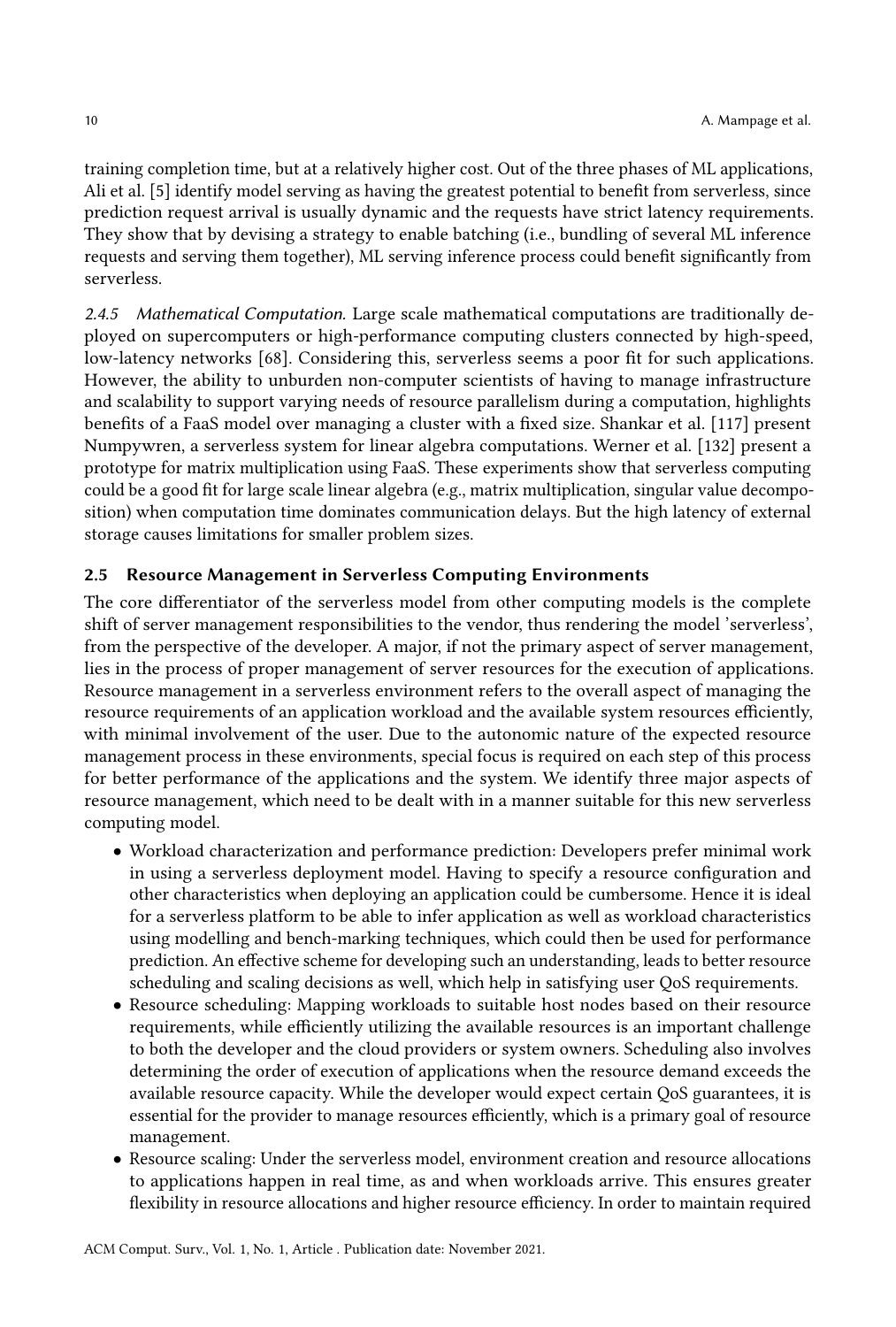application performance while maintaining scaling at such a granular level requires smart and dynamic resource scaling techniques.

2.5.1 Challenges in Resource Management. Below we have identified challenges associated with resource management strategies which are specifically significant in a serverless environment. We have analyzed the stated challenges from the perspective of end users and the service providers.

- Cold start delay: Due to the auto-scaling nature of these environments, resource creation needs to happen on the go and setting up new resources for a function execution results in a considerable start up time. Applications often face performance degradations due to this initial delay, which becomes specially significant for functions with very short execution times. On the other hand, maintaining idle resource pools to alleviate this issue often results in wasted resources on the provider side.
- Co-located application interference: Applications deployed on serverless platforms run in multi-tenant environments, inside specially created isolated environments such as containers. When several applications run on the same host node and compete for the same set of resources, it is difficult to fully avoid resource interference effects on the applications. In extreme cases, if resource interference is not handled properly, dominant applications could consume all the resources. This would lead to very poor performance for other user applications. Developing sandboxing techniques which are light-weight enough to avoid large setup times and secure enough to provide the required level of resource isolation is an associated challenge for cloud vendors.
- Resource efficiency: In contrast to a general cloud computing billing model, serverless systems usually charge only for the resources allocated/consumed during the application execution, with a millisecond accuracy. The provider on the other hand may be maintaining the underlying infrastructure for longer periods. This creates the need for special attention to have strategies for high resource efficiency on the host nodes. On the user side, in order to avoid poor application performance, there is a tendency to overbook resources for function executions. Frequent under utilization of these resources could lead to poor value for money for the user and lack of confidence on these services in the long run.
- Diverse workload management: With serverless systems, there is minimal user involvement in the resource management process. Thus, these systems need to develop an understanding on the application and workload characteristics on their own, in order to deliver a favorable outcome. The diverse nature of applications that are being deployed on serverless platforms makes this a challenging task. The lack of an understanding on the application requirements and characteristics could result in delays in resource setup time, heightened resource interference effects, etc. that lead to customer dissatisfaction.
- Runtime limitations: To alleviate the risk of loosing flexibility of the infrastructure, serverless providers impose various runtime limitations on applications. These include limitations on the maximum allocated CPU, memory, disk, I/O resources as well as maximum allowed execution time for a function instance. Platforms also configure an upper limit on function concurrency levels which limits the number of parallel executions of the same function by a user. Although successful in preserving flexibility of the system, these limitations often deem the serverless platforms unsuitable for long-running applications with highly compute-intensive workloads.
- Lack of QoS guarantees: The blackbox nature of the serverless systems means that the operational aspects visible to end users is minimal. Although this is generally convenient to most users, for certain high-precision, latency-sensitive applications, these environments could be unusable without precise performance guarantees. For the provider, guaranteeing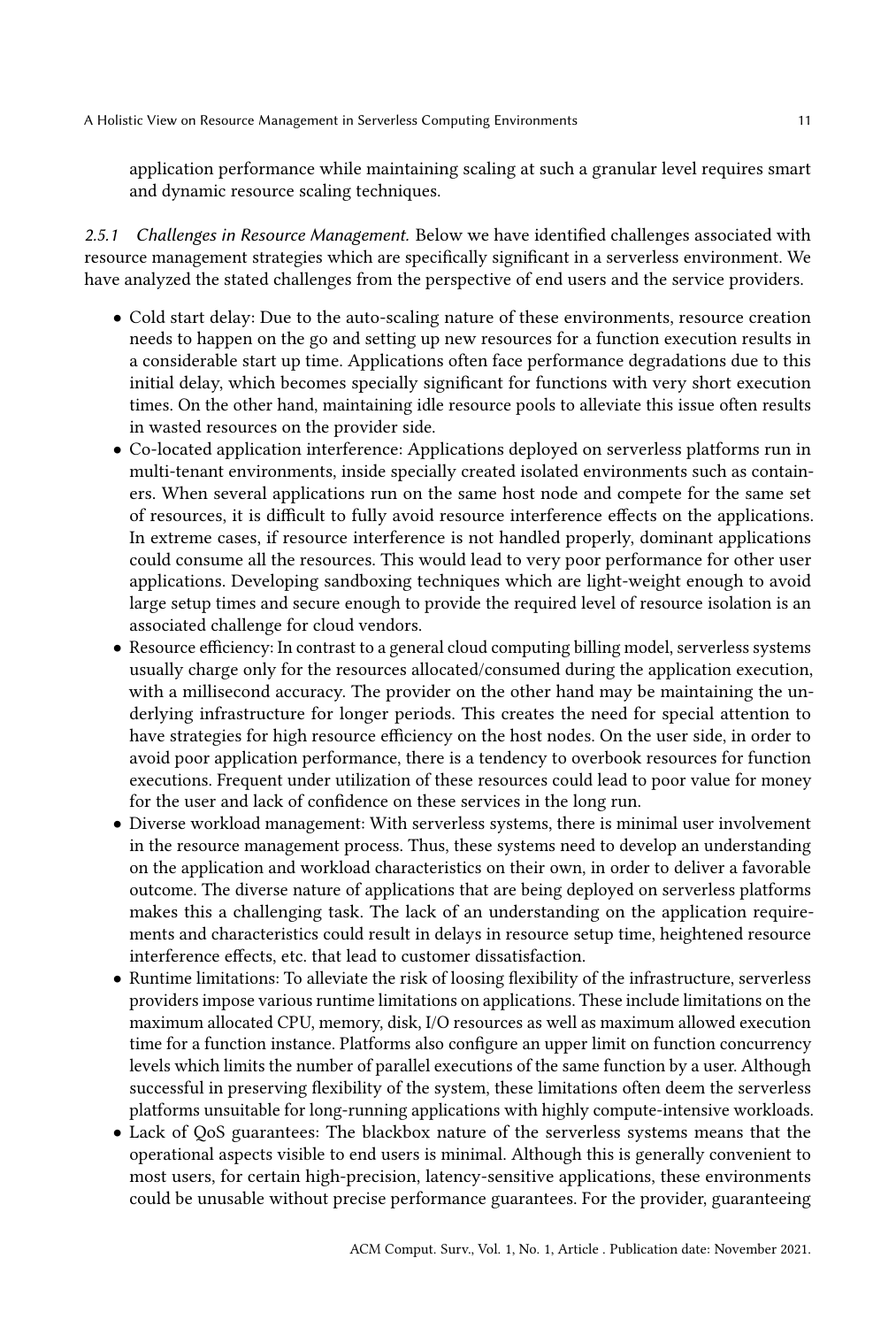performance to each and every user in a shared environment is a very complex task requiring a lot of attention.

• State management: The fundamental building blocks of a serverless architecture naturally leans more towards short-lived and stateless task executions. Although currently some service providers offer solutions for orchestrating stateful workflows, generally developers are expected to work with external storage services for intermediary state management. Having to frequently retrieve data to and from these storage devices with added delays in the network poses many challenges for the execution of latency critical data-intensive applications. On the other hand, since flexibility in resource management is a distinguishing quality for a serverless environment, addressing the issue of state management to the satisfaction of all users is a highly challenging task for a provider.

2.5.2 Motivation. The three aspects of resource management identified above need to be addressed considering the aforementioned associated challenges. Various approaches have been experimented by researchers to overcome these challenges and devise better workload characterization, resource scheduling and scaling techniques. In this paper, we identify a classification of the factors which influence these decisions, by reviewing the existing related literature. In the classification, we discuss challenges inherent to this new computing model, as well as the general concerns to resource management in the context of serverless computing.

Successfully managing resources in any system is determined by the underlying system design features as well as the understanding on the characteristics of the incoming workloads. As such, our classification comprises of a reference to the key design aspects related to resource management in a serverless system, characteristics of the workloads submitted to these systems, and finally, the primary goals of resource management in these environments. Further, we summarize the existing research work related to workload modelling and prediction, resource scheduling and scaling techniques in the serverless domain, using our proposed taxonomy. We also propose ideas for future work in developing enhanced techniques. Serverless system designers would benefit from our classification by gaining an understanding on the key focus areas of a system design under this computing model and also the existing approaches that have already been evaluated. Researchers studying resource management techniques would be able to refer to existing approaches which could subsequently form the basis for the design of novel and rigorous techniques in the future. This classification would also assist application developers in the design of their serverless applications, choosing the right infrastructure and in budgeting their deployments. The main contributions of this work are as follows:

- We identify three major elements of resource management in serverless environments.
- We propose a taxonomy of the factors which influence resource management under this computing model, by reviewing existing literature on the above identified elements.
- We summarize the existing works on serverless resource management in the context of the proposed taxonomy.
- We identify research gaps in different aspects of serverless resource management and propose ideas for future research directions.

#### 3 THE TAXONOMY

The top level of our taxonomy is comprised of: the key elements of resource management, deployment environment, workload management and QoS goal. Figure [4](#page-12-0) illustrates the proposed taxonomy. We discuss each category in detail in the following sections.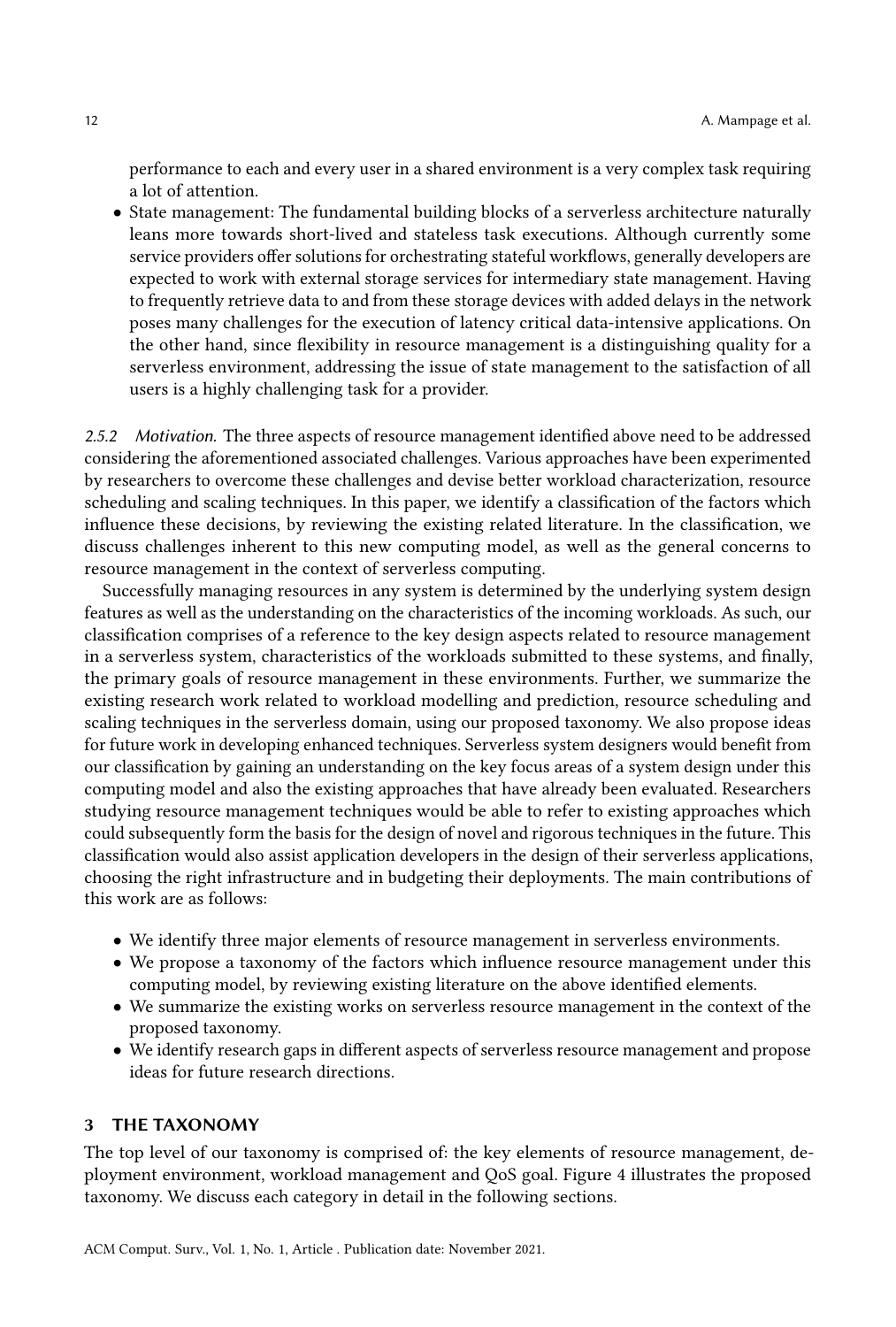Fig. 4. The Taxonomy of Resource Management in Serverless Computing Environments Fig. 4. The Taxonomy of Resource Management in Serverless Computing Environments

<span id="page-12-0"></span>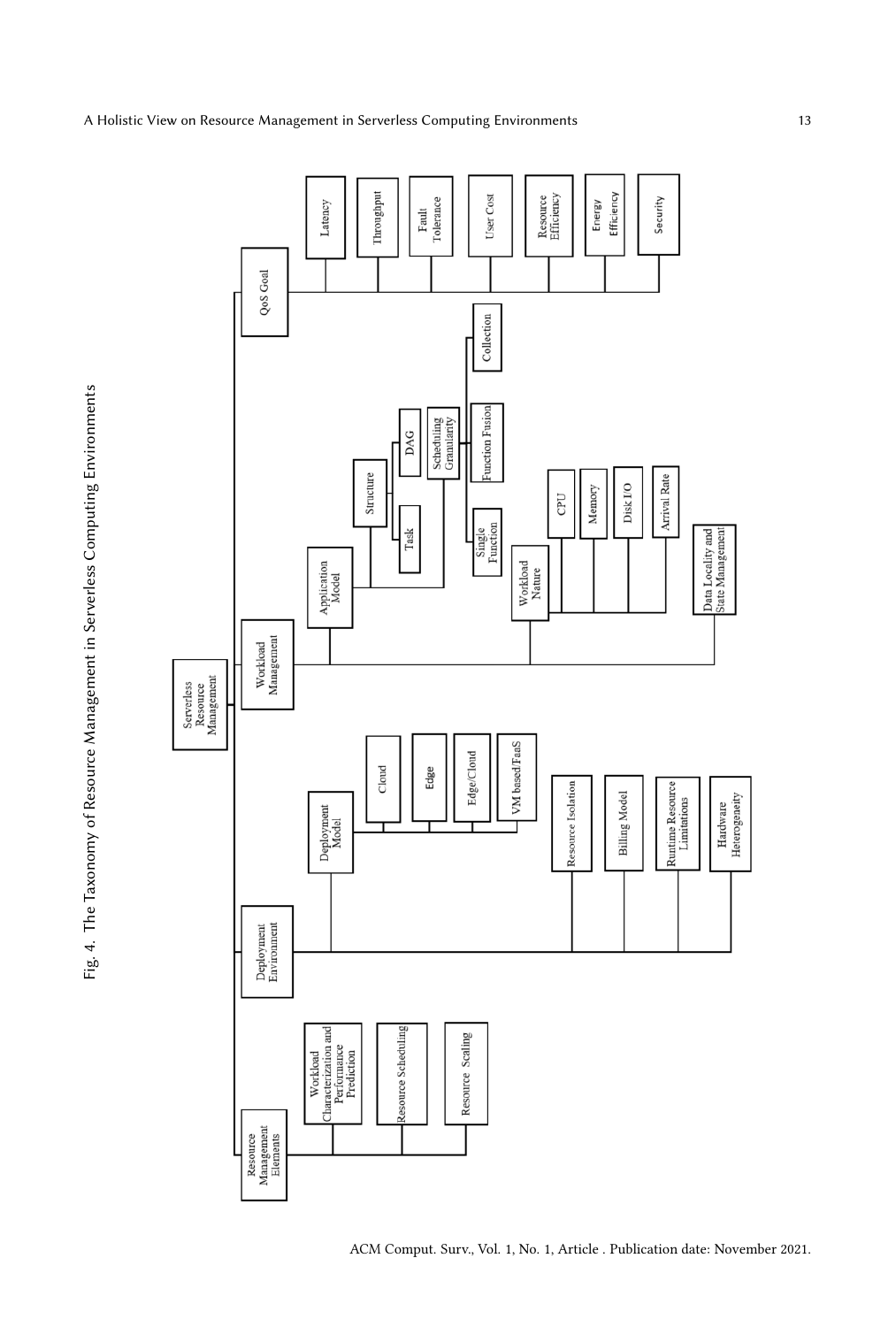#### 3.1 Elements of Resource Management

In this section we briefly discuss the techniques explored in literature so far, under the three primary elements of resource management that we have identified. All the factors discussed in detail in the rest of the sections in the taxonomy drive the development of techniques for these key areas.

3.1.1 Workload Characterization and Performance Prediction. Workload characterization refers to using empirical and theoretical approaches to understand and model, the varying resource requirements of different applications, workload arrival patterns and run time behavioral patterns. The knowledge gained in this manner is subsequently used to derive latency and cost models for the system and the applications, which is known as performance prediction. The whole process of developing performance models using the understanding on workload characteristics could be referred to as workload modelling. In the existing literature, mathematical modelling techniques are used in abundance in developing workload characterization techniques and prediction models in serverless environments.

Singvi et al. use a method of exponentially weighted moving average over the measured request arrival rate to get a new estimate of the workload arrival rates [\[120\]](#page-36-7). Gunasekaran et al. use a moving window Linear Regression (LR) model to predict the average request rate in their VM/FaaS hybrid model, in order to provision the required VMs in advance [\[58\]](#page-33-8). In [\[116\]](#page-36-8), the authors characterize the entire production workload of Azure Functions. They identify each function in terms of its trigger type, execution time, resource usage and invocation frequency. This information is subsequently used to develop a hybrid histogram and time-series model to reduce cold start invocations. In addition to these research efforts, a number of works have also focused on composing benchmark suites for serverless workloads. Kim et al. present a suite of function workloads which consume CPU, memory, disk I/O and network resources in varying levels [\[72\]](#page-34-7). Their collection of applications consists of micro-benchmarks as well as data-oriented realistic applications which would assist in realizing a multitude of application scenarios for research works in the filed. Grambow et al. design an application-centric benchmarking framework for serverless use cases [\[57\]](#page-33-9). It is built in a flexible manner to accommodate a variety of applications and also to suit federated cloud and edge scenarios.

A mixture density network based model is used to predict function response time in [\[43\]](#page-33-10). Based on the resultant model, a Monte-carlo simulation is used to do cost prediction for serverless workflow executions. This approach takes into consideration, the effects of input parameters to each function, on the execution times. Similarly, application latencies parameterized by the function input data sizes and framework overheads, are modeled using Regularized Ridge Regression in their work by Das et al. [\[38\]](#page-32-10). They use training data obtained by running a substantial number of jobs in AWS Lambda, and the OpenFaas platform deployed in the private cloud. Application specific performance models are developed in [\[37\]](#page-32-6) which are able to predict application latency and costs for various container configurations under an edge/cloud environment. They consider network transfer times, container start up times, function execution times and storage latencies in building their models and use various techniques of regression over the training data sets. For estimating application latency in the cloud, they identify Gradient Boosted Regression Trees to be the most robust. These performance and cost models enable application developers to plan and budget their deployments in the most cost effective manner. Lin et al. propose an analytical model to predict response time and cost for workflow execution in serverless platforms [\[81\]](#page-34-8). They consider variations in response time and cost with the allocated memory in building these models. Performance and cost predictions under different resource configurations in serverless settings are explored in [\[2\]](#page-31-6) and [\[36\]](#page-32-11). Mahmoudi et al. also propose an analytical model to help developers to extract performance metrics for their applications before the actual deployment [\[84\]](#page-34-9). In particular, their model enables the calculation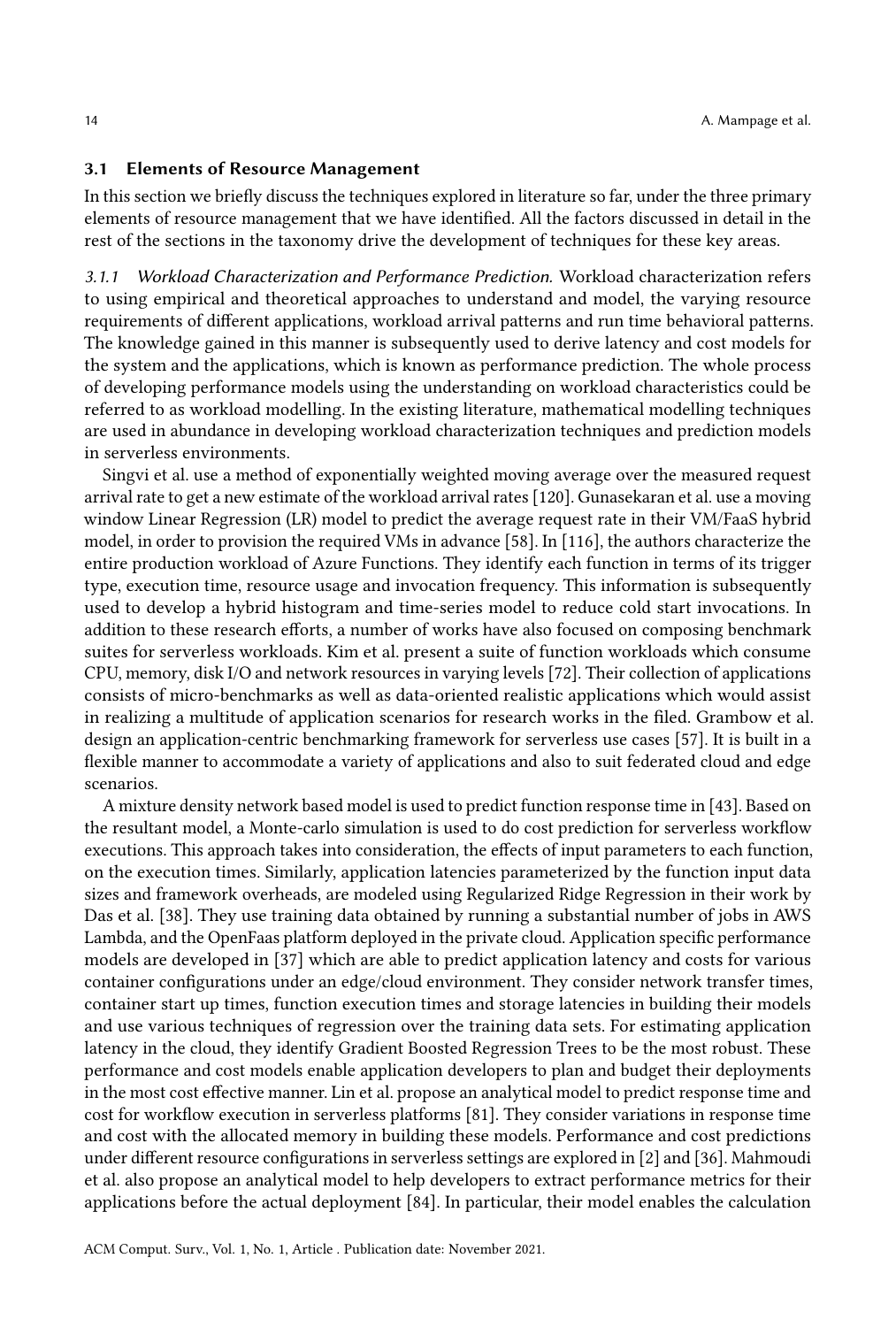of the cold start probability, average response time and the required average number of function instances, under stable conditions. Linear Regression is used in [\[59\]](#page-33-11) for function execution time prediction which is then used in a Least Slack First (LSF) algorithm to select a request for execution from the queue. Zhang et al. use regression techniques to determine the total latency of executing a batch of serverless tasks over the edge and cloud runtime environments, in order to determine the runtime with the least latency [\[141\]](#page-37-4). In their work, median sliding window time series modelling technique is used to predict runtime deployment time while Bayesian Ridge regression technique is used for processing time estimation.

Application performance is also largely affected by the characteristics and behavior of the underlying serverless platform. Platform characterization and evaluation is thus an important factor in application performance prediction process. Yu et al. present an open-source benchmark suite for exploring a number of commercial and open-soruce serverless platforms in terms of their function startup latency, performance isolation, communication efficiency, CPU contention etc [\[135\]](#page-37-5). Benchmarking frameworks have also been developed accommodating experiments on multiple existing serverless platforms, for ease of comparing their runtime behaviors and performance levels [\[87\]](#page-35-9), [\[35\]](#page-32-12). Mahmoudi et al. present a simulation framework for serverless application developers to develop, test and optimize the performance and cost of their applications [\[85\]](#page-34-10).

3.1.2 Resource Scheduling. Application scheduling in a serverless environment addresses the challenges of decision making with regard to resource provisioning, resource allocation and scheduling of function invocation requests. A comprehensive resource scheduling scheme would make use of performance prediction tools as identified above, for determining the optimal level of resource allocations and the scheduling policies to meet consumer and provider expectations.

Constraint programming-based approaches (e.g., Integer Linear Programming (ILP), Mixed Integer Linear Programming (MILP)) try to minimize or maximize an objective by satisfying the set of constraints for the function execution and the restrictions of available resources. Scheduling serverless functions over the underlying infrastructure of a serverless platform based on user Service Level Agreement (SLA) is a NP-hard problem. Therefore algorithms and approaches for obtaining optimal scheduling decisions may not be feasible for these platforms considering the magnitude of the problem caused by the scale of resources. In contrast, using heuristic approaches is faster and they are scalable to large clusters. These approaches are able to provide acceptable performance and near-optimal solutions. Schedulers in commercial and open-source serverless platforms also seem to be using simple load balancing mechanisms such as round robin and bin-packing approaches [\[131\]](#page-36-1), [\[125\]](#page-36-3). A considerable set of works exist in literature which study the applicability of various heuristic based approaches for function scheduling in serverless environments [\[88\]](#page-35-10), [\[127\]](#page-36-9), [\[82\]](#page-34-11), [\[120\]](#page-36-7). In their work, Pinto et al. explore the applicability of Bayesian Upper Confidence Bound (UCB) algorithms for deciding the optimum location for the execution of functions in an edge/cloud network [\[97\]](#page-35-8). Elgamal et al. focus on the problem of finding the most cost effective way of fusing multiple functions and placing them, either on the cloud or the edge [\[46\]](#page-33-7). The problem is formulated into a Constrained Shortest Path (CSP) problem and they find the Lagrange Relaxation-based Aggregated Cost (LARAC) algorithm to be the most efficient for solving the problem. Palma et al. present a novel idea of a declarative language which the developers can use to state a scheduling policy and performance goals for their functions [\[40\]](#page-33-12). Later, the scheduler uses this policy to choose the best fitting worker for the execution. Although at very initial stages, learning based approaches such as machine learning, and Deep Reinforcement Learning (DRL) methods are also being increasingly explored for resource allocation and scheduling decision making in these environments [\[108\]](#page-35-11), [\[86\]](#page-35-12).

3.1.3 Resource Scaling. The ability to scale resources automatically to meet time varying application demand levels is a unique feature of paramount importance, under the serverless deployment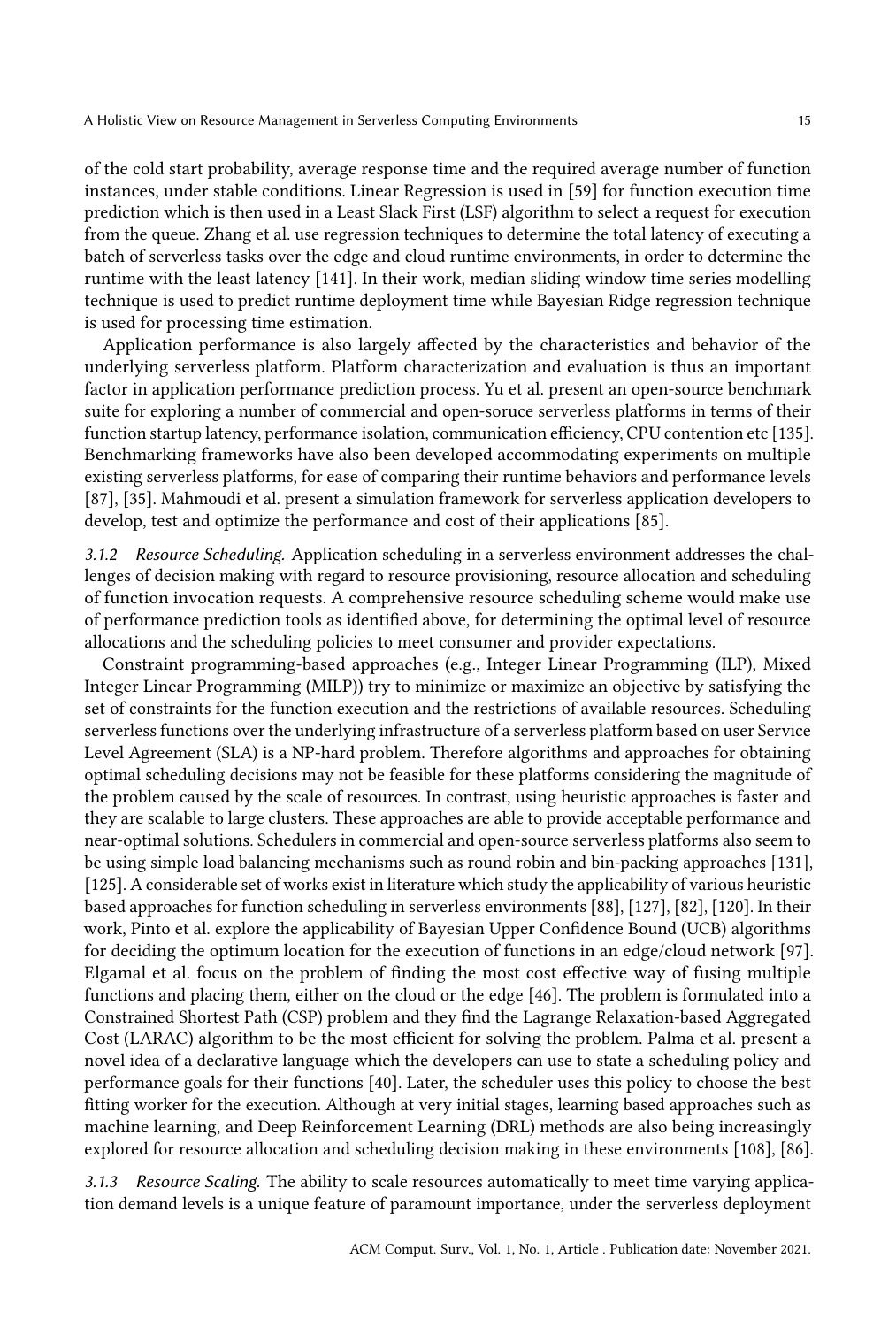model. In order to achieve high resource efficiency, the underlying resources are expected to scaleout as required, when there is a rise of demand for an applications and scale-in with diminishing demand. As such, an application would scale to zero with no resource consumption, at times when there is no demand for application execution. This ensures that the user is only billed for the exact resource consumption during application execution. In turn, this relieves them of incurring costs for over provisioned idling resources during demand drops, which is often a critical issue in traditional serverful deployments. A good approach to scale resources also needs to ensure that the QoS requirements of the user as well as the provider are sufficiently met.

Resource scaling or elasticity of resources in cloud, edge and fog environments, usually refers to two dimensions as horizontal and vertical scaling. Horizontal elasticity of resources allows to scale-out or scale-in the number of application instances, while vertical elasticity allows to scale-up/down the amount of computing and other resources assigned to each application instance [\[104\]](#page-35-13).

• Horizontal scaling: The existing commercial serverless platforms host containerized function instances in readily available VMs. Hence the horizontal scaling of serverless applications is affected by the availability of VMs with required resources. Experimentation done on AWS Lambda show that there is no significant change to cold start delay, when a new function instance is launched on a new VM previously not used for executions, and an existing VM [\[131\]](#page-36-1). This indicates that the service providers usually maintain a pool of ready VMs for function executions and thus VM start up time is not usually a determining factor for function scheduling approaches. But recent interest in using the serverless model for compute intensive workloads such as predictive analysis applications using pre-trained deep learning models, present situations where dynamic scaling of VM resources is required to manage the dynamic workloads with varying resource requirements [\[21\]](#page-32-13).

Serverless platforms often utilize containers as the sandboxing mechanism for the isolation of applications from each other. Each function instance is usually run on a separate container with the required resource configurations. Thus, prior to application execution, the required resource setup generally includes launching a new container, setting up the runtime environment and application specific initialization. The time taken for all these steps is collectively knows as the cold start latency. Generally the coldstart latency of containers, which are lightweight resource units, is in the order of milliseconds. But studies have shown that in serverless executions, this delay is largely dependent on each function's runtime dependencies and at times could grow to be even a few seconds [\[131\]](#page-36-1), [\[127\]](#page-36-9). In order to attain the intended benefits of serverless auto-scaling abilities, it is a necessity that the function cold start latencies are managed appropriately.

To alleviate the frequency of cold starts, serverless platforms often try to either reuse warm containers or create pre-warmed containers. The reuse of warm containers avoids any setup and initialization delays while pre-warmed containers avoid container launching delays. AWS, Azure and Google Cloud Functions maintain idle function instances for a particular time preiod, before they are recycled, in order to increase chances of container reuse [\[131\]](#page-36-1). Apache OpenWhisk maintains pre-warmed containers and also uses load balancing strategies to direct similar function executions to the same set of workers as much as possible, thus enhancing chances of container reuse [\[125\]](#page-36-3). In existing research work, many models are presented to predict the arrival rates of incoming function requests and the demand for particular function executions and thereby proactively setup and maintain a pool of warm containers across VMs [\[126\]](#page-36-10), [\[120\]](#page-36-7), [\[82\]](#page-34-11), [\[18\]](#page-32-14), [\[121\]](#page-36-11), [\[133\]](#page-37-6), [\[39\]](#page-33-13). Subsequently, load balancing algorithms are devised to benefit from these existing resource pools. In contrast to these works, Mohan et al. identify the processes of network creation and connection to be the major bottlenecks in container startup and propose a method for maintaining a pool of pre-created network elements which could be attached to a new function container whenever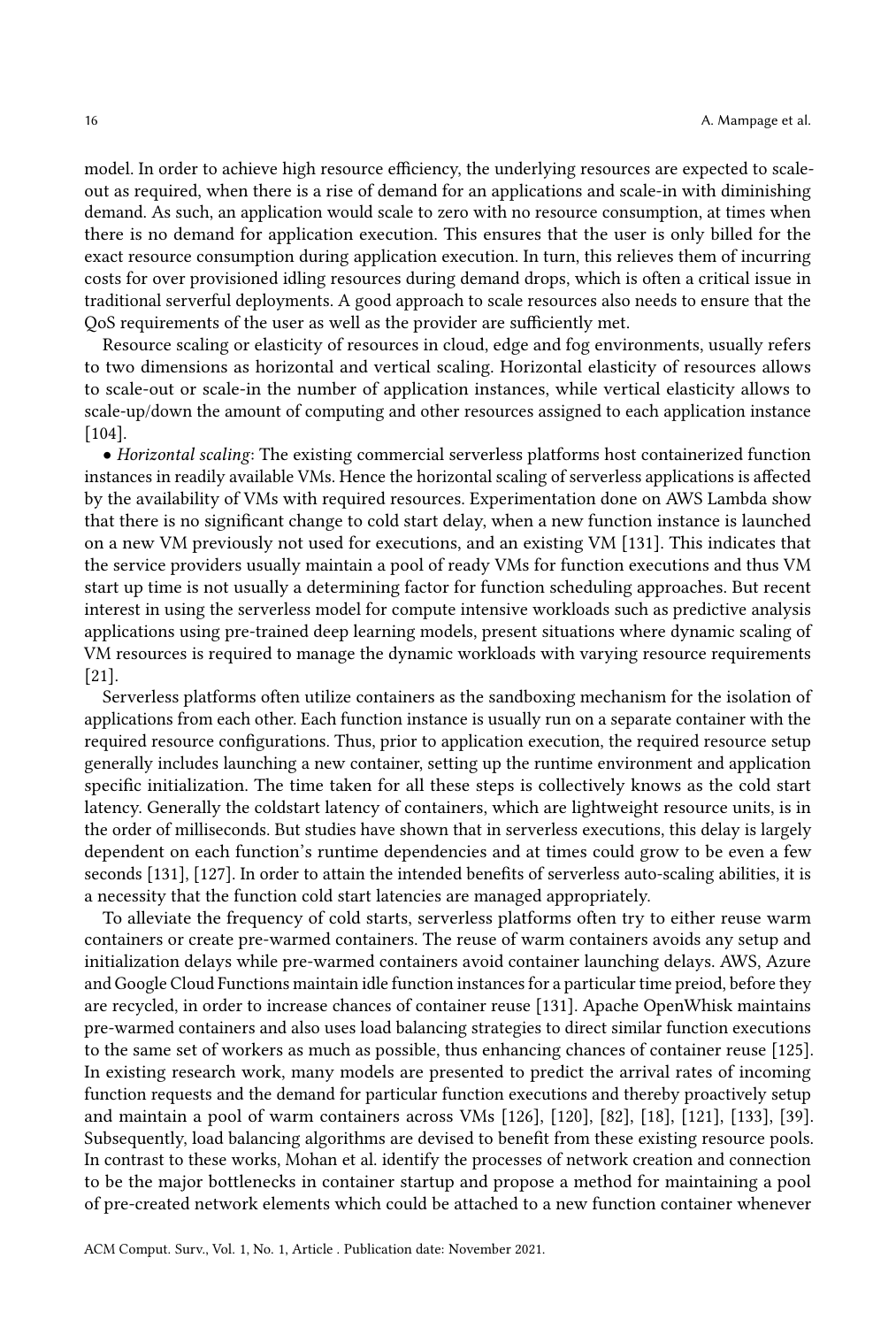needed [\[89\]](#page-35-14). This is done by using the concept of pause containers, which are network-ready empty containers which could be attached to other containers. Similarly in [\[119\]](#page-36-12), Silva et al. try to reduce the container startup time by implementing a checkpoint mechanism for restoring snapshots from recently created function processes. Stein et al. propose a non-cooperative resource allocation heuristic for serverless environments which aims to predict the number of function instances required to be kept in order to maintain request waiting time below a threshold level [\[126\]](#page-36-10). Somma et al. use a Q-Learning based approach to determine the ideal number of function containers to scale-up/down at each instance, to maintain high resource efficiency and low application latency [\[123\]](#page-36-13). Gias et al. compare the idle time of a function instance in a FaaS platform to the Time To Live (TTL) value of a TTL caching system [\[53\]](#page-33-14). They present a model to decide on the most suitable idle time that each function instance is to be maintained in the system so as to meet the function response time requirements of the user. At times the reuse of warm containers may even cause additional latencies for example, when already fetched data in a function instance is out-of-date and required database connections have already reverted by the time a new request arrives at the container. Mechanisms to freshen up the warm instances prior to use is of importance in such instances [\[64\]](#page-34-12).

The concurrency level, which determines the maximum number of requests that the system could process in parallel for each different function, is also an important factor in function scaling. Existing commercial platforms have set fixed limits on concurrency levels for a particular function [\[131\]](#page-36-1). Schuler et al. present a Q-learning based Reinforcement Learning (RL) approach to determine the best level of request concurrency, to achieve better performance in terms of system throughput and mean function latency [\[108\]](#page-35-11).

• Vertical scaling: The core concept behind the serverless paradigm is to shift the complexities of application resource management from the developer to the service provider. Thus, the provider has the responsibility to autonomously manage application resource allocations as required, in contrast to allocating resources as per a detailed resource request under a serverful model [\[68\]](#page-34-0). For instance, AWS Lambda requires the user to only provide the amount of memory to be allocated per function instance and CPU power is stated to be allocated linearly in proportion to the requested memory [\[109\]](#page-36-2). CPU is known to be a source of contention in serverless environments [\[127\]](#page-36-9), affecting application latencies. Hence, resource allocations to applications need to be monitored during runtime, to avoid potential SLA violations to the user. Further, the providers need to carefully manage the CPU and memory resources allocated to applications in order to achieve resource efficiency and avoid over/under provisioning of resources.

Adjusting CPU allocations to function instances in the runtime is a new research area in serverles computing. Suresh et al. study the impact of dynamically adjusting CPU-shares to containerized function instances in the runtime [\[127\]](#page-36-9). CPU-shares indicates the relative weight given to a container in terms of the proportion of CPU time it is given access to when CPU resources are limited [\[41\]](#page-33-15). As per their model, containers are launched on VMs when spare memory capacity is available to accommodate the container. Thus multiple containers co-located on a VM would share the same processor core and thus the CPU time available to a container varies over time. This could hinder satisfying user latency requirements to certain applications. Experiments show that fine-tuned regulation of the CPU-shares allocations to containers dynamically could result in better QoS satisfaction. In a previous work [\[88\]](#page-35-10), we proposed a technique for dynamic CPU resource management to containers running serverless functions by applying the concept of cpu-quota and cpu-period enabled in Linux Kernel's Completely Fair Scheduler (CFS) [\[129\]](#page-36-14). The cpu-quota value sets the number of microseconds per cpu-period that the function instance's access to CPU resources is limited to, before it is throttled [\[41\]](#page-33-15). Thus this acts as an effective ceiling and a hard limit for CPU resources allocated to a function instance. This technique helps in allocating a guaranteed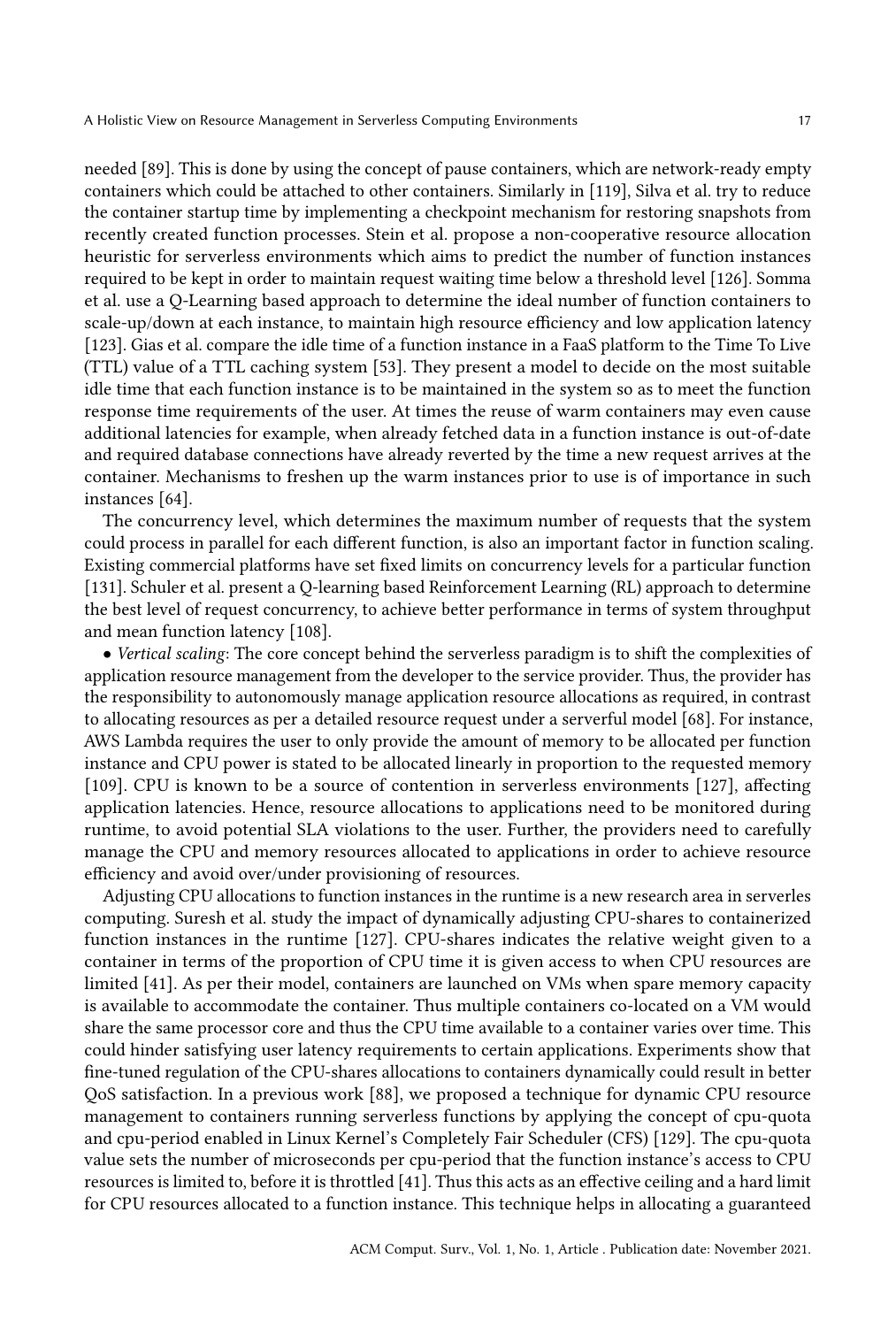CPU time for a function execution and also fine-grained management of underlying resources. Yu et al. propose a DRL based technique to dynamically harvest CPU and memory resources from idle functions and allocate them to under-provisioned functions [\[134\]](#page-37-7). As requests arrive, the agent evaluates the cluster state and each function's past cpu and memory consumption, request arrival rates etc., and decide on a new resource configuration for the existing containers.

#### 3.2 Deployment Environment

The design of a serverless platform needs to address the inherent unique features offered by this computing model and also the associated key challenges. We characterize these factors in terms of the platform deployment model, resource isolation techniques, the incorporated pricing models, the nature of imposed runtime resource limitations and hardware heterogeneity. Identifying these influencing factors help in developing effective algorithms, system models and other techniques for the efficient management of resources in serverless environments.

3.2.1 Deployment Model. Serverless platforms could be deployed on public cloud, private cloud or on edge resources. The serverless model could also be used in conjunction with a serverful model, i.e.: a VM based deployment. The deployment model is concerned with the nature of infrastructure combination from each resource environment, the associated resource capabilities, pricing models and subsequent resource management decisions suited for each environment for better QoS. This section is focused on cloud and edge only deployments as well as hybrid deployment models with resources used interchangeably from different environments for better performance and efficiency.

• Cloud: This is the most common as well as the basic deployment model targeted by serverless computing when it first emerged. A cloud environment could be an on premise, user managed, private environment or a vendor managed public environment with seemingly unlimited resources. A private cloud environment gives better flexibility to the user to device scheduling techniques to achieve desired performance guarantees. In addition, privacy is less of a concern. While these environments usually enable reaping cost benefits in the long run for regular workload scenarios, the downside is the inability to meet sudden demand surges if additional hardware is not maintained. With a private/public hybrid cloud model, whenever the load goes beyond the capacity of local infrastructure, some of the functions could be dispatched and processed in the public cloud at a cost. In a hybrid model, one could use a commercial serverless provider's service together with an open source serverless framework deployed on a private network. The serverless scheduling challenge then is to decide when and which functions are to be off-loaded to the public cloud for better QoS guarantees and cost benefits. These decisions need to consider the data transfer times across networks, resource setup times, along with the load levels and required QoS guarantees. Das et al. [\[38\]](#page-32-10) propose a hybrid cloud scheduling framework for multi-function serverless applications with AWS Lambda as the public cloud and OpenFaaS [\[94\]](#page-35-4) deployed in the private cloud. The portable nature of the serverless workloads also makes it a viable candidate for adopting multi-cloud architectures to harness the benefits of different providers [\[13\]](#page-31-7). Liu et al. present a JointCloud [\[130\]](#page-36-15) platform for serverless computing, which is capable of coordinating resources of multiple cloud vendors for request executions [\[83\]](#page-34-13). Service from high performant clouds is requested for latencysensitive applications while cheaper clouds are used for jobs with lesser requirements. A primitive idea for a federated ecosystem is proposed in [\[30\]](#page-32-15) for a decentralized serverless architecture for balancing load traffic at the edge. Further studies on the design of multi-cloud architectures in a serverless setting are seen in [\[122\]](#page-36-16), [\[67\]](#page-34-14).

• Edge: Edge computing leverages computing power and storage facilities close to the consumer in order to reduce application latencies and bandwidth usage. As discussed previously under serverless use cases, serverless computing seems to be a good fit for the deployment of applications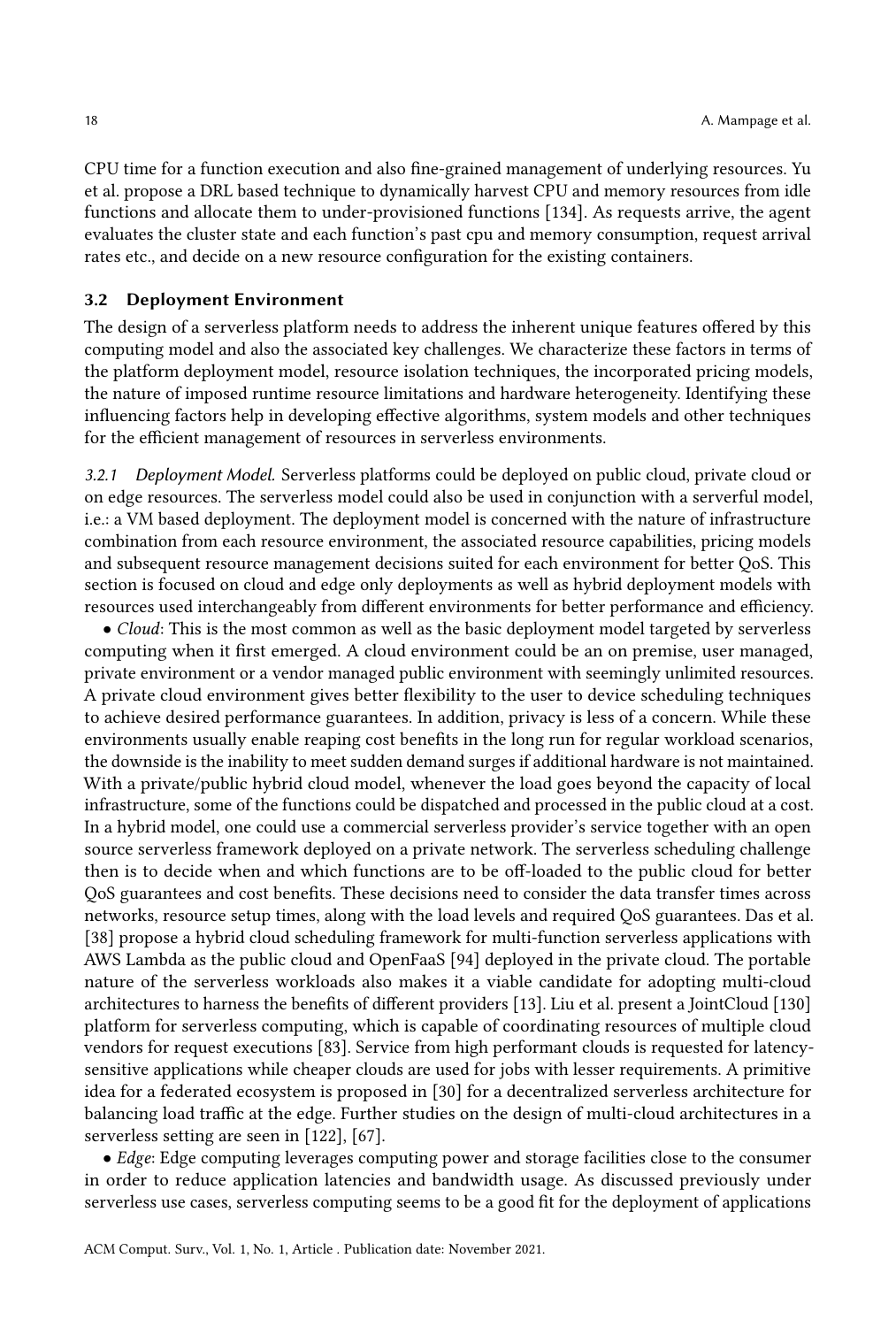across resource constrained edge computing networks due to the ephemeral nature and portability of serverless functions. Gand et al. propose an architecture for clustered container applications for the edge, based on serverless computing [\[51\]](#page-33-16). Baresi et al. propose a serverless edge computing architecture for mobile applications with low latency and high throughput requirements [\[17\]](#page-32-16). They use mobile devices and mobile edge computing servers as their main computational elements and evaluate the feasibility of their approach via a mobile augmented reality use case. Containers which are often used as the isolation mechanism for serverless functions, are at times not viable for edge environments with limited resource capabilities due to their inherent setup and runtime overheads. Hall et al. propose a novel run time and an isolation mechanism for serverless functions called WebAssembly which reduces resource startup times and the resource provisioning requirements [\[61\]](#page-33-17).

• Edge/Cloud: A hybrid deployment model leveraging resource capabilities of both the edge and the cloud is often times the most viable solution under many practical scenarios. But many challenges exist, for realizing the true benefit of such a setting. For an application deployed in a serverless edge/cloud infrastructure, which functions are to be deployed on the fog or cloud resources and which node containing the deployed function is best suited for accommodating a new request is a scheduling decision. The resource allocation and scheduling decisions for serverless applications in an edge/cloud computing network will depend on how compute intensive the function is, the size of data involved and data transfer costs over different network paths, the cost and the setup time of resources at each location, and the expected QoS levels [\[46\]](#page-33-7), [\[97\]](#page-35-8), [\[19\]](#page-32-5).

• VM based/ FaaS: Traditionally VM based deployments were used to dynamically scale resources as per the demand. However challenges exist such as higher costs due to over-provisioning or SLA violations due to under-provisioning. Under the serverless model, functions are auto-scaled within containers which have a low startup latency. Further, user is billed per function invocation at a very granular level, thus avoiding resource over-provisioning costs. However, it is observed that deploying an entire application as serverless functions would not be cost effective at times. Lambda functions are expensive (cost increases linearly) when there is a fixed load (constant request arrival rate for a function) and a higher average request rate. Thus it is seen that functions are more cost efficient with demand variations and lower average request rates while VM based deployments serve better with higher arrival rates. Exploring hybrid models of VM and FaaS deployments is an interesting dimension [\[58\]](#page-33-8). Li et al. present a serverless architecture for dynamically switching the deployment of a microservice between FaaS and IaaS infrastructure [\[80\]](#page-34-15). The decision is taken in a contention-aware manner, based on the predicted performance of the service on a FaaS platform.

3.2.2 Resource Isolation. Serverless systems are multi-tenant systems and thus techniques for isolating applications from each other is important for reasons of both application performance and security. Container technologies are used as the sandboxing mechanism for function executions by many commercial serverless platforms. Studies show that co-located function instances show effects of resource contention with regard to CPU and network bandwidth, raising concerns on the effectiveness of the isolation mechanisms [\[131\]](#page-36-1). By design, components isolated by operating system (OS) level virtualization techniques (e.g., containers), share hardware and the host's OS kernel and thus are open to security vulnerabilities. AWS uses MicroVMs which are hardware-isolated lightweight virtual machines with their own mini-kernel [\[1\]](#page-31-1). They offer security and workload isolation from hardware-virtualization as with VMs, and the resource efficiency and smaller startup times of containers. Existing work in this area propose customized sandboxing techniques for function execution. Arguments are laid suggesting that stronger isolation mechanisms such as containers are needed only among different applications and weaker mechanisms such as having separate processes is sufficient for isolation among functions of the same application. Akkus et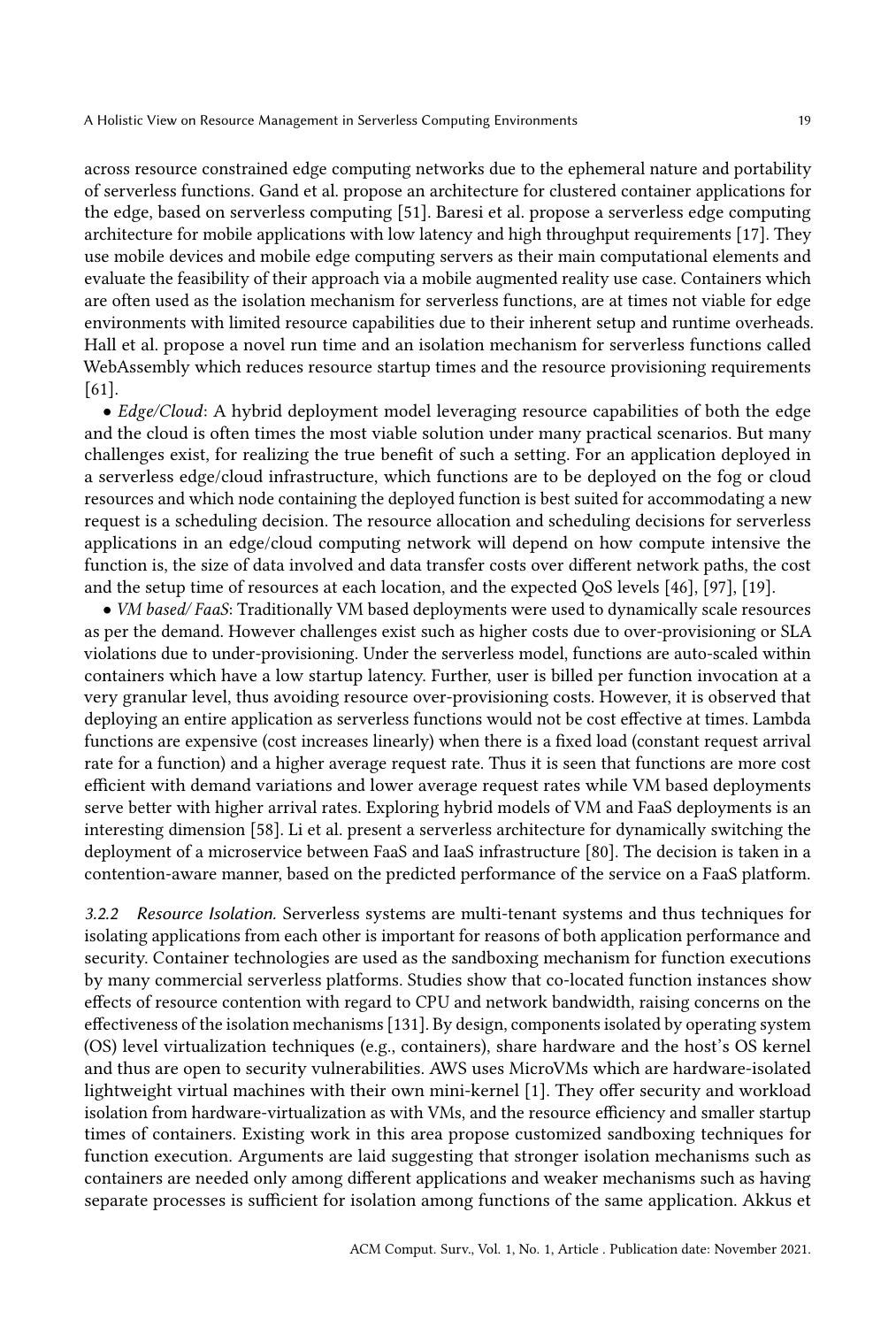al. propose a new sandboxing method where different applications run inside separate containers, but different functions of the same application run inside the same container in parallel processes [\[3\]](#page-31-8). Concurrent calls to the same function are handled inside the same container by spawning new processes by incrementing the memory allocation to the container. Since the memory footprint of a process is smaller than that of a container, this results in higher resource efficiency. Further, forking a new process inside a container only incurs a short startup latency. Oakes et al. present a container system optimized for serverless workloads [\[93\]](#page-35-15). Bottlenecks of container cold starts are identified to be caused by limitations in Linux isolation primitives and loading dependent packages.

3.2.3 Billing Model. Billing model refers to how costs are calculated for function executions in serverless environments. Since serverless offers a very fine-grained billing model, it is important to understand the fine details of billing criteria for different resources. This helps to make cost efficient resource allocation and scheduling decisions for both the provider and end user.

Serverless platforms offer a pay-as-you-execute billing model usually based on the CPU, memory and storage resource costs associated with each function execution. Additional costs may also be involved based on the nature of the application scenario and additional services consumed (e.g., state transitions costs of AWS Step Functions, Amazon Simple Queue Service (SQS) costs etc.). Although the basic billing model on the major commercial serverless platforms is the same, differences exist in finer details. Above its monthly free tier, AWS Lambda charges function executions per GB-s (rounded up to the nearest 1ms) of memory allocated and the number of execution requests [\[109\]](#page-36-2). The billing scheme of Azure functions is similar to AWS except that billing is done per GB-s of average memory consumed during an execution instead of the memory allocated. Google functions charge users for both the GB-s of memory provisioned and GHz-s of CPU provisioned.

Decisions on which functions of an application are suitable to be fused (combined) and which are best placed in the cloud or on the edge, are affected by the billing model [\[46\]](#page-33-7). Also, under a public/private hybrid cloud serverless model, function placement decisions in the private and the public cloud are based on the serverless billing model in the public cloud [\[38\]](#page-32-10). Gunasekaran et al. present a framework to use serverless functions and VM based executions interchangeably for better cost efficiency [\[58\]](#page-33-8). Instead of the static pricing schemes of the existing platforms, schedulers could also utilize dynamic pricing schemes which enable users requiring higher QoS levels (e.g., faster response time for applications with high delay sensitivity) to pay and acquire better services [\[60\]](#page-33-18).

3.2.4 Runtime Resource Limitations. Serverless platforms impose various limitations on the allowed resource configurations for applications deployed on them. This is primarily aimed at improving flexibility in managing the available resources among multiple users without locking in a set of resources with a single user or application. These restrictions also prevent serverless systems in the public cloud from being subject to denial-of-service (DoS) attacks by malicious function requests flooding the resources attempting to overload the system and preventing legitimate requests from being fulfilled. On commercial serverless platforms, these limitations are primarily in the allowed memory, local disk space and cpu resource configurations, maximum allowed time for a function execution and the maximum number of parallel executions for a function without compromising on latency. AWS Lambda allows users to select the amount of memory available to a function during execution, and allocates CPU power linearly in proportion to the configured memory. Concurrency is also allowed to be configured for each function with different options available which could be explored based on the workload [\[109\]](#page-36-2). AWS Lambda provides a non-persistent local disk of a standard size for all the functions [\[131\]](#page-36-1) and imposes a maximum function timeout duration. Azure functions on the other hand introduces different hosting plans for function apps such as the consumption, premium and dedicated plan, based on which the resource and time out limitations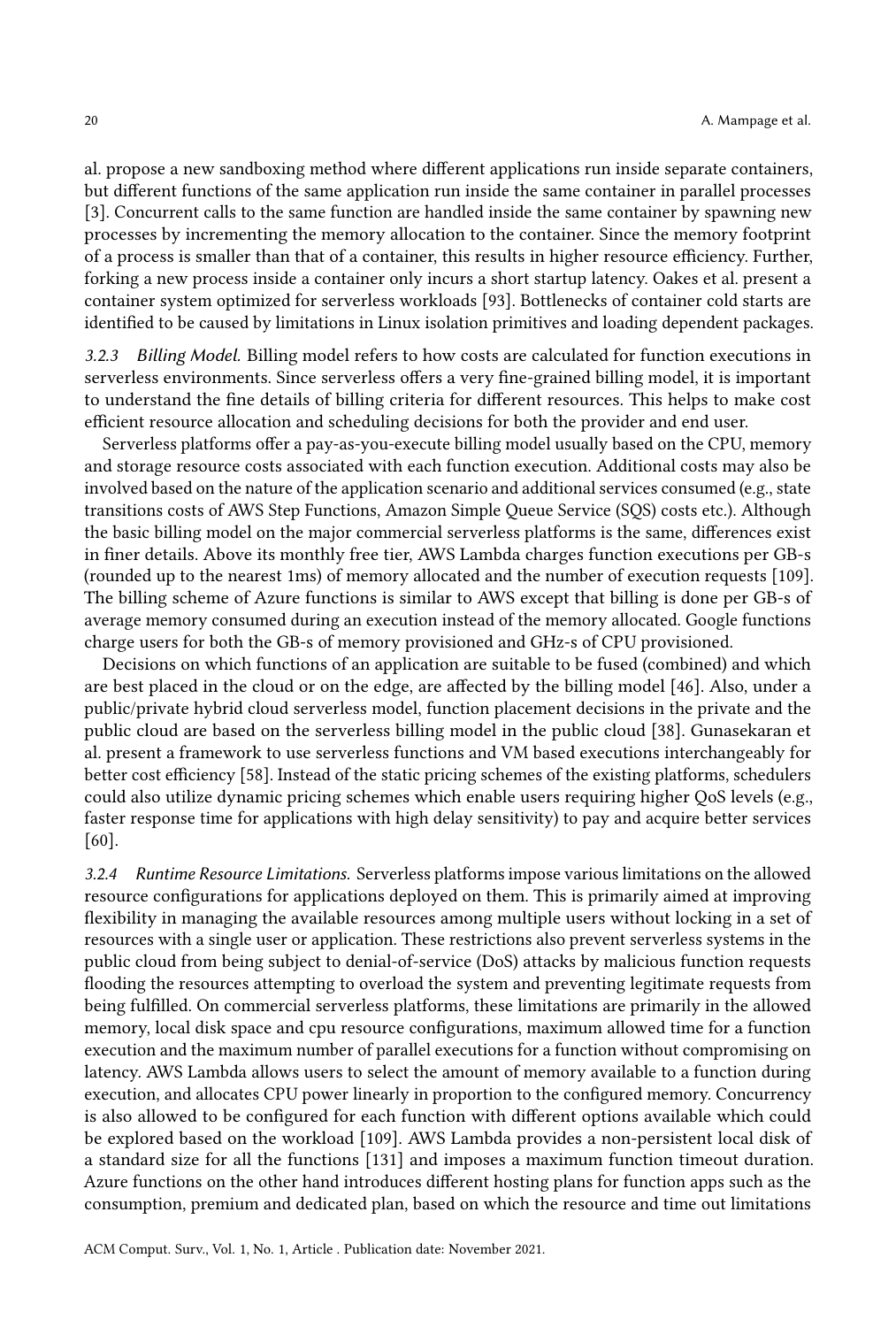will be determined [\[9\]](#page-31-2). Google Cloud Functions too, limits the maximum allowable memory for a function and imposes a cap on function duration [\[50\]](#page-33-19). Imposing limitations as discussed here, have detrimental effects for some application domains such as long running, compute intensive, data-driven applications [\[62\]](#page-34-1). For example, for a data analytics application, an automatic timeout would mean loosing any data cached on the running instances, and the addition of a significant latency for retrieval of the same from a slow external storage. Limitations on the concurrent function executions could also affect adaptability in a data processing scenario requiring a massive number of parallel computations.

3.2.5 Hardware Heterogeneity. With the continuous expansion of the use of the serverless paradigm in different domains, there is also an escalation of varying demands in order to fulfill SLAs for the applications. Computing platforms with heterogeneity in the hardware layer are being increasingly sought after, especially for workloads requiring High Performance Computing (HPC) [\[92\]](#page-35-16), [\[96\]](#page-35-17). Specifically, compute-intensive workloads such as deep learning, complex data analytics, blockchain, genetics, require support from accelerated hardware components, which even the latest generation of CPUs are unable to provide. Offerings from IaaS providers today have evolved to address this emerging need, by providing instances with access to accelerators such as Graphical Processing Units (GPUs), Tensor Processing Unit (TPUs), Field Programmable Gate Arrays (FPGAs) and even access to quantum computers. Inferentia and Titanium chips from AWS [\[112\]](#page-36-17), [\[114\]](#page-36-18) to train ML models, Amazon Elastic Inference service [\[111\]](#page-36-19) to attach GPUs to VM instances, GPU-enabled nodes on Azure Kubernetes Service (AKS) [\[12\]](#page-31-9), FPGA support in Azure [\[11\]](#page-31-10), Google's cloud and edge TPU [\[32\]](#page-32-17), [\[33\]](#page-32-18) are a few examples. In addition, quantum-based processing elements have rapidly emerged in recent times and cloud service providers have started to offer such quantum processing capabilities as part of their cloud services as well [\[110\]](#page-36-20). However, none of the serverless platforms from these providers offer access to hardware accelerators at the moment [\[71\]](#page-34-16). As a result, research focus has been increasingly directed towards expanding the FaaS service offerings by adding access to hardware accelerators. Naranjo et al. introduce a GPU enabled serverless framework which links virtual GPUs with the OpenFaas serverless framework via the rCUDA [\[42\]](#page-33-20) remote GPU virtualization service [\[91\]](#page-35-18). Ringlein et al. propose a system architecture involving disaggregated FPGAs within a FaaS offering [\[102\]](#page-35-19). A distributed FPGA sharing system which realizes multi-tenancy for FPGAs in a cloud serverless environment is presented in the works of Bacis et al. [\[14\]](#page-31-11). For certain application scenarios, serving all the queries using expensive hardware accelerators may not be economically viable (e.g., ML inference queries). For such scenarios, hybrid approaches to opportunistically serve the incoming requests using a mix of GPU-enabled instances and traditional CPU-only instances, could be explored [\[138\]](#page-37-8), [\[103\]](#page-35-20). Research efforts are also directed towards highlighting the adaptability of quantum computing in the design of serverless systems [\[54\]](#page-33-21), [\[55\]](#page-33-22).

## 3.3 Workload Management

Since the serverless provider is responsible for the autonomic management of resources for applications, it is imperative that the platform develops an understanding of the nature, requirements and behavior of the incoming workloads. Three aspects in which awareness of the incoming workload is important for making efficient resource management decisions, are discussed below.

3.3.1 Application Model. Application model is the nature of the scheduling unit of an application that is deployed on a serverless platform. An application could have a certain structure and also QoS requirements that are independently specified for each task or for the application unit as a whole.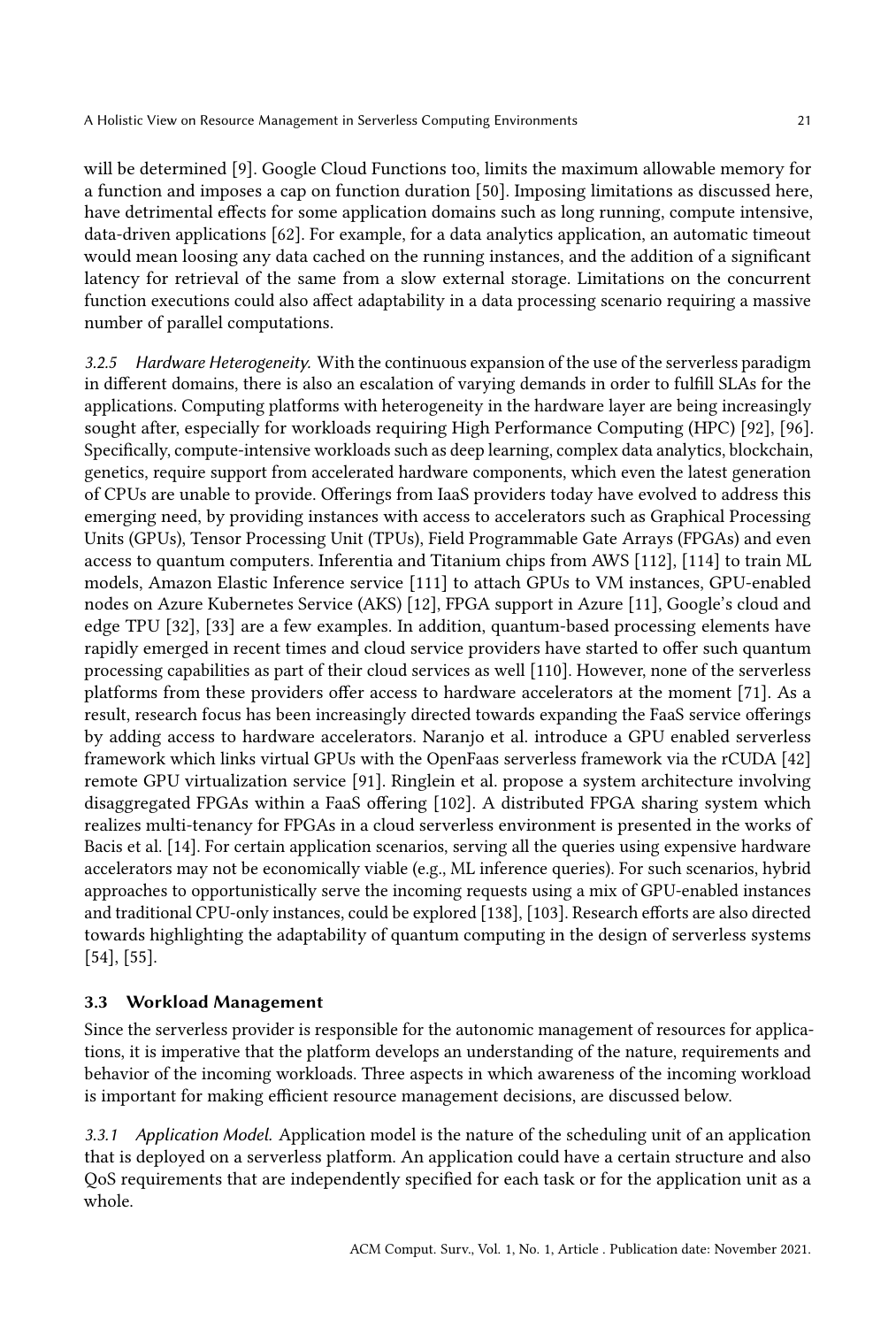• Structure: An application could be defined by a single task or a set of tasks compiled in the form of a Directed Acyclic Graph (DAG). A task would be denoted by a single function. Thus in a DAG, each node is a function representing a fine-grained task and each edge represents a dependency among two functions [\[26\]](#page-32-19), [\[120\]](#page-36-7), [\[74\]](#page-34-17), [\[38\]](#page-32-10). A developer would specify the QoS requirements for a DAG based application either as a whole [\[120\]](#page-36-7) or for each individual task. A serverless application could also be monolithic, composed of a single function, representing a single task [\[63\]](#page-34-18), [\[8\]](#page-31-12), [\[125\]](#page-36-3), [\[86\]](#page-35-12), [\[88\]](#page-35-10), [\[69\]](#page-34-19).

• Scheduling Granularity: Scheduling granularity refers to the way in which scheduling algorithms handle the execution of an application submitted by a user. When an application takes the form of a DAG, it could either be scheduled as a single unit or each individual function could be scheduled separately. In addition, the scheduler could decide to queue requests and schedule them in batches [\[141\]](#page-37-4). The scheduling granularity could be specified as a requirement of the developer or decided by a serverless platform, aiming for better resource efficiency.

AWS schedules each function independently, irrespective of whether it is part of a workflow or a single function application. Accordingly, a user request calling the first function in a workflow application and a request calling one function from another during a workflow execution, are treated in a similar manner. Both requests go through the same scheduling policies [\[109\]](#page-36-2). Azure Cloud Functions uses the concept of "function app", as the unit of scheduling and management of a serverless application. A function app is comprised of one or more functions with dependencies [\[9\]](#page-31-2). Studies suggest that orchestrating functions of the same application on an individual basis at a global system level could incur extra latency. Akkus et. al suggest a serverless architecture utilizing a hierarchical message queuing mechanism with a local message bus on each host which handles local interactions among functions of the same application and their orchestration [\[3\]](#page-31-8). Developers could also find the optimal way to fuse or combine a number of functions in a DAG for scheduling purposes, so as to reduce execution cost and latency associated with state transitions and network delays. This would be applicable to serverless deployments in the edge/fog environments as well due to enhanced delays over the network caused by data transfers across functions and associated costs [\[46\]](#page-33-7). When requests are less latency sensitive, the scheduler could decide to queue and schedule requests in batches or as a collection, for better resource efficiency.

3.3.2 Workload Nature. Serverless platforms are multi-tenant infrastructures and thus applications of multiple users compete for resources in a common shared environment. This could cause a lot of contention on the platform and lead to poor application performance if the resources are not properly managed as per the requirements of different applications.

By nature any generic application could be either CPU, memory or I/O intensive. In some commercial serverless platforms, function placement on a VM is treated as a bin packing problem to maximize memory utilization [\[131\]](#page-36-1). While this helps maximize resource utilization, it could also lead to CPU contentions if strict resource isolation strategies among applications are not adopted. Having an understanding on the rate at which requests arrive for applications too is an important factor.

The nature of the workload could be adopted in resource management decisions either when scheduling functions on VMs initially or in the subsequent management of limited resources. Mahmoudi et al. use a machine learning based approach to develop a predictive performance model which tries to predict the normalized performance of any workload when assigned to a specific VM[\[86\]](#page-35-12). Each time a new function is being deployed on a platform, a profiling step identifies the memory and CPU utilization levels of the function as well as the dependence on I/O features of the platform. Then predictive models are used to identify the VM that gives the best system performance for the function at that time slot. A good understanding of the nature of the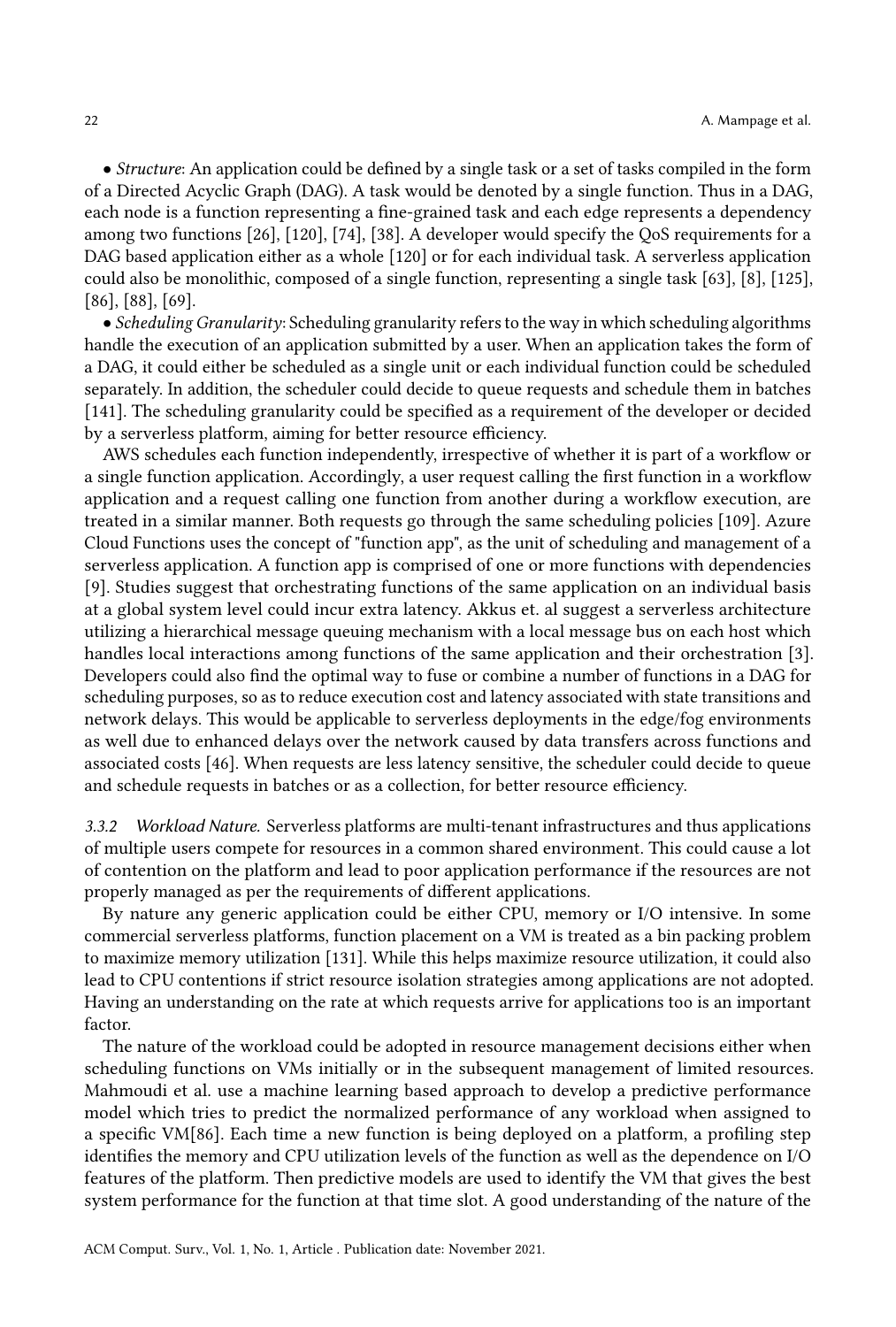applications is also important when the execution happens in an edge/cloud environment. Compute intensive functions are better served at the cloud which has seemingly unlimited resources even with a higher latency due to network delays. Lightweight functions may be better served at the edge with a lower response time. The placement decision of functions on the edge/cloud devices requires a thorough understanding of the application behavior in each of the environments [\[46\]](#page-33-7), [\[97\]](#page-35-8).

If a serverless platform does not impose hard upper limits on the level of resources that a particular function instance could utilize, the co-location of many such functions having the same resource needs, could lead to deterioration of performance over time. Under such conditions, based on the state of the system and the resource needs of each application, dynamic management of applied resource limits to containers is an approach worth exploring more [\[88\]](#page-35-10), [\[127\]](#page-36-9). Further, we could use Linux Kernerl's cgroups to control and isolate resource usage of a collection of processes based on the requirements [\[129\]](#page-36-14), [\[74\]](#page-34-17). These techniques could be adopted effectively with a better understanding on the needs of different workloads. Further, in addition to the resource requirements, modelling arrival rate of requests for different functions help in taking proactive resource scaling decisions [\[120\]](#page-36-7).

3.3.3 Data Locality and State Management. Data locality generally refers to the movement of computation to the nodes which contain the data required for the task execution. For data intensive applications this could improve the makespan drastically due to reduced network delays. Serverless platforms are known to decouple data management from function execution. Thus serverless is said to be rather a data-shipping architecture (ships data to code) instead of shipping code to data [\[62\]](#page-34-1). This is a defining property of the serverless paradigm since the dis-aggregation of these two aspects allows serverless functions to scale in an independent manner [\[52\]](#page-33-1). For example, ensuring locality among serverless functions may mean executing functions which share data, in the same node or VM instance. While this would improve performance with fast shared memory, this could also reduce the flexibility of the provider to schedule functions and scale capacity [\[52\]](#page-33-1). Therefore scheduling and resource management techniques under the serverless model traditionally have not incorporated data-locality awareness in making their decisions. However, a significant repercussion of this dis-aggregated model is the challenge of managing the intermediary state for stateful applications. Generally applications are required to be executed as stateless functions in commercial serverless platforms, and they share state through external storage services (e.g., Amazon S3) [\[68\]](#page-34-0), [\[62\]](#page-34-1). As such, for latency and bandwidth sensitive data-intensive applications such as machine learning, delays in network and storage layers make this a less than an ideal environment. Today, this realization has motivated research into the development of serverless frameworks that support stateful executions. Azure Durable Functions allow to write and orchestrate stateful workflows [\[22\]](#page-32-2). AWS Step Functions [\[109\]](#page-36-2) and IBM composer [\[34\]](#page-32-3) support the creation and coordination of state transitions for complex workflows. Shillaker et al. introduce a new abstraction for function isolation, which allows memory to be shared between functions in the same address space [\[118\]](#page-36-21). They propose a two-tier architecture, where the local tier allows sharing of state among functions in the same host and the global tier supports state sharing across machines. A data transfer and state management approach is presented in [\[31\]](#page-32-20) for a stateful function chain in an edge network. Jia et al. present a new serverless runtime which exposes an API to a shared log service which enables serverless functions to manage their state efficiently [\[65\]](#page-34-20). This mechanism of shared logs is able to achieve state management with high durability, fault tolerance and consistency.

In addition to the above, many studies focus on achieving data locality via load balancing methods to direct new function requests to workers with pro-actively spawned containers or containers that could be re-used [\[120\]](#page-36-7), [\[82\]](#page-34-11). Research works have also focused on attaining data locality among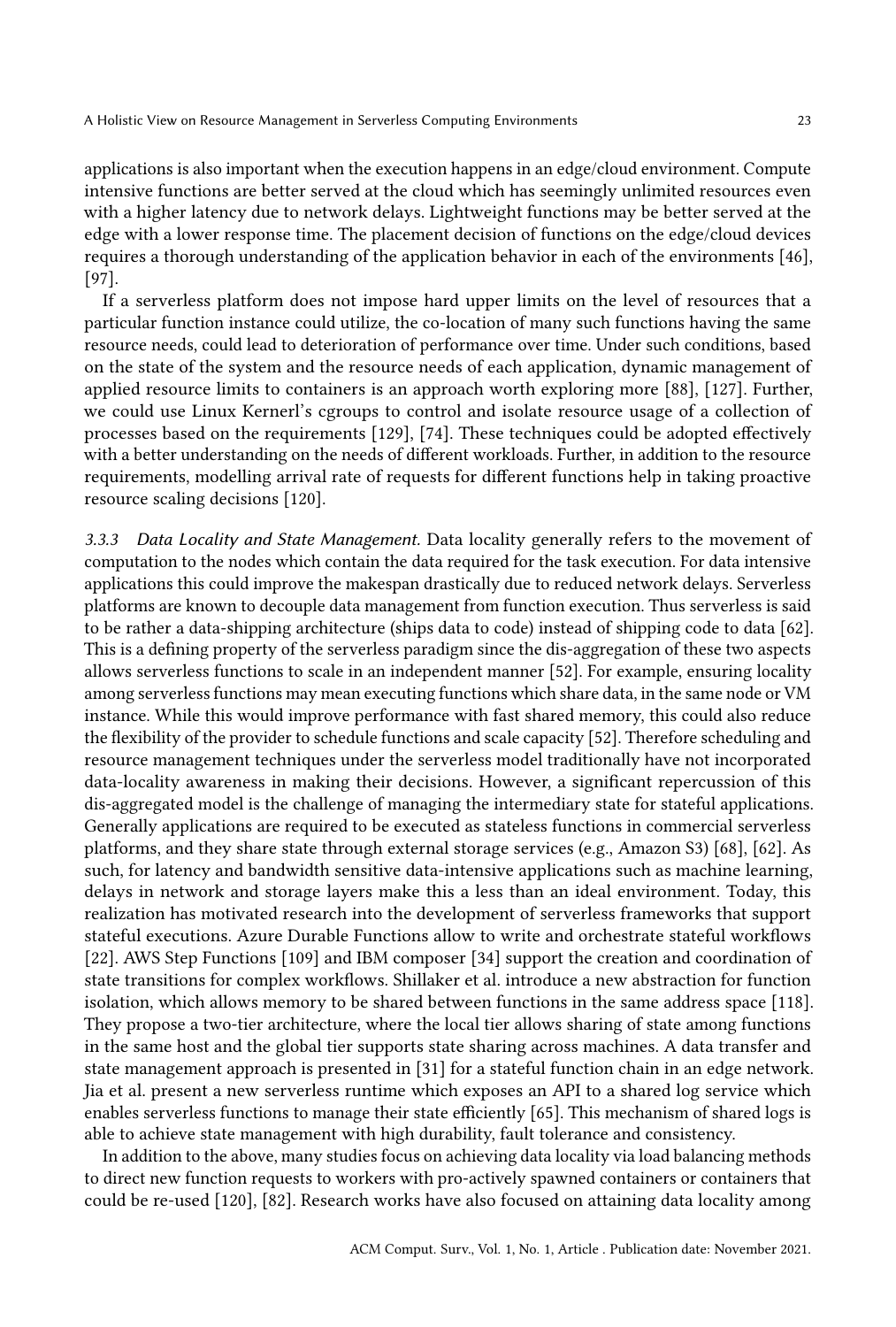functions in terms of the runtime package dependencies of functions, by routing functions requiring similar packages to the same node for execution [\[8\]](#page-31-12). Lee et al. propose a greedy load balancing algorithm which tries to maximize locality and improve the cache-hit ratio while also minimizing load imbalance among nodes [\[79\]](#page-34-21). The new sandboxing method proposed by Akkus et al. [\[3\]](#page-31-8) where functions of the same application share the same container, is able to improve latency by increased data locality, since the libraries shared by all the functions are needed to be loaded from memory only once.

## 3.4 QoS Goal

The resource allocation, scheduling and scaling techniques are aimed at satisfying certain requirements upon the execution of applications. These could be constraints that applications need to satisfy or an optimization goal that determines the performance of the resource management techniques.

3.4.1 Latency. Latency refers to the delay between a user request submission and the serverless provider's response. The request queuing time, resource setup time and the function execution time collectively result in the response time for a serverless application. The ability to maintain low latency for function executions is a key concern in serverless environments, specially since a majority of individual functions have execution times less than a second, or of a few seconds [\[120\]](#page-36-7). One main cause for high application latency in serverless environments is the cold start delay in resource setup, which tends to become significant compared to application execution times [\[88\]](#page-35-10). Scheduling algorithms along with different container pool management techniques, customized sandboxing methods, and low-overhead runtimes to reduce resource setup times are explored in literature to reduce cold start delay [\[66\]](#page-34-22), [\[8\]](#page-31-12), [\[120\]](#page-36-7), [\[82\]](#page-34-11), [\[53\]](#page-33-14), [\[3\]](#page-31-8), [\[93\]](#page-35-15). Latency caused by CPU contention is also studied and dynamic resource control methods are proposed for serverless applications [\[88\]](#page-35-10), [\[127\]](#page-36-9), [\[74\]](#page-34-17), [\[63\]](#page-34-18).

3.4.2 Throughput. Throughput refers to the number of function requests processed by a serverless system in unit time. This is a good metric to demonstrate efficiency of the overall system and the ability to support high request arrival rates [\[86\]](#page-35-12). Throughput and mean latency of a system usually show a negative correlation. Thus techniques to reduce latency also improve throughput of a system. The allowed concurrency level for function instances in serverless platforms is also a determining factor for system throughput [\[108\]](#page-35-11).

3.4.3 Fault Tolerance. Fault tolerance in cloud computing refers to the ability of a system to function uninterrupted, at the sight of failure in one or more of its components. Serverless platforms generally achieve fault tolerance by implementing retry based approaches. For example, a platform would automatically resend the request in case of failure of a function execution. Sreekanti et al. show that under certain circumstances, a retry based approach to fault tolerance may always not give accurate results, specially where state management is involved via external storage services [\[124\]](#page-36-22). They emphasize that the accuracy may be affected in case a parallel execution of a function, views results of a partially executed failed attempt of the same execution. A low-overhead fault tolerance scheme is proposed to guarantee read atomic isolation, which prevents parallel executions of functions from viewing partial outputs from any failed attempts. Zhang et al. introduce a runtime system and a library, to help developers to write stateful and fault tolerant serverless workflows [\[139\]](#page-37-9). Their approach encompasses a log-based request re-execution approach to achieve fault tolerance. The developed framework could be adapted to work with existing cloud providers in a federated environment.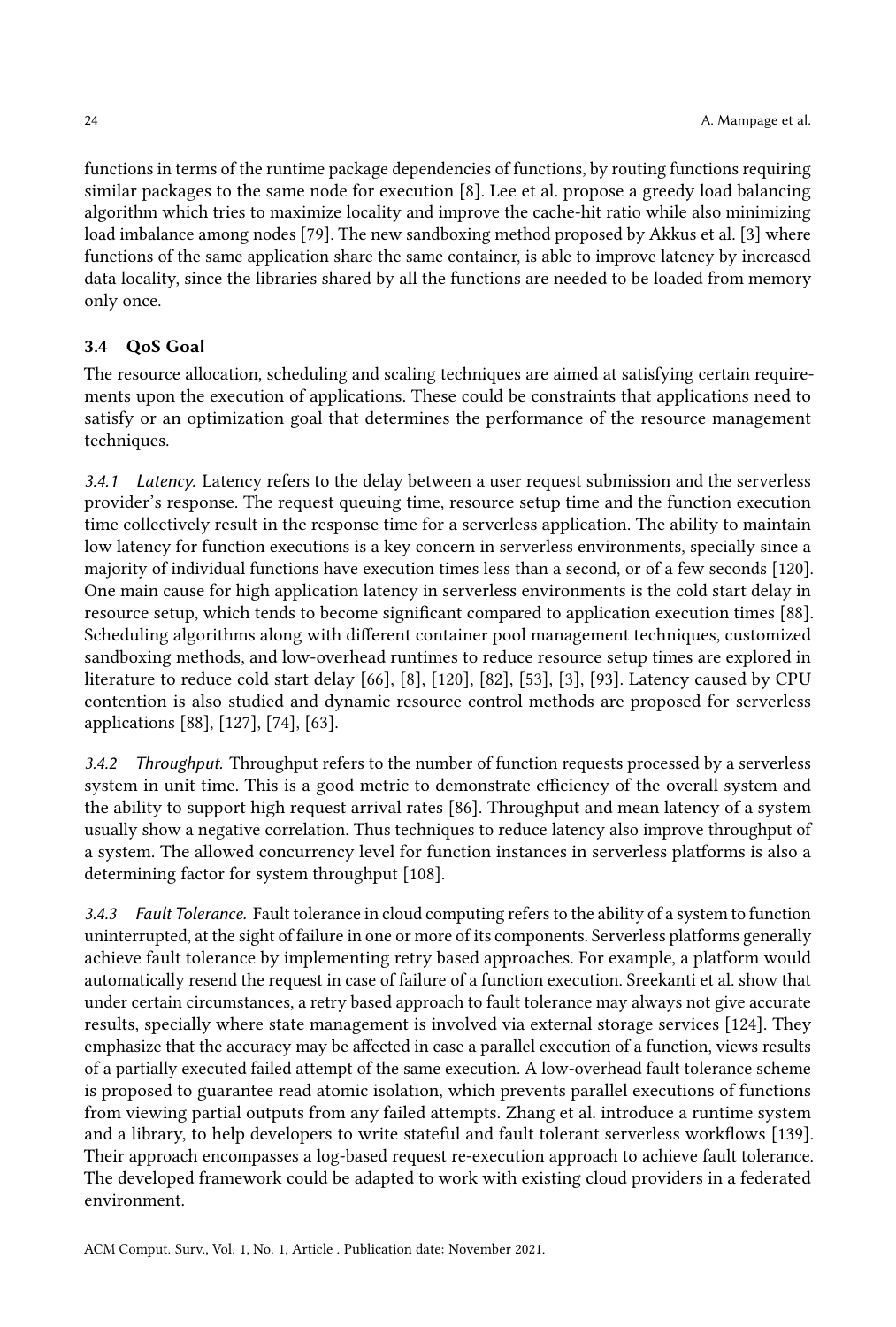3.4.4 User Cost. Function execution cost to the user is as per the billing model of serverless platforms as described in the previous section. Since billing is mostly correlated with the function execution times, efforts to reduce execution latency result in optimized cost to the user. But for compute intensive applications, response time and cost could be inversely related since the allocated CPU time would affect the response time and thus the execution cost. Experiments are done to observe the response time of functions for different resource allocations and associated costs. Such models could help a user decide on a suitable resource allocation scheme when there is a budget constraint, and also the cost to achieve a certain performance level [\[81\]](#page-34-8), [\[60\]](#page-33-18). The scheduling granularity in terms of function fusion in serverless workflows could have an impact on the overall costs as well due to associated state transition costs and effects on function response times [\[46\]](#page-33-7).

3.4.5 Resource Efficiency. Resource efficiency refers to maintaining a high utilization level for the underlying active resources of the provider at all times. The fine-grained serverless billing model implies that the user is charged only for the resource-time actually consumed by the application during its execution. Regardless of this, the provider has to maintain the overall infrastructure and as such, consolidating as many serverless applications as possible into a single host is in provider's best interest in order to yield better profits. On the other hand, packing too many requests on a single resource subsequently leads to poor performance. This reflects the typical conflicting objectives of the providers and consumers: minimization of cost and maximization of performance [\[74\]](#page-34-17). Thus finding an optimal resource consolidation strategy to the satisfaction of both parties is important. HoseinyFarahabady et al. propose a QoS aware resource allocation controller for serverless environments which tries to minimize QoS violations to users while maintaining a healthy CPU utilization level of 60%-80% in each host in order to reach an ideal balance between system performance and energy consumption [\[63\]](#page-34-18). Somma et al propose a function container auto-scaling technique to optimize throughput and resource efficiency [\[123\]](#page-36-13). Resource efficiency is also important in serverless platforms deployed on edge resources as well due to limited capacities at the edge.

3.4.6 Energy Efficiency. Recently, attention has also been given to the aspect of energy efficiency of running serverless systems, which is also connected to resource efficiency. Early surveys identify serverless computing to be promoting green computing due to the on-demand creation and release of resources used for function execution. Moreover, the model of billing per execution time incentivizes programmers to improve resource usage and execution time of their code [\[115\]](#page-36-0). On the other hand, breaking down an application into a set of functions and the practice of setting up resources on-demand is deemed to cause additional latency and an execution overhead, which affect function performance. Kansi et al. define a measure for energy efficiency, based on the mean time between two calls to the same function, mean time to setup resources and the mean time to execute the function [\[70\]](#page-34-23). They show that the resource saving in serverless systems is generally highest when function calls are irregular and have large time gaps in between, compared to the resource setup and function execution times. Deriving from this idea, Poth et al. present a further developed model, capturing the overheads of the components which manage the serverless system during function invocation and execution, which is aimed at helping design decisions of serverless applications and systems [\[98\]](#page-35-21). Gunasekaran et al. present a resource management framework to efficiently manage function chains on a serverless platform by improving container utilization and cluster wide energy consumption [\[59\]](#page-33-11).

3.4.7 Security. In addition to the security challenges that are common to any computing environment, serverless systems are susceptible to certain threats that are unique to these environments. Shafiei et al. identify application-level and function-level authentication to be one such specific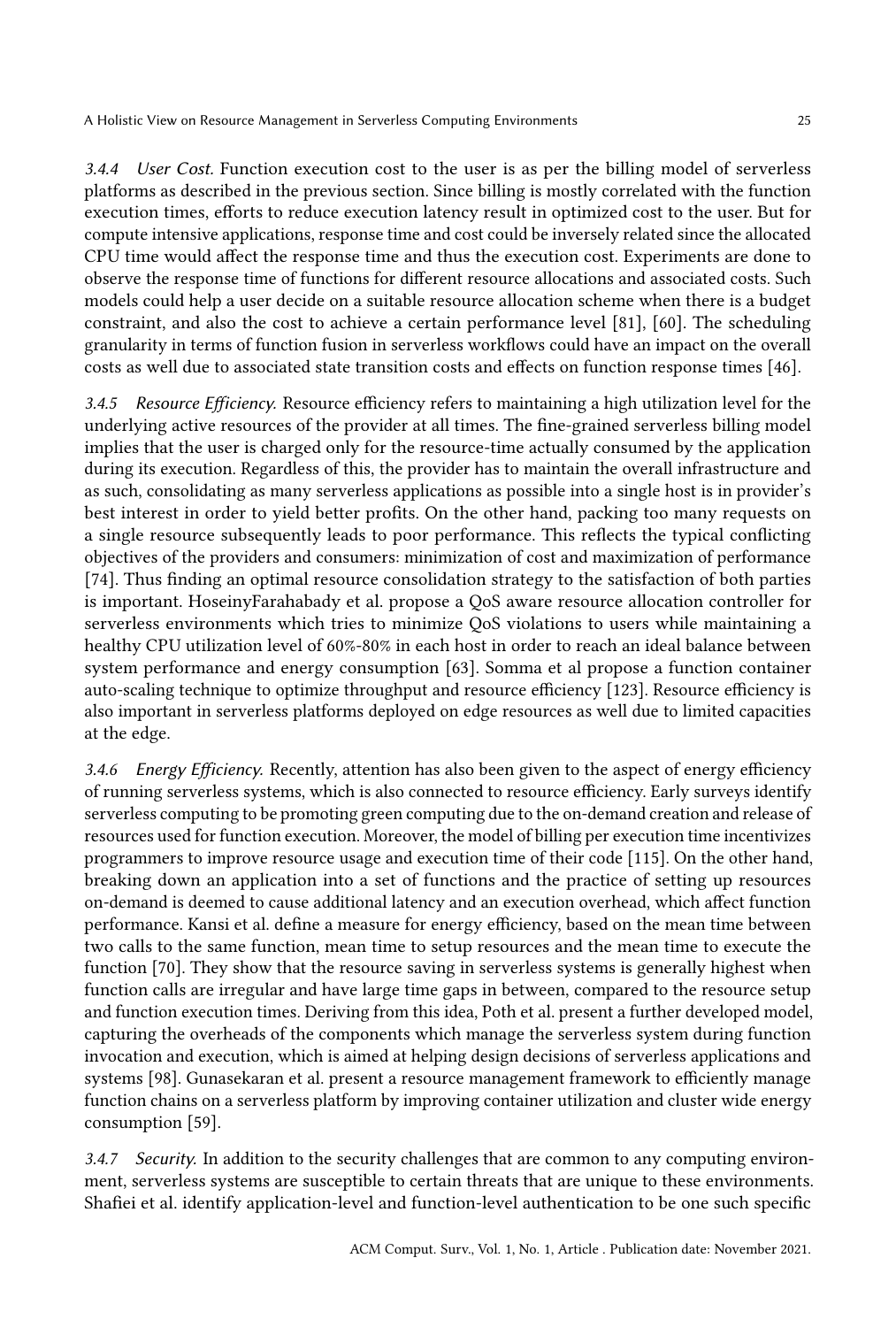challenge [\[115\]](#page-36-0). Application-level authentication refers to a mechanism which determines which users are allowed to access a certain application, while function-level authentication refers to the allowed invocations of one function from another. They also highlight the possible chance of replay attacks, where an intruder would capture a function execution request and execute it repeatedly, constraining the system resources and blocking legitimate users from accessing the service. In general, runtime limitations are in place, in terms of limited execution times and maximum allowed CPU and memory allocations for a function, in order to minimize the effect of such attacks. Function isolation mechanism too plays an important role in enabling data privacy among tenants on the same host. Container namespaces are commonly used by current serverless systems for providing isolation among functions [\[4\]](#page-31-13).

## 4 CLASSIFICATION OF RESOURCE MANAGEMENT TECHNIQUES USING TAXONOMY

In Table [1,](#page-26-0) we review existing key works on serverless resource management, that identify most with the proposed taxonomy. In essence, we present here, the works which explore novel techniques for one or more of the primary aspects of resource management that we have identified.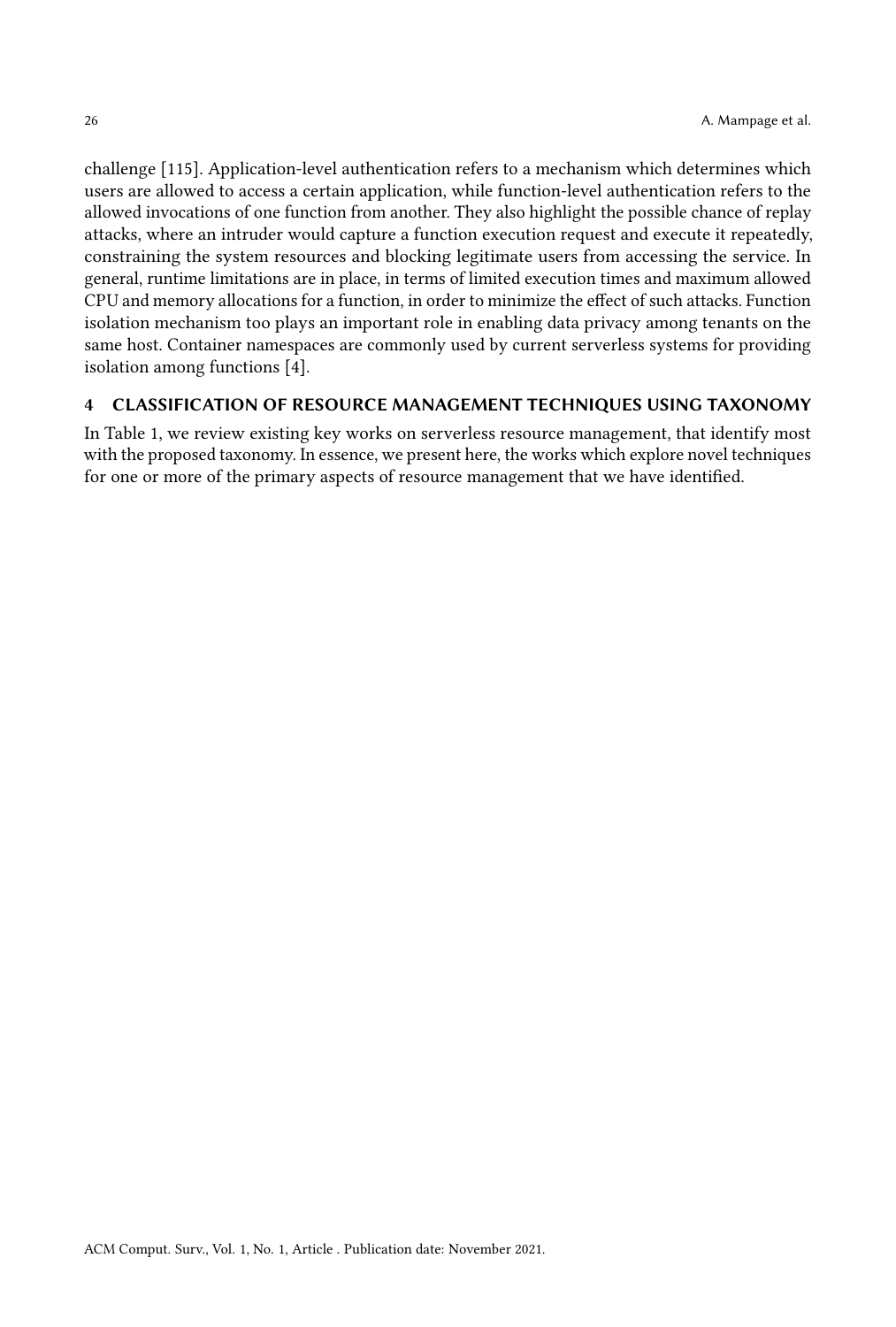<span id="page-26-0"></span>

|         |                  | <b>Deployment Environment</b> |                               |                          | <b>Workload Management</b> |                     |                          |                                    | <b>Resource Management Technique</b>          |                                                            |                          |
|---------|------------------|-------------------------------|-------------------------------|--------------------------|----------------------------|---------------------|--------------------------|------------------------------------|-----------------------------------------------|------------------------------------------------------------|--------------------------|
| Work    | Deployment       | Application<br>Isolation      | Pricing<br>Model<br>Awareness | <b>Application Model</b> |                            | Data<br>Workload    |                          | <b>QoS</b> Goal                    |                                               |                                                            |                          |
|         | Model            |                               |                               | <b>Structure</b>         | Scheduling<br>Granularity  | Nature<br>Awareness | Locality<br>Awareness    |                                    | Workload<br>Modelling                         | Resource<br>Scheduling                                     | Resource<br>Scaling      |
| $[63]$  | Cloud            | Kernel thread                 | $\overline{\phantom{a}}$      | Task                     | Single Func-<br>tion       | $\checkmark$        | $\overline{a}$           | Latency,<br>Resource<br>Efficiency |                                               | Feedback<br>control<br>system,<br>Heuristic                |                          |
| $[46]$  | Edge/Cloud       | Container                     | $\checkmark$                  | <b>DAG</b>               | Function Fu-<br>sion       | $\checkmark$        | $\checkmark$             | Latency, User<br>Cost              | $\overline{a}$                                | LARAC                                                      | $\overline{\phantom{a}}$ |
| $[97]$  | Edge/Cloud       | Container                     |                               | Task                     | Single Func-<br>tion       | $\checkmark$        |                          | Latency                            |                                               | Greedy,<br>UCB1,<br>Bayesian<br><b>UCB</b>                 |                          |
| $[126]$ | Cloud            | Container                     |                               | Task                     | Single Func-<br>tion       | $\checkmark$        |                          | Latency,<br>Resource<br>Efficiency |                                               | Non-<br>cooperative<br>game<br>the-<br>oretic<br>heuristic | Heuristic                |
| [8]     | Cloud            | Optimized<br>container        | $\overline{\phantom{a}}$      | Task                     | Single Func-<br>tion       |                     | $\checkmark$             | Latency                            | $\sim$                                        | Greedy                                                     | $\overline{\phantom{a}}$ |
| $[21]$  | Cloud            | Container                     | $\checkmark$                  | Task                     | Single Func-<br>tion       | $\checkmark$        | $\checkmark$             | Latency, User<br>Cost              | Mathematical<br>Modelling,<br>Heuristic       | Machine<br>Learning                                        | Machine<br>Learning      |
| $[58]$  | VM/FaaS<br>based | Container                     | $\checkmark$                  | Task                     | Single Func-<br>tion       |                     | $\overline{a}$           | Latency, User<br>Cost              | Mathematical<br>Modelling                     | Greedy                                                     | Heuristic                |
| $[69]$  | Cloud            | Container                     | $\overline{\phantom{a}}$      | Task                     | Single Func-<br>tion       |                     | $\overline{a}$           | Latency, User<br>Cost              | $\sim$                                        | Heuristic                                                  |                          |
| $[82]$  | Cloud            | Container                     | $\overline{\phantom{a}}$      | Task                     | Single Func-<br>tion       | $\checkmark$        | $\checkmark$             | Latency,<br>Throughput             | $\overline{\phantom{a}}$                      | Greedy                                                     | $\overline{a}$           |
| $[86]$  | Cloud            | Container                     | $\overline{\phantom{a}}$      | Task                     | Single Func-<br>tion       | $\checkmark$        | $\overline{a}$           | Latency,<br>Throughput             | ML Modelling                                  | Heuristic                                                  | Heuristic                |
| $[2]$   | Cloud            | $\sim$                        | $\checkmark$                  | <b>DAG</b>               | Single Func-<br>tion       | $\checkmark$        | $\overline{\phantom{a}}$ | Latency, User<br>Cost              | Mathematical<br>Modelling                     | L,                                                         |                          |
| $[19]$  | Edge/Cloud       | $\overline{a}$                | $\checkmark$                  | Task                     | Single Func-<br>tion       |                     | $\checkmark$             | Resource Effi-<br>ciency           | $\sim$                                        | Heuristic                                                  | $\overline{\phantom{a}}$ |
| $[36]$  | Cloud            | Container/<br>MicroVM         | $\checkmark$                  | Task                     | Single Func-<br>tion       | $\checkmark$        | $\overline{a}$           | Latency, User<br>Cost              | ML Modelling                                  |                                                            | $\overline{a}$           |
| $[37]$  | Edge/Cloud       | Container                     | $\checkmark$                  | Task                     | Single Func-<br>tion       | $\checkmark$        | $\overline{a}$           | Latency, User<br>Cost              | Mathematical<br>Modelling                     | Heuristic                                                  | $\overline{a}$           |
| $[38]$  | Cloud            | Container                     | $\checkmark$                  | DAG                      | Single Func-<br>tion       | $\checkmark$        | $\overline{a}$           | Latency, User<br>Cost              | Mathematical<br>Modelling                     | Greedy                                                     | $\overline{\phantom{a}}$ |
| $[43]$  | Cloud            | $\overline{\phantom{a}}$      | $\checkmark$                  | DAG                      | Single Func-<br>tion       | $\checkmark$        | $\overline{\phantom{a}}$ | Latency, User<br>Cost              | Modelling,<br>ML<br>Mathematical<br>Modelling | $\overline{\phantom{a}}$                                   | $\overline{\phantom{a}}$ |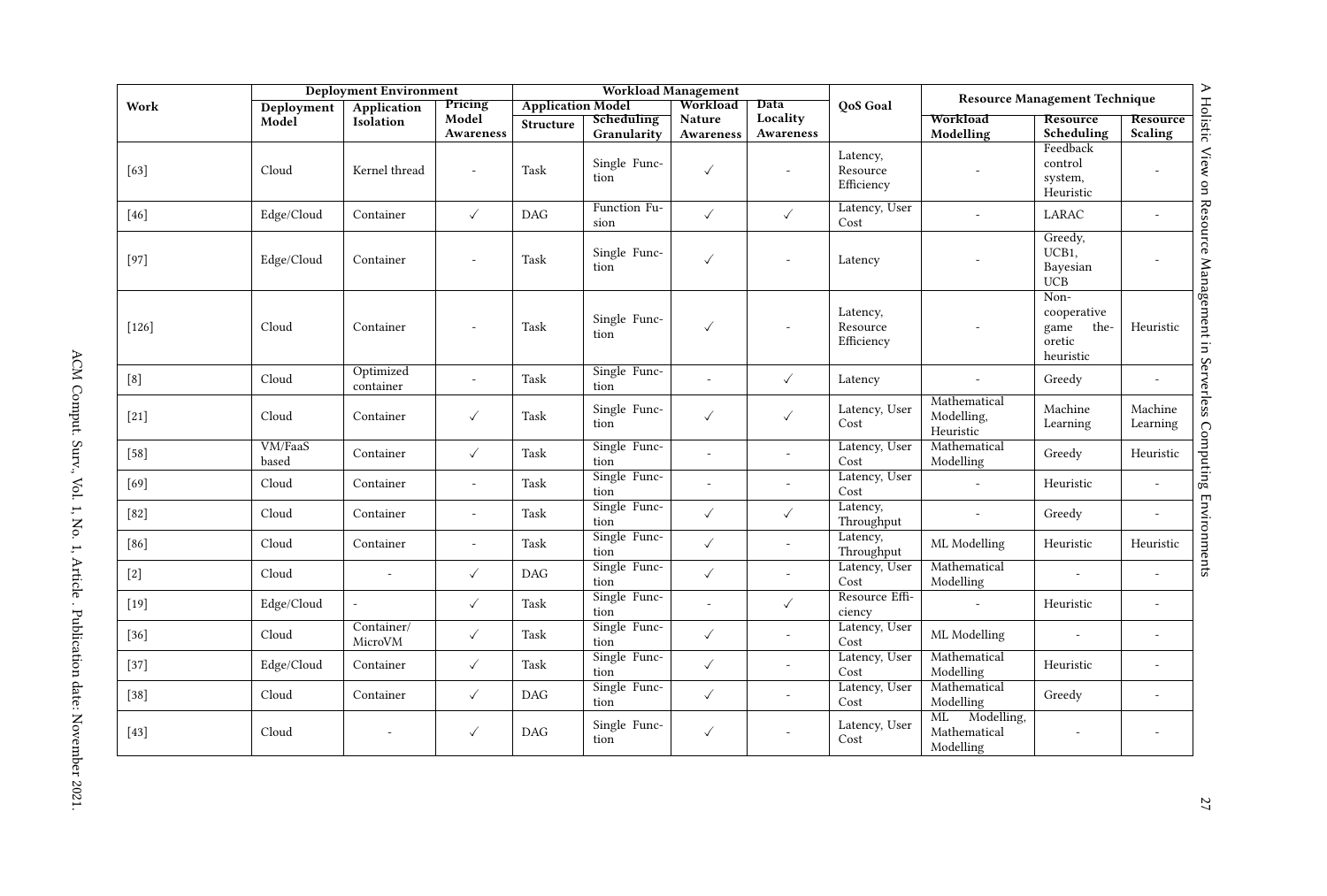|         | <b>Deployment Environment</b> |             |                          | Workload Management      |                                          |                          |                          |                                                   | <b>Resource Management Technique</b>       |                                             |                          | 28         |
|---------|-------------------------------|-------------|--------------------------|--------------------------|------------------------------------------|--------------------------|--------------------------|---------------------------------------------------|--------------------------------------------|---------------------------------------------|--------------------------|------------|
| Work    | Deployment                    | Application | Pricing                  | <b>Application Model</b> |                                          | Workload                 | Data                     | OoS Goal                                          |                                            |                                             |                          |            |
|         | Model                         | Isolation   | Model<br>Awareness       | <b>Structure</b>         | Scheduling<br>Granularity                | Nature<br>Awareness      | Locality<br>Awareness    |                                                   | Workload<br>Modelling                      | Resource<br>Scheduling                      | Resource<br>Scaling      |            |
| $[59]$  | Cloud                         | Container   | $\overline{a}$           | DAG                      | Single Func-<br>tion                     | $\checkmark$             | $\checkmark$             | Latency,<br>Resource<br>Efficiency,<br>Throughput | ML Modelling,<br>Mathematical<br>Modelling | Heuristic                                   | Heuristic                |            |
| [60]    | Cloud                         | $\sim$      | $\checkmark$             | <b>DAG</b>               | Single Func-<br>tion                     | $\overline{a}$           | $\overline{a}$           | Latency                                           | $\overline{\phantom{a}}$                   | <b>MILP</b>                                 | $\overline{a}$           |            |
| $[74]$  | Cloud                         | Process     | $\overline{a}$           | Task/<br><b>DAG</b>      | Single Func-<br>tion                     |                          |                          | Latency,<br>Resource<br>Efficiency                | Feedback control<br>system                 | Feedback<br>control<br>system,<br>Heuristic |                          |            |
| [81]    | Cloud                         | $\sim$      | $\checkmark$             | DAG                      | Single Func-<br>tion                     | $\checkmark$             | $\overline{a}$           | Latency, User<br>Cost                             | Mathematical<br>Modelling                  | $\overline{a}$                              | $\overline{a}$           |            |
| [80]    | VM/FaaS<br>based              | Container   | $\overline{\phantom{a}}$ | Task                     | Single Func-<br>tion                     | $\checkmark$             |                          | Latency,<br>Resource<br>Efficiency                | Mathematical<br>Modelling                  | Heuristic                                   | Heuristic                |            |
| $[84]$  | Cloud                         | $\sim$      | $\checkmark$             | Task                     | Single Func-<br>tion                     | $\checkmark$             | $\overline{\phantom{a}}$ | Latency, User<br>Cost                             | Mathematical<br>Modelling                  | Heuristic                                   | Heuristic                |            |
| $[98]$  | Cloud                         | Container   | $\sim$                   | Task                     | Single Func-<br>tion                     | $\checkmark$             | $\overline{a}$           | Energy<br>Efficiency                              | Mathematical<br>Modelling                  | $\overline{a}$                              |                          |            |
| $[121]$ | Cloud                         | Container   | $\overline{\phantom{a}}$ | Task                     | Single Func-<br>tion                     | $\overline{\phantom{a}}$ | $\checkmark$             | Latency                                           | $\overline{\phantom{a}}$                   | Heuristic                                   | Heuristic                |            |
| $[123]$ | Cloud                         | Container   | $\overline{a}$           | Task                     | Single Func-<br>tion                     |                          | Ĭ.                       | Latency,<br>Resource<br>Efficiency,<br>Throughput |                                            | Heuristic                                   | RL                       |            |
| $[127]$ | Cloud                         | Container   | $\sim$                   | Task                     | Single Func-<br>tion                     | $\checkmark$             |                          | Latency,<br>Resource<br>Efficiency                |                                            | Greedy                                      | Heuristic                |            |
| $[128]$ | Cloud                         | Container   | $\sim$                   | Task/<br><b>DAG</b>      | Function Fu-<br>sion, Single<br>Function | $\overline{\phantom{a}}$ |                          | Throughput,<br>Resource<br>Efficiency             | $\overline{\phantom{a}}$                   | Heuristic                                   |                          |            |
| $[141]$ | Edge/Cloud                    | Container   | $\overline{a}$           | Task                     | Collection                               | $\checkmark$             | $\overline{a}$           | Latency                                           | Mathematical<br>Modelling                  | Heuristic                                   | $\overline{a}$           |            |
| $[20]$  | Cloud                         | Container   | $\overline{a}$           | DAG                      | Single Func-<br>tion                     | $\checkmark$             | $\overline{a}$           | Latency,<br>Resource<br>Efficiency                | Mathematical<br>Modelling                  | Heuristic                                   | Heuristic                |            |
| $[79]$  | Cloud                         | Container   | $\overline{\phantom{a}}$ | Task                     | Single Func-<br>tion                     | $\overline{\phantom{a}}$ | $\checkmark$             | Latency                                           | $\overline{\phantom{a}}$                   | Greedy                                      | Heuristic                | ≯          |
| $[88]$  | Cloud                         | Container   | $\overline{\phantom{a}}$ | Task                     | Single Func-<br>tion                     | $\checkmark$             | $\overline{\phantom{a}}$ | Resource<br>Efficiency,<br>Latency                |                                            | Greedy                                      | Heuristic                | Mampage et |
| $[100]$ | Edge/Cloud                    | Container   | ✓                        | Task                     | Single Func-<br>tion                     | $\checkmark$             | $\checkmark$             | Latency, User<br>Cost                             | $\overline{\phantom{a}}$                   | Greedy                                      | $\overline{\phantom{a}}$ |            |
|         |                               |             |                          |                          |                                          |                          |                          |                                                   |                                            |                                             |                          | <u>م:</u>  |

ACM Comput. Surv., Vol. 1, No. 1, Article . Publication date: November 2021. ACM Comput. Surv., Vol. 1, No. 1, Article . Publication date: November 2021.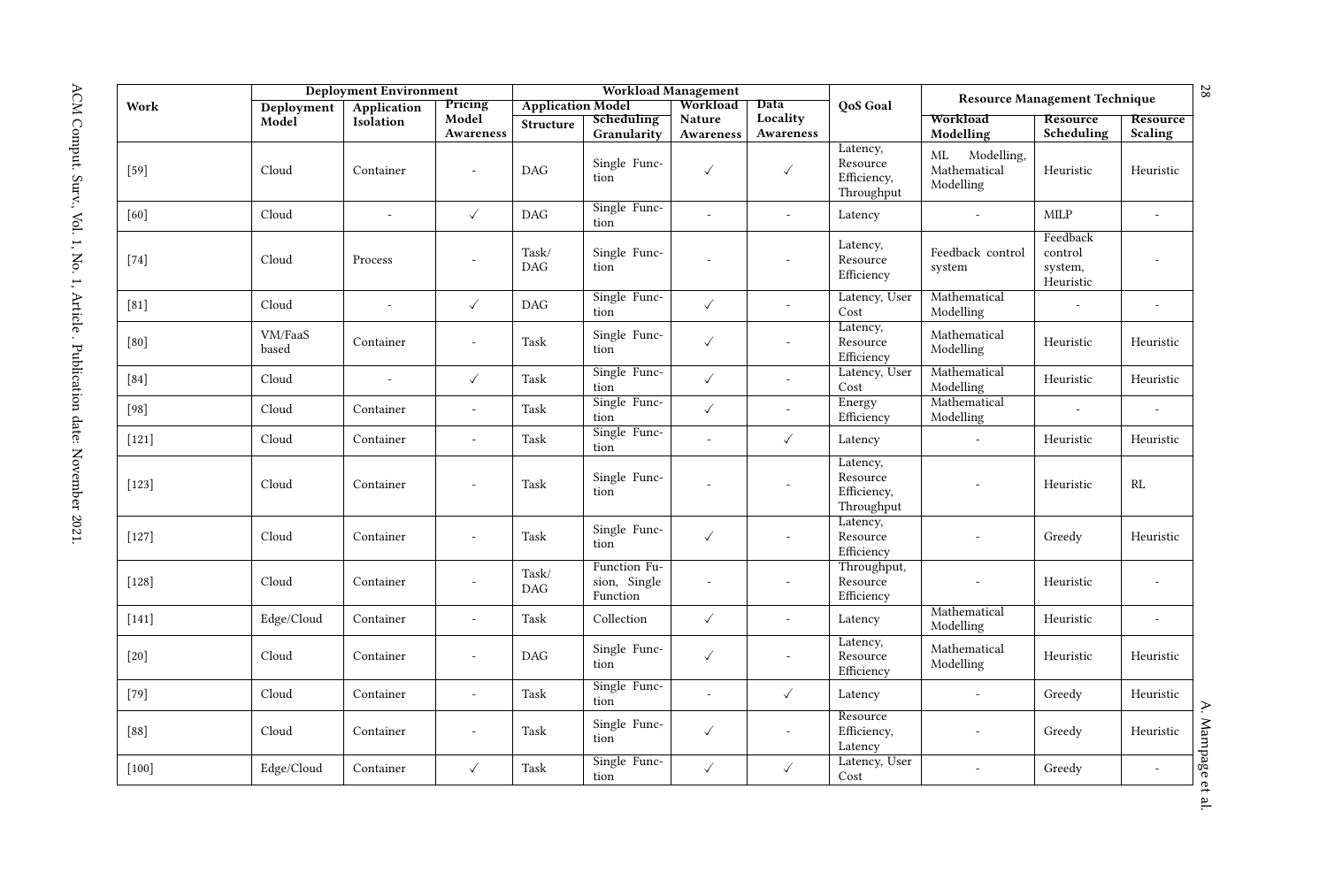| Data<br>Workload<br>QoS Goal<br>Pricing<br><b>Application Model</b><br>Work<br>Deployment<br>Application<br>Locality<br>Model<br>Resource<br>Workload<br>Resource<br>Scheduling<br>Nature<br>Isolation<br>Model<br>Structure<br>Awareness<br>Modelling<br>Awareness<br>Granularity<br>Scheduling<br>Scaling<br>Awareness<br>Single Func-<br>Latency,<br>$\left[108\right]$<br>$\operatorname{Cloud}$<br>Task<br>Container<br>Heuristic<br>$\mathbf{RL}$<br>$\mathcal{L}$<br>$\overline{a}$<br>Throughput<br>$\,$ tion<br>Function Fu-<br>$\label{th:nonlocal} {\bf Mathematical}$<br>Cloud<br>sion, Single<br>$\checkmark$<br>Heuristic<br>$[120]$<br>Container<br>DAG<br>$\checkmark$<br>Latency<br>Heuristic<br>$\overline{\phantom{a}}$<br>Modelling<br>Function<br>Single Func-<br>$\operatorname{Cloud}$<br>$\left[ 134\right]$<br>Container<br>Task<br>Latency<br>DRL<br>Heuristic<br>÷,<br>$\overline{\phantom{a}}$<br>÷<br>$\overline{\phantom{a}}$<br>tion<br>Table 1. Classification of Resource Management Techniques |  |                                      |  |  |
|----------------------------------------------------------------------------------------------------------------------------------------------------------------------------------------------------------------------------------------------------------------------------------------------------------------------------------------------------------------------------------------------------------------------------------------------------------------------------------------------------------------------------------------------------------------------------------------------------------------------------------------------------------------------------------------------------------------------------------------------------------------------------------------------------------------------------------------------------------------------------------------------------------------------------------------------------------------------------------------------------------------------------------|--|--------------------------------------|--|--|
|                                                                                                                                                                                                                                                                                                                                                                                                                                                                                                                                                                                                                                                                                                                                                                                                                                                                                                                                                                                                                                  |  | <b>Resource Management Technique</b> |  |  |
|                                                                                                                                                                                                                                                                                                                                                                                                                                                                                                                                                                                                                                                                                                                                                                                                                                                                                                                                                                                                                                  |  |                                      |  |  |
|                                                                                                                                                                                                                                                                                                                                                                                                                                                                                                                                                                                                                                                                                                                                                                                                                                                                                                                                                                                                                                  |  |                                      |  |  |
|                                                                                                                                                                                                                                                                                                                                                                                                                                                                                                                                                                                                                                                                                                                                                                                                                                                                                                                                                                                                                                  |  |                                      |  |  |
|                                                                                                                                                                                                                                                                                                                                                                                                                                                                                                                                                                                                                                                                                                                                                                                                                                                                                                                                                                                                                                  |  |                                      |  |  |
|                                                                                                                                                                                                                                                                                                                                                                                                                                                                                                                                                                                                                                                                                                                                                                                                                                                                                                                                                                                                                                  |  |                                      |  |  |
|                                                                                                                                                                                                                                                                                                                                                                                                                                                                                                                                                                                                                                                                                                                                                                                                                                                                                                                                                                                                                                  |  |                                      |  |  |
|                                                                                                                                                                                                                                                                                                                                                                                                                                                                                                                                                                                                                                                                                                                                                                                                                                                                                                                                                                                                                                  |  |                                      |  |  |
|                                                                                                                                                                                                                                                                                                                                                                                                                                                                                                                                                                                                                                                                                                                                                                                                                                                                                                                                                                                                                                  |  |                                      |  |  |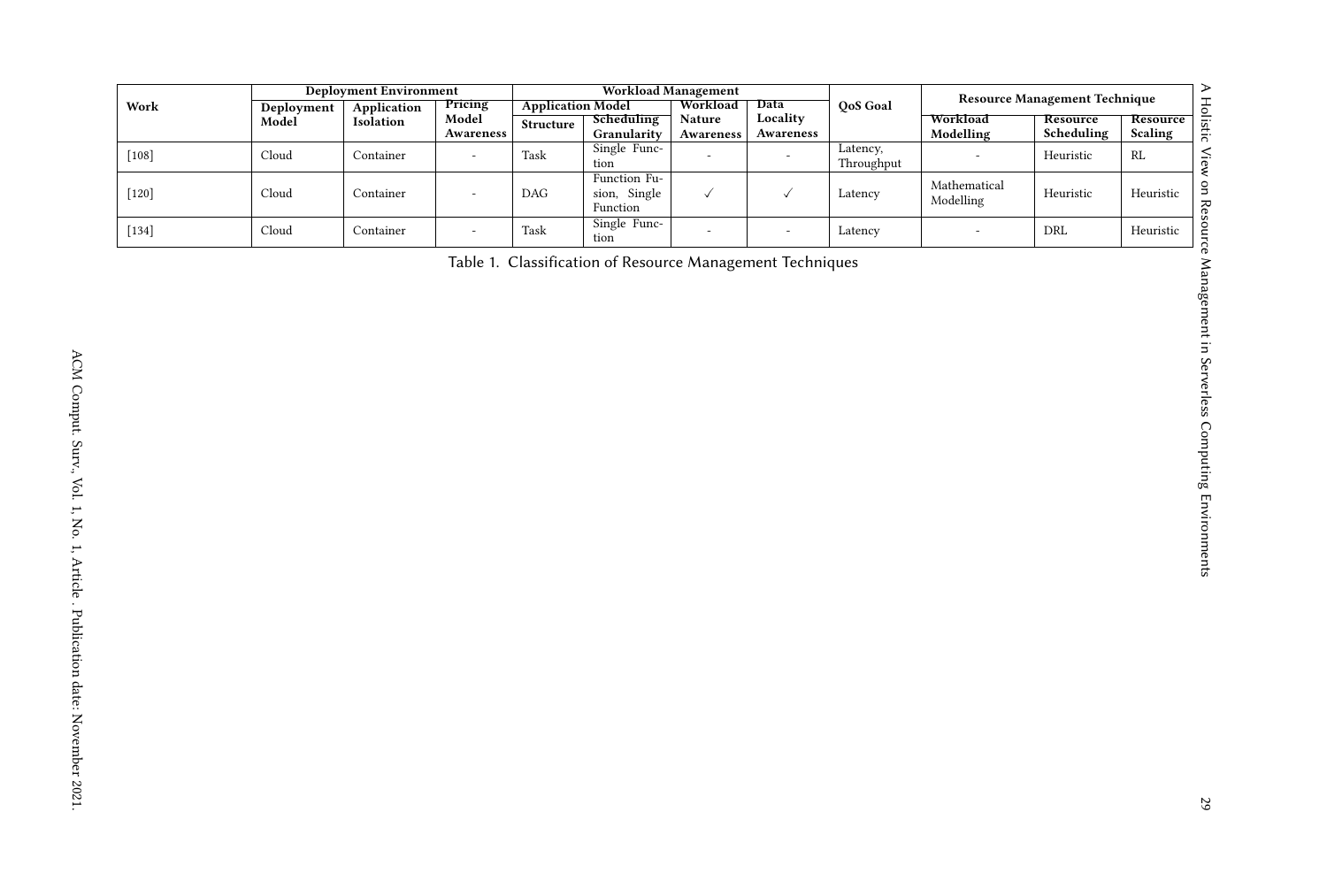#### 5 GAP ANALYSIS AND FUTURE DIRECTIONS

This detailed review on resource management under the emerging serverless computing model on edge, fog and cloud resources highlights open problems with great potential for exploration in future work. We discuss these areas in detail along the broader categories we have identified in this article, laying the groundwork for both research and development work in the coming years.

### 5.1 System Design Characteristics

Serverless model has been explored under different deployment models with hybrid infrastructures with geographical as well as performance distribution. These include a mix of edge, fog and cloud infrastructures along both private and public domains. One notable challenge for developers in adapting to the serverless model is the concern over the vendor lock-in effect due to the unique function signatures, naming conventions and other compatibilities required by each provider. Thus today, interest is building up on studies on multi-provider serverless support with reduced provider lock-in for applications [\[7\]](#page-31-16). This is in line with the concept of adopting multi-cloud infrastructure solutions by organizations looking out for the most cost effective model. Additionally, there is an increased interest in analyzing hybrid deployment models realizing benefits from both serverless and traditional serverful models [\[38\]](#page-32-10), [\[58\]](#page-33-8), [\[97\]](#page-35-8). Further research into the most efficient modes of deployment for serverless applications will have great future prospects.

In the current commercial serverless platforms users are not allowed to specify the runtime hardware environment for their function executions. In terms of processing capabilities, they only offer access to CPU processing for the deployed applications. With increased exploitation of serverless for different application domains, there has been a rise in demand for access to specialized hardware where required. Research on such flexibile serverless frameworks is growing [\[91\]](#page-35-18) and has great potential.

The serverless model is built on the premise that the provider is at liberty to control the underlying infrastructure as they wish. This opens up interesting opportunities for them to seek maximum resource efficiency by leveraging idling resources from other running services as well as less attractive machines not conducive for leasing out to IaaS customers [\[68\]](#page-34-0). Methods of consolidating and coordinating such resources for function deployments is a novel idea open for exploration.

To date the billing models in existing serverless platforms offer only fixed pricing schemes to all consumers. Customers having different requirements may be willing to pay more or less for enhanced or standard levels of service, calling for the need for dynamic pricing strategies [\[60\]](#page-33-18). A generalized level of service may not be sufficient for time-sensitive critical applications requiring a high level of performance such as in the medical domain. Further research into such customized pricing models would enhance the meaning of the term "Function-as-a-service", luring in more diversified user pools.

#### 5.2 Workload Management and QoS Goals

Serverless platforms still face many challenges when being explored for some applications with complex data flow dependencies [\[20\]](#page-32-27). Lack of an efficient function to function communication mechanism complicates the process of orchestrating complex workflow structures. Hierarchical message queuing and brokering mechanisms [\[115\]](#page-36-0) for handling local communication requirements among functions of the same application are interesting propositions. On the other hand, these solutions also have the downside of reducing extreme flexibility features offered by the whole serverless architecture. Nevertheless, most of the real-world applications would generally have complex workflow structures. As such, exploring solid mechanisms for orchestrating such applications creates a new research dimension of significant importance [\[6\]](#page-31-17).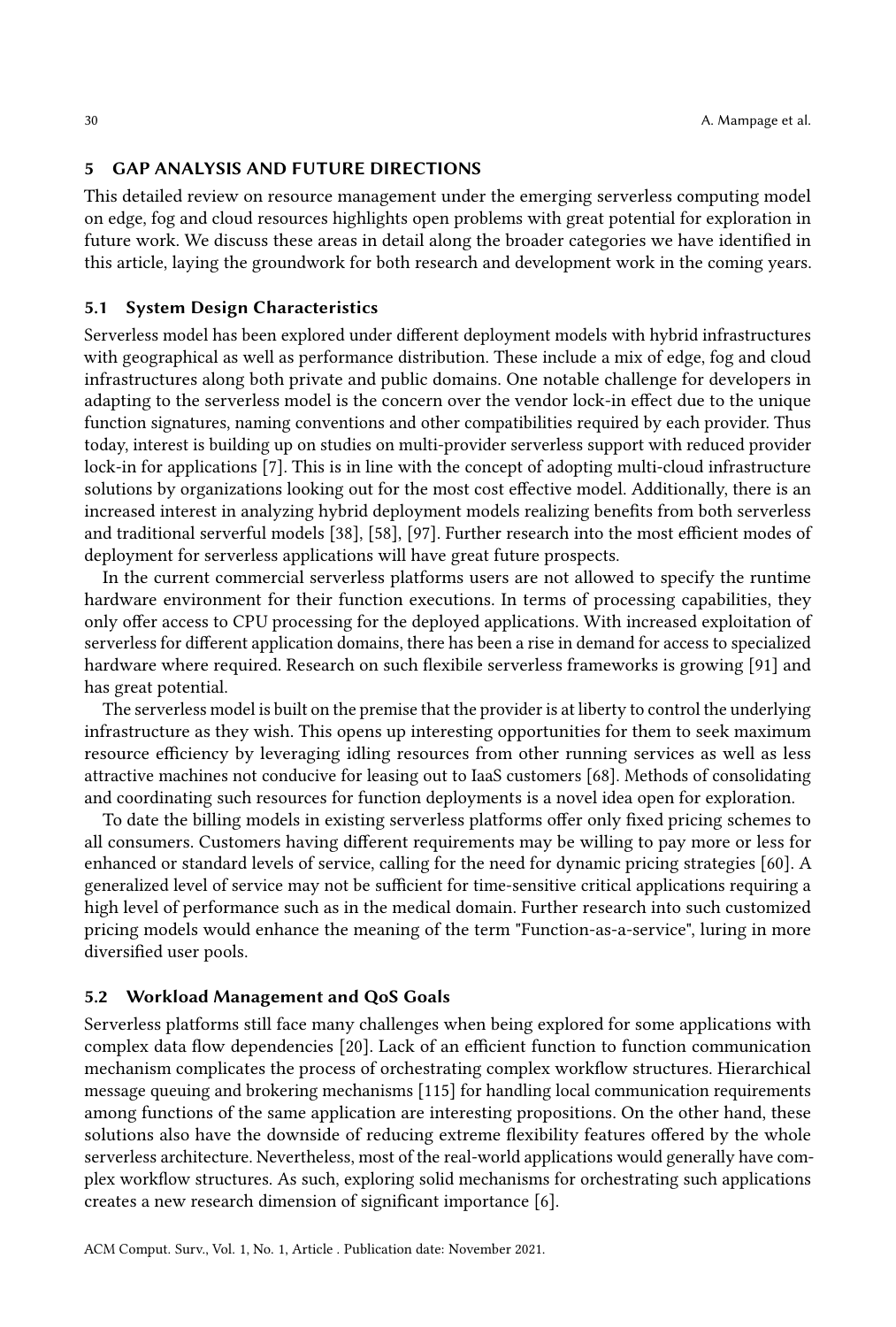Further research could also be extended into providing more flexible QoS offerings to users, accompanied by suitable pricing models. Allowing too many specific demands from users could lead to poor resource efficiency for the provider and as such a compromise needs to be arrived at, after thorough investigation. Many resource scheduling models proposed for the serverless model focus on meeting the latency and budget constraints of consumers and rarely on the efficient resource usage at the provider. Maintenance of large resource pools for mitigating application latency deterioration would have very low attractiveness to a provider if it leads to a large resource wastage. Thus, critically analyzing the QoS requirements from a service provider's point of view needs to be a key research goal.

Modelling the aspect of energy efficiency in serverless environments in the cloud and more importantly in edge environments is a new avenue being explored from recent times, with a great potential for future work [\[98\]](#page-35-21).

## 5.3 Resource Management Techniques

Increased level of abstraction in specifying resource usage by developers leaves the serverless provider with the need to infer resource requirements and code dependency requirements in making appropriate resource allocation and scheduling decisions. Serverless platforms cater to needs of diverse applications with vastly differing characteristics and requirements. Understanding and profiling of workloads as per their resource needs and arrival patterns could help in predicting their future behavior. This in turn would largely assist resource scheduling and scaling decisions that could benefit both the consumers and providers. Research focus has already been directed towards modelling application performance and cost in serverless environments deployed in the cloud and at the edge, with different resource configurations for applications [\[37\]](#page-32-6), [\[81\]](#page-34-8). Although these models help in taking static scheduling decisions such as deciding on initial resource configurations and placement decisions, most of these approaches do not address dynamic factors that would affect performance in the runtime. Applications may not perform as required due to co-located application interference, machine performance variations and degradation due to over-utilization. Moreover, dynamic variations in workload patterns need to be taken into account when taking these high impact decisions. As such, employing intelligent methods for capturing the nature of these dynamic environments is of high relevance. Recent works using reinforcement learning, for identifying and rectifying shortcomings in resource allocation decisions, pave the path for a new research direction [\[134\]](#page-37-7).

Although initial efforts are made in extending serverless model across the edge and fog computing networks, much further investigation is required in this area for taking effective resource management decisions. Given the involved delays across networks, transporting data and code to the edge for individual function executions as per the cloud serverless model would be ineffective specially for latency sensitive applications. Thus there is need for intermediary storage or caching services. Limitations caused by heterogeneity of edge and fog devices, on handling compute intensive function executions need to be considered in scheduling and scaling decisions. Data locality concerns inherent with the serverless model may be even more relevant for geographically distributed edge/fog computing networks.

Cold starts arising from the unique auto-scaling capability is a growing research area. Numerous solutions ranging from proactive resource scaling to reduce coldstart frequencies, to designing optimized sandbox solutions are proposed. A further interesting approach in this regard is to incorporate intelligent techniques in deciding optimum function concurrency levels and methods for proactive resource provisioning to further diminish this challenge [\[108\]](#page-35-11).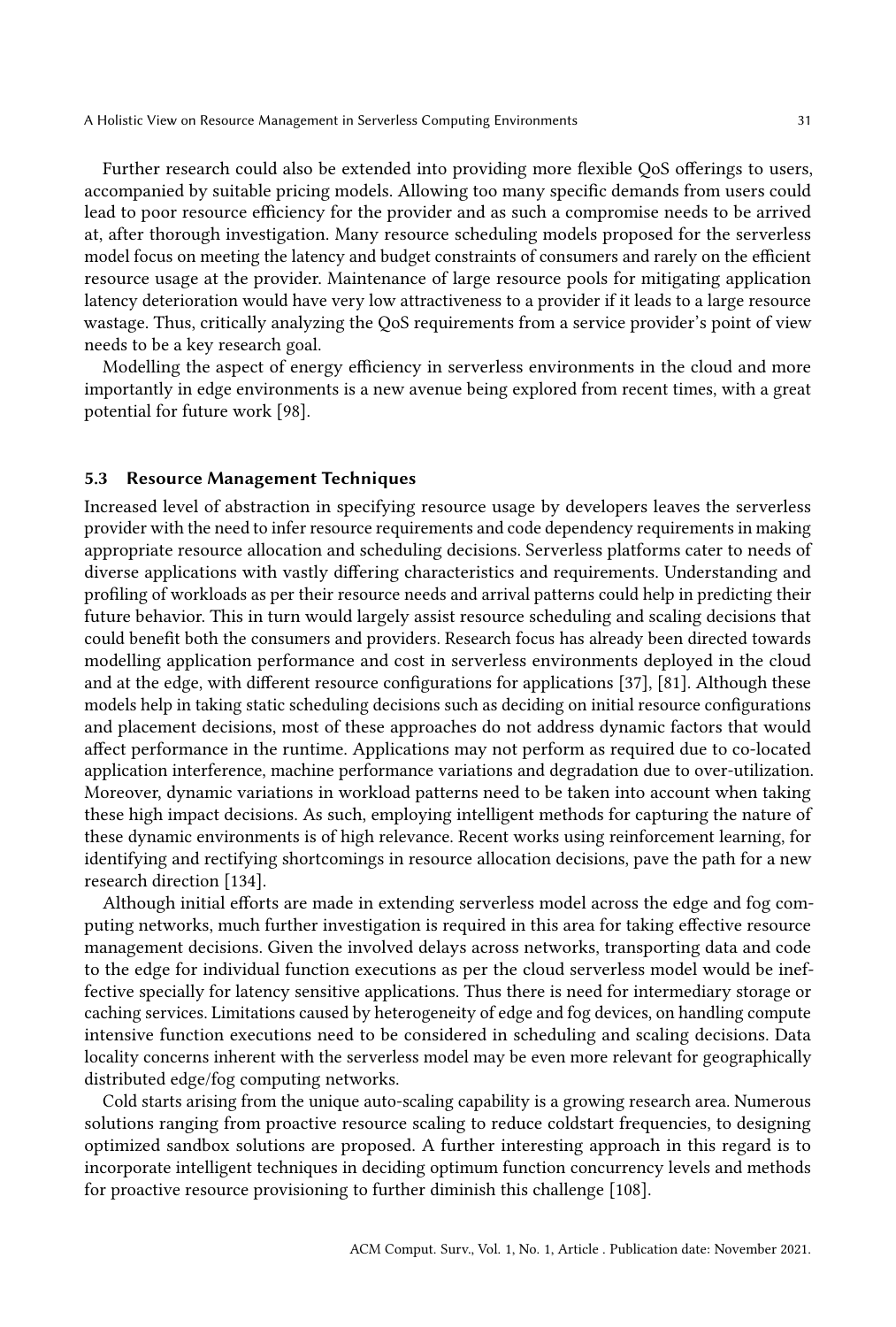#### <span id="page-31-15"></span><span id="page-31-14"></span>6 SUMMARY

In this paper we have presented a comprehensive review on the aspect of resource management, referring to unique characteristics of this new serverless computing model. We propose a taxonomy covering the broader concept of resource management in edge, fog and cloud infrastructures, along the categories of system design decisions, approaches for incoming workload identification and management, and the QoS goals of involved parties. We also discuss three key aspects of resource management techniques and analyse the existing works using the proposed taxonomy. This taxonomy presents a clear view for serverless system designers on the essential features for consideration for a fully-fledged effective system. Further this provides a learning platform for researchers studying resource allocation, scheduling and scaling techniques in the serverless domain, based on which their work could demonstrate progress in the field. Finally, we provide a gap analysis referring to identified and addressed challenges, emphasizing on the vast potential for further research work.

#### REFERENCES

- <span id="page-31-1"></span>[1] Alexandru Agache, Marc Brooker, Alexandra Iordache, Anthony Liguori, Rolf Neugebauer, Phil Piwonka, and Diana-Maria Popa. 2020. Firecracker: Lightweight virtualization for serverless applications. In Proceedings of the 17th USENIX symposium on networked systems design and implementation ({nsdi} 20). 419–434.
- <span id="page-31-6"></span>[2] Nabeel Akhtar, Ali Raza, Vatche Ishakian, and Ibrahim Matta. 2020. COSE: Configuring Serverless Functions using Statistical Learning. In Proceedings of the INFOCOM - IEEE Conference on Computer Communications. IEEE, 129–138.
- <span id="page-31-8"></span>[3] Istemi Ekin Akkus, Ruichuan Chen, Ivica Rimac, Manuel Stein, Klaus Satzke, Andre Beck, Paarijaat Aditya, and Volker Hilt. 2018. SAND: Towards High-Performance Serverless Computing. In Proceedings of the USENIX Annual Technical Conference. 923–935.
- <span id="page-31-13"></span>[4] Zaid Al-Ali, Sepideh Goodarzy, Ethan Hunter, Sangtae Ha, Richard Han, Eric Keller, and Eric Rozner. 2018. Making serverless computing more serverless. In Proceedings of the 11th International Conference on Cloud Computing (CLOUD). IEEE, 456–459.
- <span id="page-31-5"></span>[5] Ahsan Ali, Riccardo Pinciroli, Feng Yan, and Evgenia Smirni. 2020. Batch: machine learning inference serving on serverless platforms with adaptive batching. In Proceedings of SC20: International Conference for High Performance Computing, Networking, Storage and Analysis (SC). IEEE Computer Society, 972–986.
- <span id="page-31-17"></span>[6] Aitor Arjona, Pedro García López, Josep Sampé, Aleksander Slominski, and Lionel Villard. 2021. Triggerflow: Trigger-based orchestration of serverless workflows. Future Generation Computer Systems (2021).
- <span id="page-31-16"></span>[7] Austin Aske and Xinghui Zhao. 2018. Supporting multi-provider serverless computing on the edge. In Proceedings of the 47th International Conference on Parallel Processing Companion. 1–6.
- <span id="page-31-12"></span>[8] Gabriel Aumala, Edwin Boza, Luis Ortiz-Avilés, Gustavo Totoy, and Cristina Abad. 2019. Beyond Load Balancing: Package-Aware Scheduling for Serverless Platforms. In Proceedings of the 19th IEEE/ACM International Symposium on Cluster, Cloud and Grid Computing (CCGRID). IEEE, 282–291.
- <span id="page-31-2"></span>[9] Microsoft Azure. 2021. Azure Functions documentation | Microsoft Docs. [https://docs.microsoft.com/en-us/azure/](https://docs.microsoft.com/en-us/azure/azure-functions/) [azure-functions/.](https://docs.microsoft.com/en-us/azure/azure-functions/) (Accessed on 01/01/2021).
- <span id="page-31-3"></span>[10] Microsoft Azure. 2021. Azure IoT Edge documentation | Microsoft Docs. [https://docs.microsoft.com/en-us/azure/iot](https://docs.microsoft.com/en-us/azure/iot-edge/?view=iotedge-2018-06)[edge/?view=iotedge-2018-06.](https://docs.microsoft.com/en-us/azure/iot-edge/?view=iotedge-2018-06) (Accessed on 01/14/2021).
- <span id="page-31-10"></span>[11] Microsoft Azure. 2021. Deploy ML models to FPGAs - Azure Machine Learning | Microsoft Docs. [https://docs.](https://docs.microsoft.com/en-us/azure/machine-learning/how-to-deploy-fpga-web-service) [microsoft.com/en-us/azure/machine-learning/how-to-deploy-fpga-web-service.](https://docs.microsoft.com/en-us/azure/machine-learning/how-to-deploy-fpga-web-service) (Accessed on 11/17/2021).
- <span id="page-31-9"></span>[12] Microsoft Azure. 2021. Use GPUs on Azure Kubernetes Service (AKS) - Azure Kubernetes Service | Microsoft Docs. [https://docs.microsoft.com/en-us/azure/aks/gpu-cluster.](https://docs.microsoft.com/en-us/azure/aks/gpu-cluster) (Accessed on 11/17/2021).
- <span id="page-31-7"></span>[13] Ataollah Fatahi Baarzi, George Kesidis, Carlee Joe-Wong, and Mohammad Shahrad. 2021. On Merits and Viability of Multi-Cloud Serverless. In Proceedings of the ACM Symposium on Cloud Computing. 600-608.
- <span id="page-31-11"></span>[14] Marco Bacis, Rolando Brondolin, and Marco D Santambrogio. 2020. BlastFunction: an FPGA-as-a-Service system for Accelerated Serverless Computing. In Proceedings of the Design, Automation & Test in Europe Conference & Exhibition (DATE). IEEE, 852–857.
- <span id="page-31-0"></span>[15] Ioana Baldini, Paul Castro, Kerry Chang, Perry Cheng, Stephen Fink, Vatche Ishakian, Nick Mitchell, Vinod Muthusamy, Rodric Rabbah, Aleksander Slominski, and Philippe Suter. 2017. Serverless computing: Current trends and open problems. In Research Advances in Cloud Computing. Springer, 1–20.
- <span id="page-31-4"></span>[16] Luciano Baresi and Danilo Filgueira Mendonça. 2019. Towards a serverless platform for edge computing. In Proceedings of the IEEE International Conference on Fog Computing (ICFC). IEEE, 1–10.

ACM Comput. Surv., Vol. 1, No. 1, Article . Publication date: November 2021.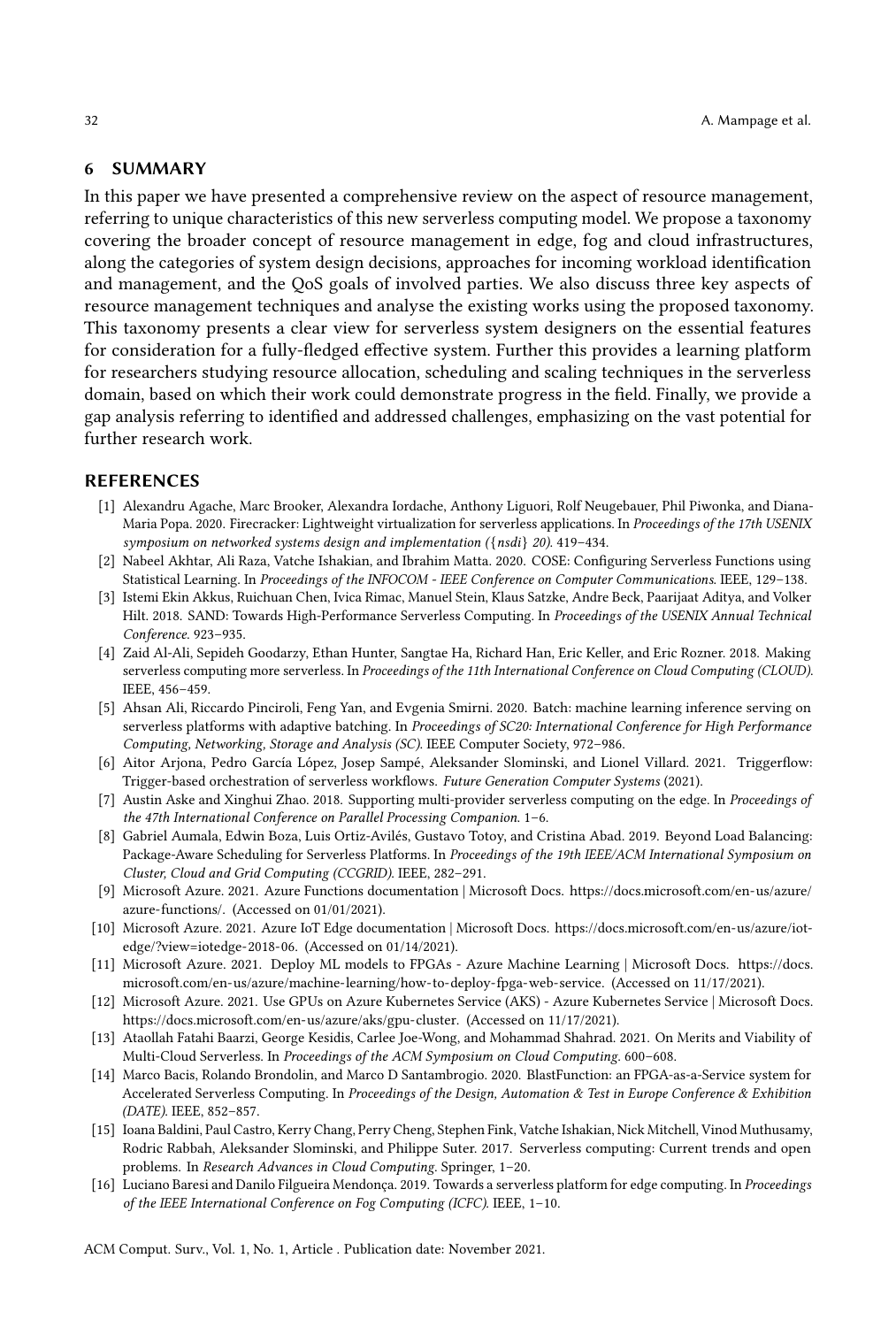- <span id="page-32-26"></span><span id="page-32-25"></span><span id="page-32-24"></span><span id="page-32-23"></span><span id="page-32-22"></span><span id="page-32-21"></span><span id="page-32-16"></span>[17] Luciano Baresi, Danilo Filgueira Mendonça, and Martin Garriga. 2017. Empowering low-latency applications through a serverless edge computing architecture. In Proceedings of the European Conference on Service-Oriented and Cloud Computing. Springer, 196–210.
- <span id="page-32-14"></span>[18] David Bermbach, Ahmet-Serdar Karakaya, and Simon Buchholz. 2020. Using application knowledge to reduce cold starts in FaaS services. In Proceedings of the 35th Annual ACM Symposium on Applied Computing. 134–143.
- <span id="page-32-5"></span>[19] David Bermbach, Setareh Maghsudi, Jonathan Hasenburg, and Tobias Pfandzelter. 2020. Towards auction-based function placement in serverless fog platforms. In Proceedings of the IEEE International Conference on Fog Computing (ICFC). IEEE, 25–31.
- <span id="page-32-27"></span>[20] Vivek M Bhasi, Jashwant Raj Gunasekaran, Prashanth Thinakaran, Cyan Subhra Mishra, Mahmut Taylan Kandemir, and Chita Das. 2021. Kraken: Adaptive Container Provisioning for Deploying Dynamic DAGs in Serverless Platforms. In Proceedings of the ACM Symposium on Cloud Computing. 153–167.
- <span id="page-32-13"></span>[21] Anirban Bhattacharjee, Ajay Dev Chhokra, Zhuangwei Kang, Hongyang Sun, Aniruddha Gokhale, and Gabor Karsai. 2019. Barista: Efficient and scalable serverless serving system for deep learning prediction services. In Proceedings of the IEEE International Conference on Cloud Engineering (IC2E). IEEE, 23–33.
- <span id="page-32-2"></span>[22] Sebastian Burckhardt, Chris Gillum, David Justo, Konstantinos Kallas, Connor McMahon, and Christopher S Meiklejohn. 2021. Durable functions: semantics for stateful serverless. Proceedings of the ACM on Programming Languages 5, OOPSLA (2021), 1–27.
- <span id="page-32-4"></span>[23] Paris Carbone, Asterios Katsifodimos, Stephan Ewen, Volker Markl, Seif Haridi, and Kostas Tzoumas. 2015. Apache flink: Stream and batch processing in a single engine. Bulletin of the IEEE Computer Society Technical Committee on Data Engineering 36, 4 (2015).
- <span id="page-32-8"></span>[24] Joao Carreira, Pedro Fonseca, Alexey Tumanov, Andrew Zhang, and Randy Katz. 2018. A case for serverless machine learning. In Proceedings of the Workshop on Systems for ML and Open Source Software at NeurIPS, Vol. 2018.
- <span id="page-32-9"></span>[25] Joao Carreira, Pedro Fonseca, Alexey Tumanov, Andrew Zhang, and Randy Katz. 2019. Cirrus: A serverless framework for end-to-end ml workflows. In Proceedings of the ACM Symposium on Cloud Computing. 13–24.
- <span id="page-32-19"></span>[26] Benjamin Carver, Jingyuan Zhang, Ao Wang, and Yue Cheng. 2019. In search of a fast and efficient serverless dag engine. In Proceedings of the IEEE/ACM 4th International Parallel Data Systems Workshop (PDSW). IEEE, 1-10.
- <span id="page-32-0"></span>[27] Gustavo André Setti Cassel, Vinicius Facco Rodrigues, Rodrigo da Rosa Righi, Marta Rosecler Bez, Andressa Cruz Nepomuceno, and Cristiano André da Costa. 2021. Serverless computing for Internet of Things: A systematic literature review. Future Generation Computer Systems (2021).
- <span id="page-32-1"></span>[28] Paul Castro, Vatche Ishakian, Vinod Muthusamy, and Aleksander Slominski. 2019. The rise of serverless computing. Commun. ACM 62, 12 (2019), 44–54.
- <span id="page-32-7"></span>[29] Bin Cheng, Jonathan Fuerst, Gurkan Solmaz, and Takuya Sanada. 2019. Fog function: Serverless fog computing for data intensive iot services. In Proceedings of the IEEE International Conference on Services Computing (SCC). IEEE, 28–35.
- <span id="page-32-15"></span>[30] Michele Ciavotta, Davide Motterlini, Marco Savi, and Alessandro Tundo. [n.d.]. DFaaS: Decentralized Function-as-a-Service for Federated Edge Computing. ([n. d.]).
- <span id="page-32-20"></span>[31] Claudio Cicconetti, Marco Conti, and Andrea Passarella. 2021. On Realizing Stateful FaaS in Serverless Edge Networks: State Propagation. In Proceedings of the IEEE International Conference on Smart Computing (SMARTCOMP). IEEE, 89–96.
- <span id="page-32-17"></span>[32] Google Cloud. 2021. Cloud Tpu | Cloud TPU | Google Cloud. [https://cloud.google.com/tpu.](https://cloud.google.com/tpu) (Accessed on 11/17/2021).
- <span id="page-32-18"></span>[33] Google Cloud. 2021. Edge TPU - Run Inference at the Edge | Google Cloud. [https://cloud.google.com/edge-tpu.](https://cloud.google.com/edge-tpu) (Accessed on 11/17/2021).
- <span id="page-32-3"></span>[34] IBM Cloud. 2021. IBM Cloud Docs. [https://cloud.ibm.com/docs/openwhisk?topic=openwhisk-pkg\\_composer.](https://cloud.ibm.com/docs/openwhisk?topic=openwhisk-pkg_composer) (Accessed on 11/19/2021).
- <span id="page-32-12"></span>[35] Marcin Copik, Grzegorz Kwasniewski, Maciej Besta, Michal Podstawski, and Torsten Hoefler. 2021. Sebs: A serverless benchmark suite for function-as-a-service computing. In Proceedings of the 22nd ACM International Middleware Conference.
- <span id="page-32-11"></span>[36] Robert Cordingly, Wen Shu, and Wes J Lloyd. 2020. Predicting Performance and Cost of Serverless Computing Functions with SAAF. In Proceedings of the IEEE International Conference on Dependable, Autonomic and Secure Computing, Intl Conf on Pervasive Intelligence and Computing, Intl Conf on Cloud and Big Data Computing, Intl Conf on Cyber Science and Technology Congress (DASC/PiCom/CBDCom/CyberSciTech). IEEE, 640–649.
- <span id="page-32-6"></span>[37] Anirban Das, Shigeru Imai, Stacy Patterson, and Mike P Wittie. 2020. Performance Optimization for Edge-Cloud Serverless Platforms via Dynamic Task Placement. In Proceedings of the 20th IEEE/ACM International Symposium on Cluster, Cloud and Internet Computing (CCGRID). IEEE, 41–50.
- <span id="page-32-10"></span>[38] Anirban Das, Andrew Leaf, Carlos A Varela, and Stacy Patterson. 2020. Skedulix: Hybrid Cloud Scheduling for Cost-Efficient Execution of Serverless Applications. In Proceedings of the 13th IEEE International Conference on Cloud Computing (CLOUD). IEEE, 609–618.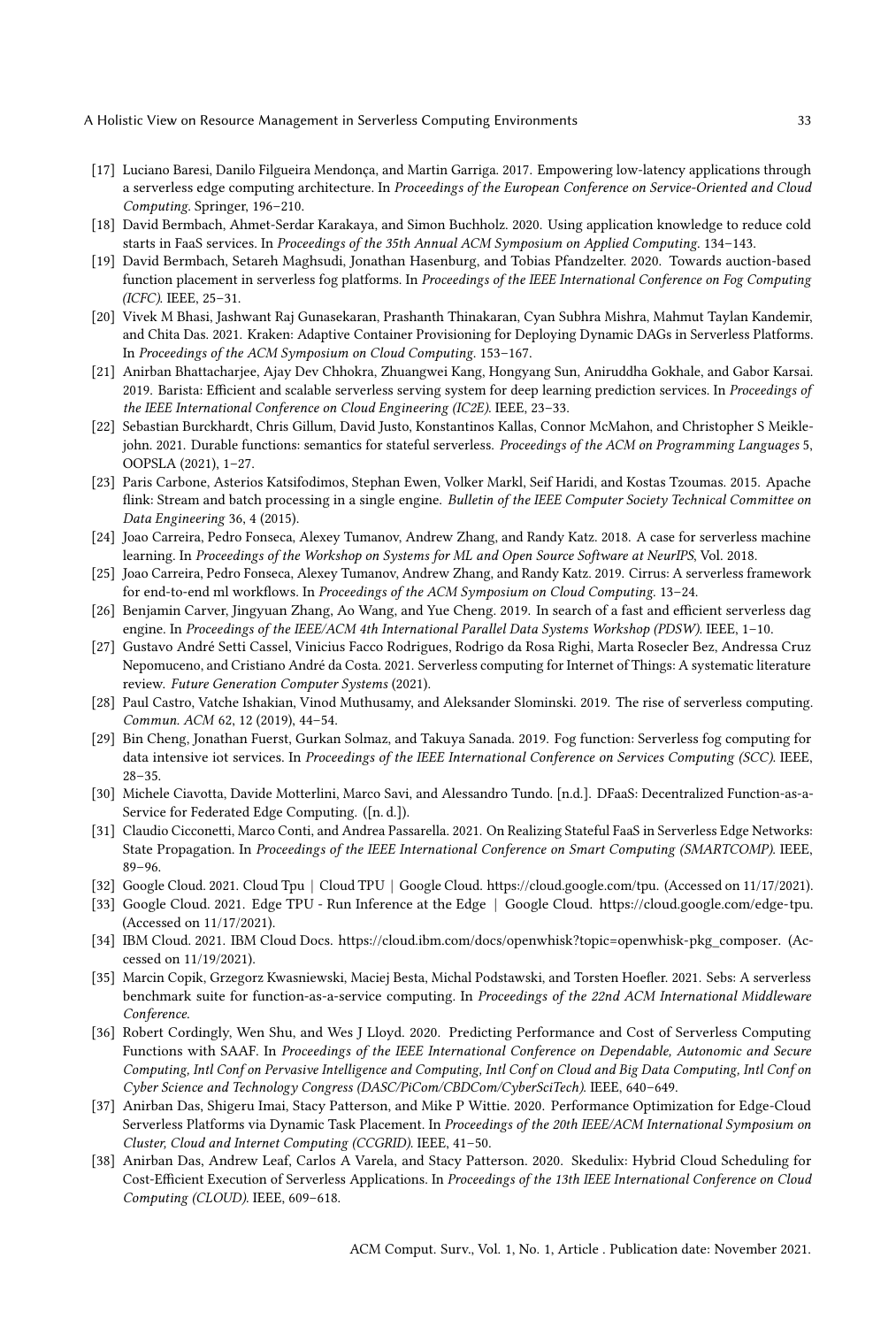- <span id="page-33-27"></span><span id="page-33-26"></span><span id="page-33-25"></span><span id="page-33-24"></span><span id="page-33-23"></span><span id="page-33-13"></span>[39] Nilanjan Daw, Umesh Bellur, and Purushottam Kulkarni. 2020. Xanadu: Mitigating cascading cold starts in serverless function chain deployments. In Proceedings of the 21st International Middleware Conference. 356–370.
- <span id="page-33-12"></span>[40] Giuseppe De Palma, Saverio Giallorenzo, Jacopo Mauro, and Gianluigi Zavattaro. 2020. Allocation Priority Policies for Serverless Function-Execution Scheduling Optimisation. In Proceedings of the International Conference on Service-Oriented Computing. Springer, 416–430.
- <span id="page-33-15"></span>[41] Docker. 2021. Runtime options with Memory, CPUs, and GPUs | Docker Documentation. [https://docs.docker.com/](https://docs.docker.com/config/containers/resource_constraints/) [config/containers/resource\\_constraints/.](https://docs.docker.com/config/containers/resource_constraints/) (Accessed on 01/04/2021).
- <span id="page-33-20"></span>[42] José Duato, Antonio J Pena, Federico Silla, Rafael Mayo, and Enrique S Quintana-Ortí. 2010. rCUDA: Reducing the number of GPU-based accelerators in high performance clusters. In Proceedings of the International Conference on High Performance Computing & Simulation. IEEE, 224–231.
- <span id="page-33-10"></span>[43] Simon Eismann, Johannes Grohmann, Erwin Van Eyk, Nikolas Herbst, and Samuel Kounev. 2020. Predicting the costs of serverless workflows. In Proceedings of the ACM/SPEC International Conference on Performance Engineering. 265–276.
- <span id="page-33-3"></span>[44] Simon Eismann, Joel Scheuner, Erwin Van Eyk, Maximilian Schwinger, Johannes Grohmann, Nikolas Herbst, Cristina Abad, and Alexandru Iosup. 2021. The State of Serverless Applications: Collection, Characterization, and Community Consensus. IEEE Transactions on Software Engineering (2021).
- <span id="page-33-2"></span>[45] Simon Eismann, Joel Scheuner, Erwin van Eyk, Maximilian Schwinger, Johannes Grohmann, Nikolas Herbst, Cristina L Abad, and Alexandru Iosup. 2020. A review of serverless use cases and their characteristics. arXiv preprint arXiv:2008.11110 (2020).
- <span id="page-33-7"></span>[46] Tarek Elgamal. 2018. Costless: Optimizing cost of serverless computing through function fusion and placement. In Proceedings of the IEEE/ACM Symposium on Edge Computing (SEC). IEEE, 300–312.
- <span id="page-33-6"></span>[47] Jonatan Enes, Roberto R Expósito, and Juan Touriño. 2020. Real-time resource scaling platform for Big Data workloads on serverless environments. Future Generation Computer Systems 105 (2020), 361–379.
- <span id="page-33-0"></span>[48] Geoffrey C Fox, Vatche Ishakian, Vinod Muthusamy, and Aleksander Slominski. 2017. Status of serverless computing and function-as-a-service (faas) in industry and research. arXiv preprint arXiv:1708.08028 (2017).
- <span id="page-33-4"></span>[49] Google Cloud Functions. 2021. Cloud Functions | Google Cloud. [https://cloud.google.com/functions/.](https://cloud.google.com/functions/) (Accessed on 01/01/2021).
- <span id="page-33-19"></span>[50] Google Cloud Functions. 2021. Quotas | Cloud Functions Documentation | Google Cloud. [https://cloud.google.com/](https://cloud.google.com/functions/quotas) [functions/quotas.](https://cloud.google.com/functions/quotas) (Accessed on 03/19/2021).
- <span id="page-33-16"></span>[51] Fabian Gand, Ilenia Fronza, Nabil El Ioini, Hamid R Barzegar, and Claus Pahl. 2020. Serverless Container Cluster Management for Lightweight Edge Clouds.. In CLOSER. 302–311.
- <span id="page-33-1"></span>[52] Pedro García-López, Marc Sánchez-Artigas, Simon Shillaker, Peter Pietzuch, David Breitgand, Gil Vernik, Pierre Sutra, Tristan Tarrant, and Ana Juan Ferrer. 2019. ServerMix: Tradeoffs and Challenges of Serverless Data Analytics. arXiv (2019), arXiv–1907.
- <span id="page-33-14"></span>[53] Alim Ul Gias and Giuliano Casale. 2020. COCOA: Cold Start Aware Capacity Planning for Function-as-a-Service Platforms. In Proceedings of the 28th International Symposium on Modeling, Analysis, and Simulation of Computer and Telecommunication Systems (MASCOTS). IEEE, 1–8.
- <span id="page-33-21"></span>[54] Sukhpal Singh Gill. 2021. Quantum and blockchain based Serverless edge computing: A vision, model, new trends and future directions. Internet Technology Letters (2021), e275.
- <span id="page-33-22"></span>[55] Sukhpal Singh Gill, Adarsh Kumar, Harvinder Singh, Manmeet Singh, Kamalpreet Kaur, Muhammad Usman, and Rajkumar Buyya. 2020. Quantum computing: A taxonomy, systematic review and future directions. Software: Practice and Experience (2020).
- <span id="page-33-5"></span>[56] Vicent Giménez-Alventosa, Germán Moltó, and Miguel Caballer. 2019. A framework and a performance assessment for serverless MapReduce on AWS Lambda. Future Generation Computer Systems 97 (2019), 259–274.
- <span id="page-33-9"></span>[57] Martin Grambow, Tobias Pfandzelter, Luk Burchard, Carsten Schubert, Max Zhao, and David Bermbach. 2021. BeFaaS: An Application-Centric Benchmarking Framework for FaaS Platforms. In Proceedings of the 9th IEEE International Conference on Cloud Engineering.
- <span id="page-33-8"></span>[58] Jashwant Raj Gunasekaran, Prashanth Thinakaran, Mahmut Taylan Kandemir, Bhuvan Urgaonkar, George Kesidis, and Chita Das. 2019. Spock: Exploiting serverless functions for slo and cost aware resource procurement in public cloud. In Proceedings of the 12th IEEE International Conference on Cloud Computing (CLOUD). IEEE, 199–208.
- <span id="page-33-11"></span>[59] Jashwant Raj Gunasekaran, Prashanth Thinakaran, Nachiappan C Nachiappan, Mahmut Taylan Kandemir, and Chita R Das. 2020. Fifer: Tackling Resource Underutilization in the Serverless Era. In Proceedings of the 21st International Middleware Conference. 280–295.
- <span id="page-33-18"></span>[60] Vipul Gupta, Soham Phade, Thomas Courtade, and Kannan Ramchandran. 2020. Utility-based Resource Allocation and Pricing for Serverless Computing. arXiv preprint arXiv:2008.07793 (2020).
- <span id="page-33-17"></span>[61] Adam Hall and Umakishore Ramachandran. 2019. An execution model for serverless functions at the edge. In Proceedings of the International Conference on Internet of Things Design and Implementation. 225–236.

ACM Comput. Surv., Vol. 1, No. 1, Article . Publication date: November 2021.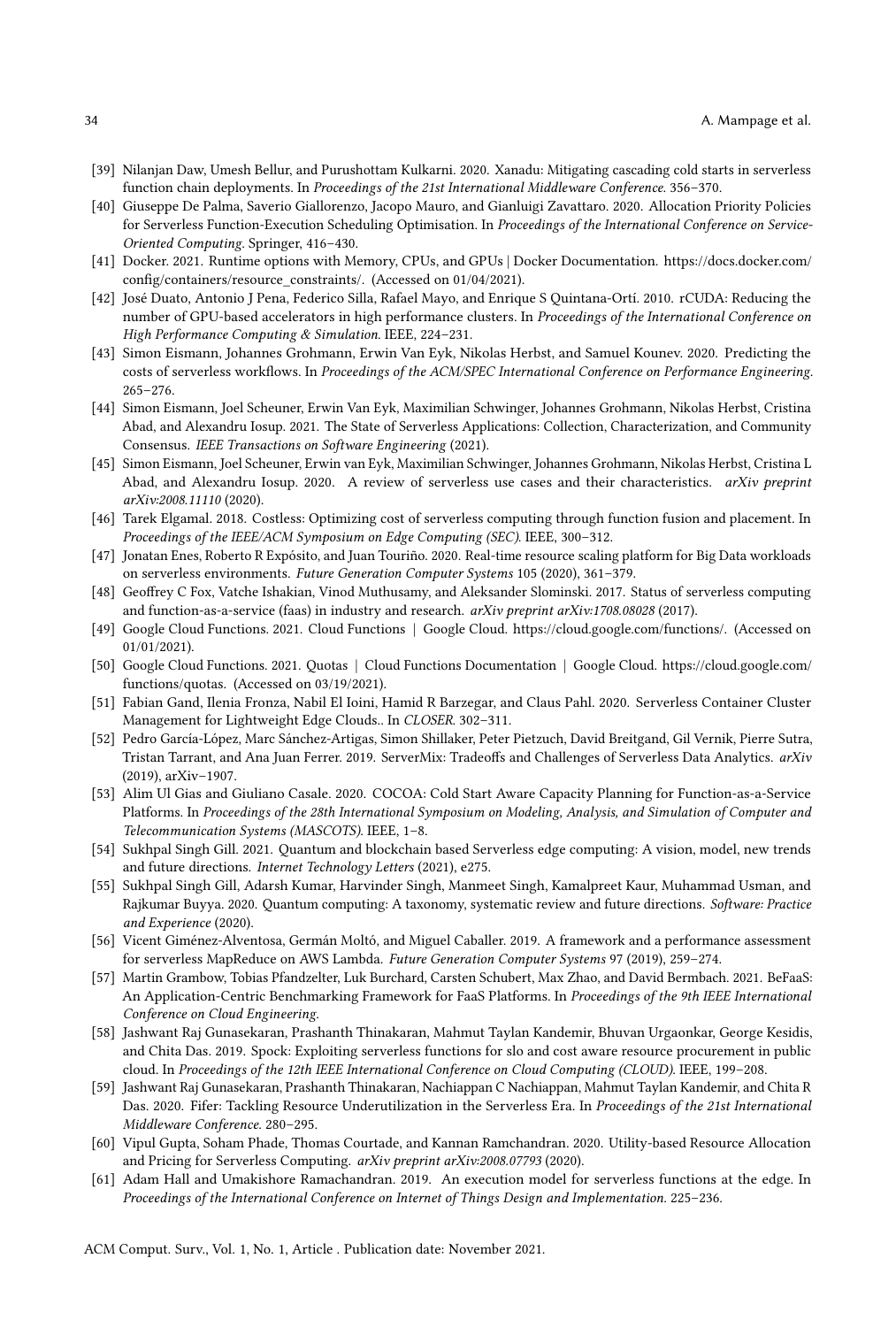- <span id="page-34-31"></span><span id="page-34-30"></span><span id="page-34-29"></span><span id="page-34-28"></span><span id="page-34-27"></span><span id="page-34-26"></span><span id="page-34-25"></span><span id="page-34-24"></span><span id="page-34-1"></span>[62] Joseph M Hellerstein, Jose Faleiro, Joseph E Gonzalez, Johann Schleier-Smith, Vikram Sreekanti, Alexey Tumanov, and Chenggang Wu. 2019. Serverless computing: One step forward, two steps back. In Proceedings of the Conference on Innovative Data Systems Research.
- <span id="page-34-18"></span>[63] MohammadReza HoseinyFarahabady, Young Choon Lee, Albert Y Zomaya, and Zahir Tari. 2017. A QoS-aware resource allocation controller for function as a service (FaaS) platform. In Proceedings of the International Conference on Service-Oriented Computing. Springer, 241–255.
- <span id="page-34-12"></span>[64] Erika Hunhoff, Shazal Irshad, Vijay Thurimella, Ali Tariq, and Eric Rozner. 2020. Proactive Serverless Function Resource Management. In Proceedings of the 6th International Workshop on Serverless Computing. 61–66.
- <span id="page-34-20"></span>[65] Zhipeng Jia and Emmett Witchel. 2021. Boki: Stateful Serverless Computing with Shared Logs. In Proceedings of the ACM SIGOPS 28th Symposium on Operating Systems Principles CD-ROM. 691–707.
- <span id="page-34-22"></span>[66] Zhipeng Jia and Emmett Witchel. 2021. Nightcore: efficient and scalable serverless computing for latency-sensitive, interactive microservices. In Proceedings of the 26th ACM International Conference on Architectural Support for Programming Languages and Operating Systems. 152–166.
- <span id="page-34-14"></span>[67] Anshul Jindal, Michael Gerndt, Mohak Chadha, Vladimir Podolskiy, and Pengfei Chen. 2021. Function delivery network: Extending serverless computing for heterogeneous platforms. Software: Practice and Experience (2021).
- <span id="page-34-0"></span>[68] Eric Jonas, Johann Schleier-Smith, Vikram Sreekanti, Chia-Che Tsai, Anurag Khandelwal, Qifan Pu, Vaishaal Shankar, Joao Carreira, Karl Krauth, Neeraja Yadwadkar, et al. 2019. Cloud programming simplified: A berkeley view on serverless computing. (2019).
- <span id="page-34-19"></span>[69] Kostis Kaffes, Neeraja J Yadwadkar, and Christos Kozyrakis. 2019. Centralized Core-granular Scheduling for Serverless Functions. In Proceedings of the ACM Symposium on Cloud Computing. 158–164.
- <span id="page-34-23"></span>[70] Ali Kanso and Alaa Youssef. 2017. Serverless: beyond the cloud. In Proceedings of the 2nd International Workshop on Serverless Computing. 6–10.
- <span id="page-34-16"></span>[71] Anurag Khandelwal, Arun Kejariwal, and Karthikeyan Ramasamy. 2020. Le Taureau: Deconstructing the serverless landscape & A look forward. In Proceedings of the ACM SIGMOD International Conference on Management of Data. 2641–2650.
- <span id="page-34-7"></span>[72] Jeongchul Kim and Kyungyong Lee. 2019. Functionbench: A suite of workloads for serverless cloud function service. In Proceedings of the 12th IEEE International Conference on Cloud Computing (CLOUD). IEEE, 502–504.
- <span id="page-34-6"></span>[73] Youngbin Kim and Jimmy Lin. 2018. Serverless data analytics with flint. In Proceedings of the IEEE 11th International Conference on Cloud Computing (CLOUD). IEEE, 451–455.
- <span id="page-34-17"></span>[74] Young Ki Kim, M Reza HoseinyFarahabady, Young Choon Lee, and Albert Y Zomaya. 2020. Automated Fine-Grained CPU Cap Control in Serverless Computing Platform. IEEE Transactions on Parallel and Distributed Systems 31, 10 (2020), 2289–2301.
- <span id="page-34-3"></span>[75] Kyriakos Kritikos and Paweł Skrzypek. 2018. A review of serverless frameworks. In Proceedings of the IEEE/ACM International Conference on Utility and Cloud Computing Companion (UCC Companion). IEEE, 161–168.
- <span id="page-34-4"></span>[76] Kubeless. 2021. Kubeless. [https://kubeless.io/.](https://kubeless.io/) (Accessed on 11/22/2021).
- <span id="page-34-5"></span>[77] Jörn Kuhlenkamp, Sebastian Werner, Maria C Borges, Karim El Tal, and Stefan Tai. 2019. An evaluation of faas platforms as a foundation for serverless big data processing. In Proceedings of the 12th IEEE/ACM International Conference on Utility and Cloud Computing. 1–9.
- <span id="page-34-2"></span>[78] Hyungro Lee, Kumar Satyam, and Geoffrey Fox. 2018. Evaluation of production serverless computing environments. In Proceedings of the 11th IEEE International Conference on Cloud Computing (CLOUD). IEEE, 442–450.
- <span id="page-34-21"></span>[79] Youngsoo Lee and Sunghee Choi. [n.d.]. A Greedy Load Balancing Algorithm on Serverless Platforms Maximizing Locality.  $([n.d.])$ .
- <span id="page-34-15"></span>[80] Zijun Li, Quan Chen, Shuai Xue, Tao Ma, Yong Yang, Zhuo Song, and Minyi Guo. 2020. Amoeba: QoS-Awareness and Reduced Resource Usage of Microservices with Serverless Computing. In Proceedings of the IEEE International Parallel and Distributed Processing Symposium (IPDPS). IEEE, 399–408.
- <span id="page-34-8"></span>[81] Changyuan Lin and Hamzeh Khazaei. 2020. Modeling and Optimization of Performance and Cost of Serverless Applications. IEEE Transactions on Parallel and Distributed Systems 32, 3 (2020), 615–632.
- <span id="page-34-11"></span>[82] Wei Ling, Lin Ma, Chen Tian, and Ziang Hu. 2019. Pigeon: A Dynamic and Efficient Serverless and FaaS Framework for Private Cloud. In Proceedings of the International Conference on Computational Science and Computational Intelligence (CSCI). IEEE, 1416–1421.
- <span id="page-34-13"></span>[83] Jinfeng Liu, Zeyu Mi, Zheng Huang, Zhichao Hua, and Yubin Xia. 2020. Hcloud: A serverless platform for jointcloud computing. In Proceedings of the IEEE International Conference on Joint Cloud Computing. IEEE, 86–93.
- <span id="page-34-9"></span>[84] Nima Mahmoudi and Hamzeh Khazaei. 2020. Performance Modeling of Serverless Computing Platforms. IEEE Transactions on Cloud Computing (2020).
- <span id="page-34-10"></span>[85] Nima Mahmoudi and Hamzeh Khazaei. 2021. SimFaaS: A Performance Simulator for Serverless Computing Platforms. arXiv preprint arXiv:2102.08904 (2021).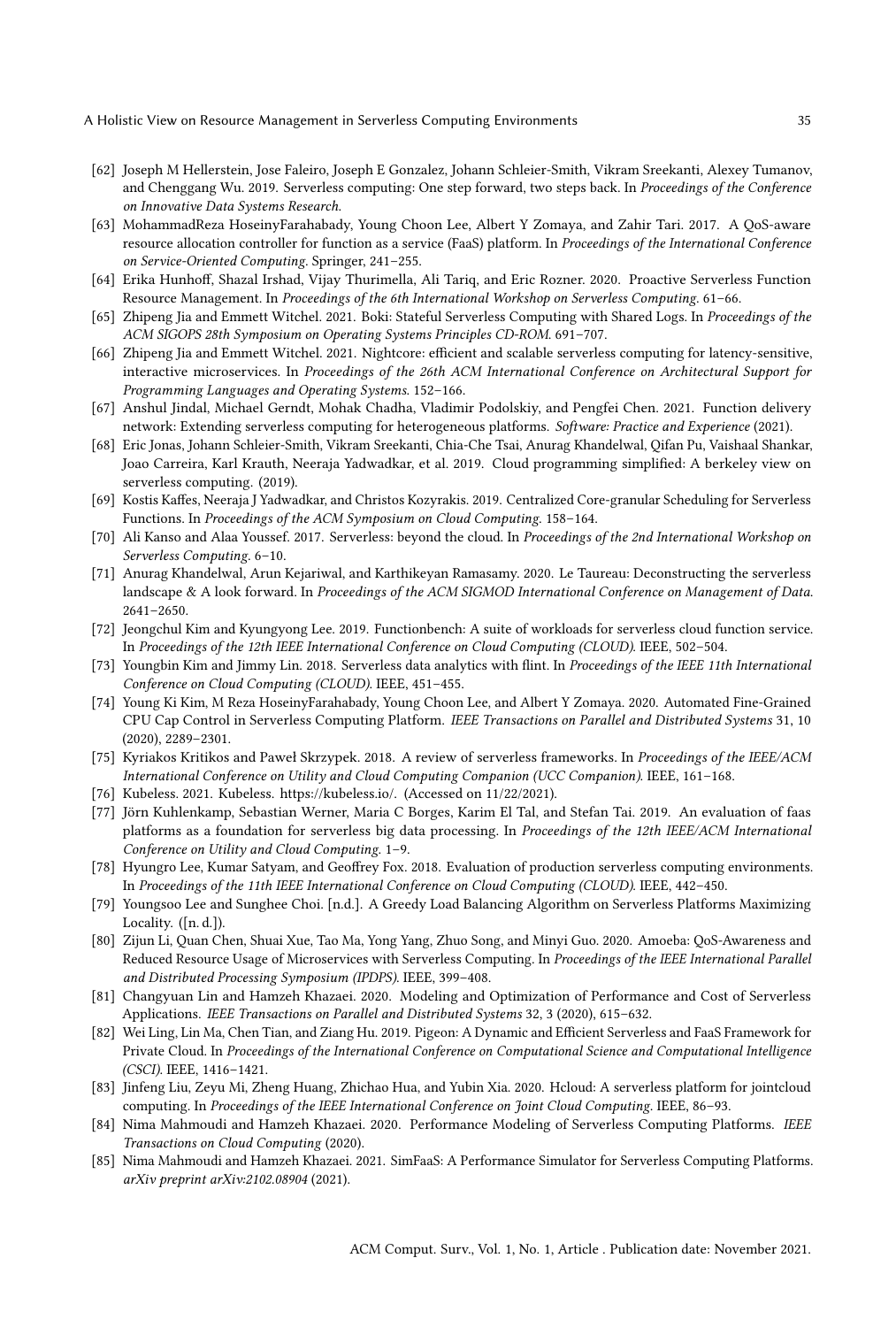- <span id="page-35-27"></span><span id="page-35-26"></span><span id="page-35-25"></span><span id="page-35-24"></span><span id="page-35-23"></span><span id="page-35-22"></span><span id="page-35-12"></span>[86] Nima Mahmoudi, Changyuan Lin, Hamzeh Khazaei, and Marin Litoiu. 2019. Optimizing serverless computing: introducing an adaptive function placement algorithm. In Proceedings of the 29th Annual International Conference on Computer Science and Software Engineering. 203–213.
- <span id="page-35-9"></span>[87] Pascal Maissen, Pascal Felber, Peter Kropf, and Valerio Schiavoni. 2020. FaaSdom: A benchmark suite for serverless computing. In Proceedings of the 14th ACM International Conference on Distributed and Event-based Systems. 73–84.
- <span id="page-35-10"></span>[88] Anupama Mampage, Shanika Karunasekera, and Rajkumar Buyya. 2021. Deadline-aware Dynamic Resource Management in Serverless Computing Environments. In Proceedings of the IEEE/ACM 21st International Symposium on Cluster, Cloud and Internet Computing (CCGrid). IEEE, 483–492.
- <span id="page-35-14"></span>[89] Anup Mohan, Harshad Sane, Kshitij Doshi, Saikrishna Edupuganti, Naren Nayak, and Vadim Sukhomlinov. 2019. Agile cold starts for scalable serverless. In Proceedings of the 11th USENIX Workshop on Hot Topics in Cloud Computing (HotCloud 19).
- <span id="page-35-7"></span>[90] Ingo Müller, Renato Marroquín, and Gustavo Alonso. 2020. Lambada: Interactive data analytics on cold data using serverless cloud infrastructure. In Proceedings of the ACM SIGMOD International Conference on Management of Data. 115–130.
- <span id="page-35-18"></span>[91] Diana M Naranjo, Sebastián Risco, Carlos de Alfonso, Alfonso Pérez, Ignacio Blanquer, and Germán Moltó. 2020. Accelerated serverless computing based on GPU virtualization. J. Parallel and Distrib. Comput. 139 (2020), 32–42.
- <span id="page-35-16"></span>[92] Hai Duc Nguyen, Zhifei Yang, and Andrew A Chien. 2020. Motivating High Performance Serverless Workloads. In Proceedings of the 1st Workshop on High Performance Serverless Computing. 25–32.
- <span id="page-35-15"></span>[93] Edward Oakes, Leon Yang, Dennis Zhou, Kevin Houck, Tyler Harter, Andrea Arpaci-Dusseau, and Remzi Arpaci-Dusseau. 2018. SOCK: Rapid task provisioning with serverless-optimized containers. In Proceedings of the USENIX Annual Technical Conference. 57–70.
- <span id="page-35-4"></span>[94] OpenFaas. 2021. Home | OpenFaaS - Serverless Functions Made Simple. [https://www.openfaas.com/.](https://www.openfaas.com/) (Accessed on 11/22/2021).
- <span id="page-35-3"></span>[95] Apache OpenWhisk. 2021. Documentation. [https://openwhisk.apache.org/documentation.html.](https://openwhisk.apache.org/documentation.html) (Accessed on 01/01/2021).
- <span id="page-35-17"></span>[96] Nathan Pemberton and Johann Schleier-Smith. 2019. The serverless data center: Hardware disaggregation meets serverless computing. In Proceedings of the 1st Workshop on Resource Disaggregation, Vol. 4.
- <span id="page-35-8"></span>[97] Duarte Pinto, João Pedro Dias, and Hugo Sereno Ferreira. 2018. Dynamic allocation of serverless functions in IoT environments. In Proceedings of the IEEE 16th International Conference on Embedded and Ubiquitous Computing (EUC). IEEE, 1–8.
- <span id="page-35-21"></span>[98] Alexander Poth, Niklas Schubert, and Andreas Riel. 2020. Sustainability Efficiency Challenges of Modern IT Architectures–A Quality Model for Serverless Energy Footprint. In Proceedings of the European Conference on Software Process Improvement. Springer, 289–301.
- <span id="page-35-5"></span>[99] Prometheus. 2021. Overview | Prometheus. [https://prometheus.io/docs/introduction/overview/.](https://prometheus.io/docs/introduction/overview/) (Accessed on 11/25/2021).
- [100] Thomas Rausch, Alexander Rashed, and Schahram Dustdar. 2021. Optimized container scheduling for data-intensive serverless edge computing. Future Generation Computer Systems 114 (2021), 259–271.
- <span id="page-35-1"></span>[101] Ali Raza, Ibrahim Matta, Nabeel Akhtar, Vasiliki Kalavri, and Vatche Isahagian. 2021. SoK: Function-As-A-Service: From An Application Developer's Perspective. Journal of Systems Research 1, 1 (2021).
- <span id="page-35-19"></span>[102] Burkhard Ringlein, François Abel, Dionysios Diamantopoulos, Beat Weiss, Christoph Hagleitner, Marc Reichenbach, and Dietmar Fey. 2021. A Case for Function-as-a-Service with Disaggregated FPGAs. In Proceedings of the IEEE 14th International Conference on Cloud Computing (CLOUD). IEEE Computer Society.
- <span id="page-35-20"></span>[103] Sebastián Risco and Germán Moltó. 2021. GPU-Enabled Serverless Workflows for Efficient Multimedia Processing. Applied Sciences 11, 4 (2021), 1438.
- <span id="page-35-13"></span>[104] Fabiana Rossi, Matteo Nardelli, and Valeria Cardellini. 2019. Horizontal and vertical scaling of container-based applications using reinforcement learning. In Proceedings of the 12th IEEE International Conference on Cloud Computing (CLOUD). IEEE, 329–338.
- <span id="page-35-6"></span>[105] Josep Sampé, Gil Vernik, Marc Sánchez-Artigas, and Pedro García-López. 2018. Serverless data analytics in the IBM cloud. In Proceedings of the 19th International Middleware Conference Industry. 1–8.
- <span id="page-35-2"></span>[106] Joel Scheuner and Philipp Leitner. 2020. Function-as-a-service performance evaluation: A multivocal literature review. Journal of Systems and Software 170 (2020), 110708.
- <span id="page-35-0"></span>[107] Johann Schleier-Smith, Vikram Sreekanti, Anurag Khandelwal, Joao Carreira, Neeraja J Yadwadkar, Raluca Ada Popa, Joseph E Gonzalez, Ion Stoica, and David A Patterson. 2021. What serverless computing is and should become: The next phase of cloud computing. Commun. ACM 64, 5 (2021), 76–84.
- <span id="page-35-11"></span>[108] Lucia Schuler, Somaya Jamil, and Niklas Kühl. 2021. AI-based resource allocation: Reinforcement learning for adaptive auto-scaling in serverless environments. In Proceedings of the 21st International Symposium on Cluster, Cloud and Internet Computing (CCGrid). IEEE, 804–811.

ACM Comput. Surv., Vol. 1, No. 1, Article . Publication date: November 2021.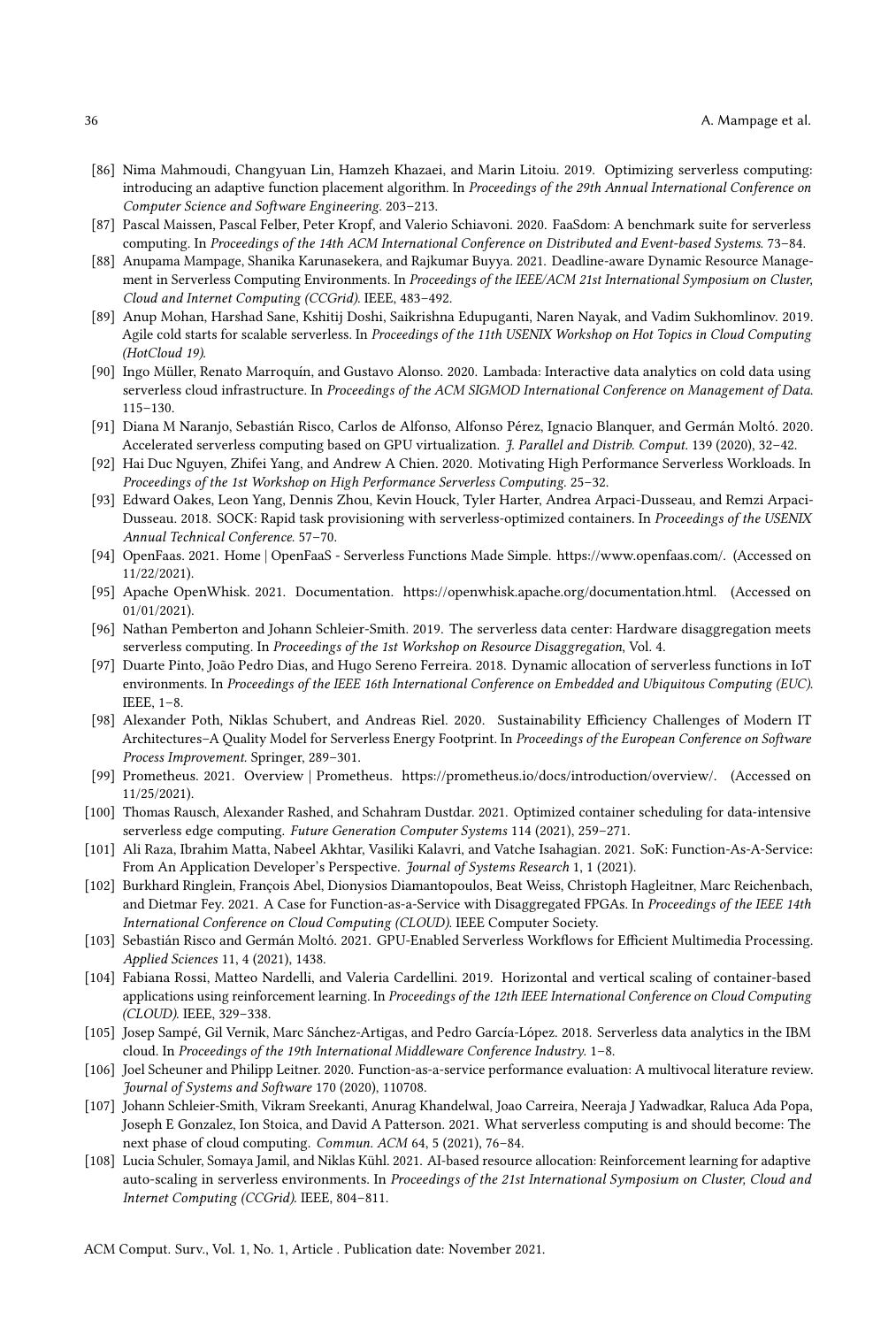- <span id="page-36-28"></span><span id="page-36-27"></span><span id="page-36-26"></span><span id="page-36-25"></span><span id="page-36-24"></span><span id="page-36-23"></span><span id="page-36-2"></span>[109] Amazon Web Services. 2020. AWS Lambda - Developer Guide. [https://docs.aws.amazon.com/lambda/latest/dg/lambda](https://docs.aws.amazon.com/lambda/latest/dg/lambda-dg.pdf)[dg.pdf.](https://docs.aws.amazon.com/lambda/latest/dg/lambda-dg.pdf) (Accessed on 08/31/2020).
- <span id="page-36-20"></span>[110] Amazon Web Services. 2021. Amazon Braket Quantum Computers - Amazon Web Services. [https://aws.amazon.com/](https://aws.amazon.com/braket/quantum-computers/) [braket/quantum-computers/.](https://aws.amazon.com/braket/quantum-computers/) (Accessed on 11/26/2021).
- <span id="page-36-19"></span>[111] Amazon Web Services. 2021. Amazon Elastic Inference - Amazon Web Services. [https://aws.amazon.com/machine](https://aws.amazon.com/machine-learning/elastic-inference/)[learning/elastic-inference/.](https://aws.amazon.com/machine-learning/elastic-inference/) (Accessed on 11/17/2021).
- <span id="page-36-17"></span>[112] Amazon Web Services. 2021. AWS Inferentia - Amazon Web Services (AWS). [https://aws.amazon.com/machine](https://aws.amazon.com/machine-learning/inferentia/)[learning/inferentia/.](https://aws.amazon.com/machine-learning/inferentia/) (Accessed on 11/17/2021).
- <span id="page-36-4"></span>[113] Amazon Web Services. 2021. AWS IoT Greengrass - Amazon Web Services. [https://aws.amazon.com/greengrass/.](https://aws.amazon.com/greengrass/) (Accessed on 01/08/2021).
- <span id="page-36-18"></span>[114] Amazon Web Services. 2021. AWS Trainium - Amazon Web Services (AWS). [https://aws.amazon.com/machine](https://aws.amazon.com/machine-learning/trainium/)[learning/trainium/.](https://aws.amazon.com/machine-learning/trainium/) (Accessed on 11/17/2021).
- <span id="page-36-0"></span>[115] Hossein Shafiei, Ahmad Khonsari, and Payam Mousavi. 2019. Serverless computing: A survey of opportunities, challenges and applications. arXiv preprint arXiv:1911.01296 (2019).
- <span id="page-36-8"></span>[116] Mohammad Shahrad, Rodrigo Fonseca, Íñigo Goiri, Gohar Chaudhry, Paul Batum, Jason Cooke, Eduardo Laureano, Colby Tresness, Mark Russinovich, and Ricardo Bianchini. 2020. Serverless in the wild: Characterizing and optimizing the serverless workload at a large cloud provider. In Proceedings of the USENIX Annual Technical Conference. 205-218.
- <span id="page-36-5"></span>[117] Vaishaal Shankar, Karl Krauth, Kailas Vodrahalli, Qifan Pu, Benjamin Recht, Ion Stoica, Jonathan Ragan-Kelley, Eric Jonas, and Shivaram Venkataraman. 2020. Serverless linear algebra. In Proceedings of the 11th ACM Symposium on Cloud Computing. 281–295.
- <span id="page-36-21"></span>[118] Simon Shillaker and Peter Pietzuch. 2020. Faasm: Lightweight isolation for efficient stateful serverless computing. In Proceedings of the USENIX Annual Technical Conference. 419–433.
- <span id="page-36-12"></span>[119] Paulo Silva, Daniel Fireman, and Thiago Emmanuel Pereira. 2020. Prebaking Functions to Warm the Serverless Cold Start. In Proceedings of the 21st International Middleware Conference. 1–13.
- <span id="page-36-7"></span>[120] Arjun Singhvi, Arjun Balasubramanian, Kevin Houck, Mohammed Danish Shaikh, Shivaram Venkataraman, and Aditya Akella. 2021. Atoll: A Scalable Low-Latency Serverless Platform. In Proceedings of the ACM Symposium on Cloud Computing. 138–152.
- <span id="page-36-11"></span>[121] Khondokar Solaiman and Muhammad Abdullah Adnan. 2020. WLEC: A Not So Cold Architecture to Mitigate Cold Start Problem in Serverless Computing. In Proceedings of the IEEE International Conference on Cloud Engineering (IC2E). IEEE, 144–153.
- <span id="page-36-16"></span>[122] Boubaker Soltani, Afifa Ghenai, and Nadia Zeghib. 2018. Towards distributed containerized serverless architecture in multi cloud environment. Procedia computer science 134 (2018), 121–128.
- <span id="page-36-13"></span>[123] Gaetano Somma, Constantine Ayimba, Paolo Casari, Simon Pietro Romano, and Vincenzo Mancuso. 2020. When Less is More: Core-Restricted Container Provisioning for Serverless Computing. In Proceedings of the IEEE INFOCOM -IEEE Conference on Computer Communications Workshops (INFOCOM WKSHPS). IEEE, 1153–1159.
- <span id="page-36-22"></span>[124] Vikram Sreekanti, Chenggang Wu, Saurav Chhatrapati, Joseph E Gonzalez, Joseph M Hellerstein, and Jose M Faleiro. 2020. A fault-tolerance shim for serverless computing. In Proceedings of the 15th European Conference on Computer Systems. 1–15.
- <span id="page-36-3"></span>[125] Manuel Stein. 2018. Adaptive Event Dispatching in Serverless Computing Infrastructures. Ph.D. Dissertation. Brunel University London.
- <span id="page-36-10"></span>[126] Manuel Stein. 2018. The serverless scheduling problem and NOAH. arXiv preprint arXiv:1809.06100 (2018).
- <span id="page-36-9"></span>[127] Amoghavarsha Suresh, Gagan Somashekar, Anandh Varadarajan, Veerendra Ramesh Kakarla, Hima Upadhyay, and Anshul Gandhi. 2020. ENSURE: Efficient Scheduling and Autonomous Resource Management in Serverless Environments. In Proceedings of the IEEE International Conference on Autonomic Computing and Self-Organizing Systems (ACSOS). IEEE, 1–10.
- [128] Ali Tariq, Austin Pahl, Sharat Nimmagadda, Eric Rozner, and Siddharth Lanka. 2020. Sequoia: Enabling quality-ofservice in serverless computing. In Proceedings of the 11th ACM Symposium on Cloud Computing. 311-327.
- <span id="page-36-14"></span>[129] Paul Turner, Bharata B Rao, and Nikhil Rao. 2010. CPU bandwidth control for CFS. In Proceedings of the Linux Symposium. Citeseer, 245.
- <span id="page-36-15"></span>[130] Huaimin Wang, Peichang Shi, and Yiming Zhang. 2017. Jointcloud: A cross-cloud cooperation architecture for integrated internet service customization. In Proceedings of the IEEE 37th international conference on distributed computing systems (ICDCS). IEEE, 1846–1855.
- <span id="page-36-1"></span>[131] Liang Wang, Mengyuan Li, Yinqian Zhang, Thomas Ristenpart, and Michael Swift. 2018. Peeking behind the curtains of serverless platforms. In Proceedings of the USENIX Annual Technical Conference. 133–146.
- <span id="page-36-6"></span>[132] Sebastian Werner, Jörn Kuhlenkamp, Markus Klems, Johannes Müller, and Stefan Tai. 2018. Serverless big data processing using matrix multiplication as example. In Proceedings of the IEEE International Conference on Big Data (Big Data). IEEE, 358–365.